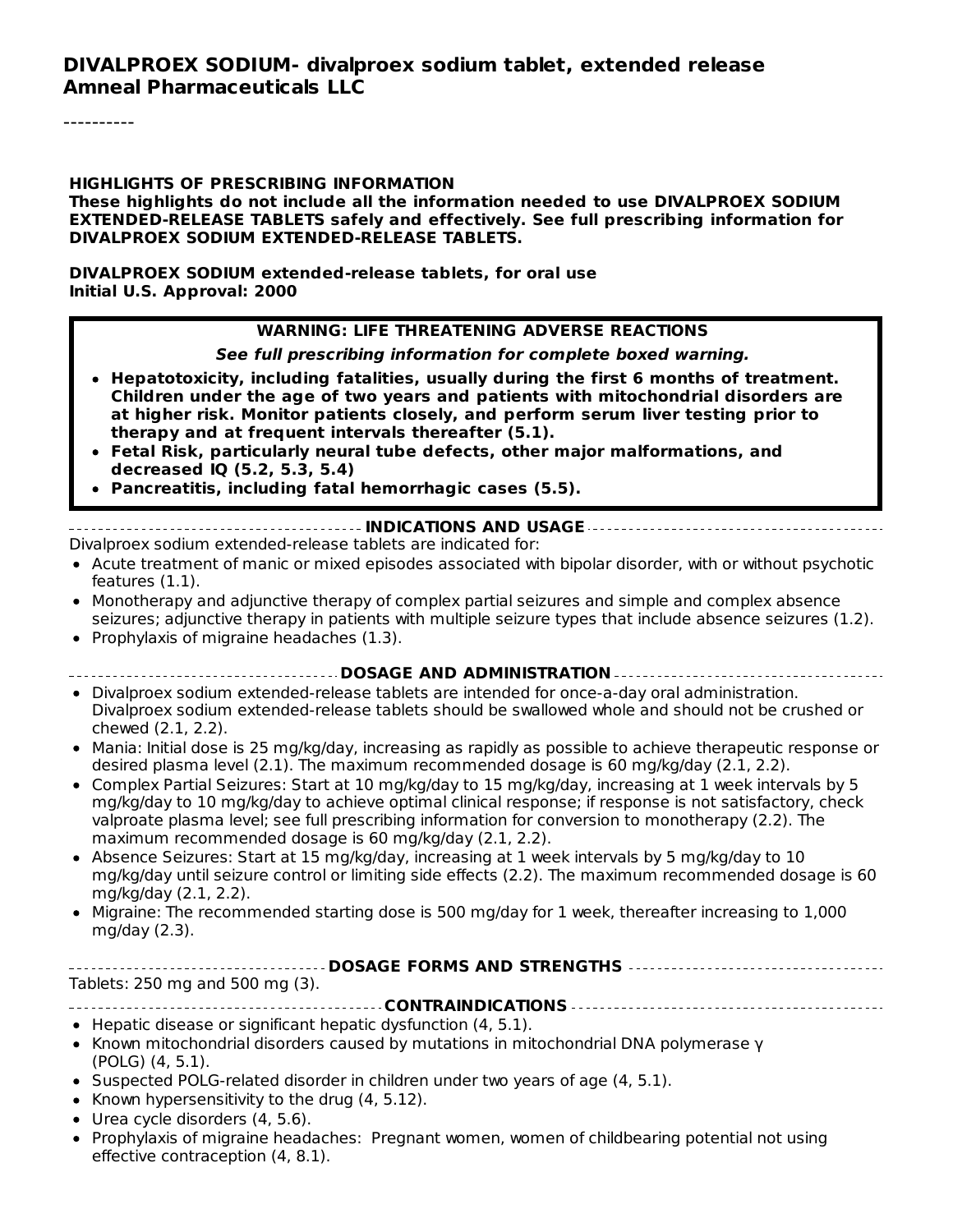- **WARNINGS AND PRECAUTIONS**
- Hepatotoxicity; evaluate high risk populations and monitor serum liver tests (5.1).  $\bullet$
- Birth defects, decreased IQ, and neurodevelopmental disorders following in utero exposure; should not be used to treat women with epilepsy or bipolar disorder who are pregnant or who plan to become pregnant or to treat a woman of childbearing potential unless other medications have failed to provide adequate symptom control or are otherwise unacceptable (5.2, 5.3, 5.4).
- Pancreatitis; divalproex sodium extended-release should ordinarily be discontinued (5.5).
- Suicidal behavior or ideation; Antiepileptic drugs, including divalproex sodium extended-release, increase the risk of suicidal thoughts or behavior (5.7).
- Bleeding and other hematopoietic disorders; monitor platelet counts and coagulation tests (5.8).  $\bullet$
- Hyperammonemia and hyperammonemic encephalopathy; measure ammonia level if unexplained lethargy and vomiting or changes in mental status, and also with concomitant topiramate use; consider discontinuation of valproate therapy (5.6, 5.9, 5.10).
- Hypothermia; Hypothermia has been reported during valproate therapy with or without associated hyperammonemia. This adverse reaction can also occur in patients using concomitant topiramate (5.11).
- Drug Reaction with Eosinophilia and Systemic Symptoms (DRESS)/Multiorgan hypersensitivity reaction;  $\bullet$ discontinue divalproex sodium extended-release (5.12).
- $\bullet$ Somnolence in the elderly can occur. Divalproex sodium extended-release dosage should be increased slowly and with regular monitoring for fluid and nutritional intake (5.14).
- **ADVERSE REACTIONS**
- Most common adverse reactions (reported >5%) are abdominal pain, alopecia, amblyopia/blurred vision, amnesia, anorexia, asthenia, ataxia, back pain, bronchitis, constipation, depression, diarrhea, diplopia, dizziness, dyspnea, dyspepsia, ecchymosis, emotional lability, fever, flu syndrome, headache, increased appetite, infection, insomnia, nausea, nervousness, nystagmus, peripheral edema, pharyngitis, rash, rhinitis, somnolence, thinking abnormal, thrombocytopenia, tinnitus, tremor, vomiting, weight gain, weight loss (6.1, 6.2, 6.3).
- The safety and tolerability of valproate in pediatric patients were shown to be comparable to those in adults (8.4).

#### **To report SUSPECTED ADVERSE REACTIONS, contact Amneal Pharmaceuticals at 1-877-835- 5472 or FDA at 1-800-FDA-1088 or www.fda.gov/medwatch**

#### **DRUG INTERACTIONS**

- Hepatic enzyme-inducing drugs (e.g., phenytoin, carbamazepine, phenobarbital, primidone, rifampin) can increase valproate clearance, while enzyme inhibitors (e.g., felbamate) can decrease valproate clearance. Therefore increased monitoring of valproate and concomitant drug concentrations and dosage adjustment are indicated whenever enzyme-inducing or inhibiting drugs are introduced or withdrawn (7.1).
- Aspirin, carbapenem antibiotics, estrogen-containing hormonal contraceptives: Monitoring of valproate concentrations is recommended (7.1).
- Co-administration of valproate can affect the pharmacokinetics of other drugs (e.g. diazepam, ethosuximide, lamotrigine, phenytoin) by inhibiting their metabolism or protein binding displacement (7.2).
- Patients stabilized on rufinamide should begin valproate therapy at a low dose, and titrate to clinically effective dose (7.2).
- Dosage adjustment of amitriptyline/nortriptyline, propofol, warfarin, and zidovudine may be necessary if used concomitantly with divalproex sodium extended-release (7.2).
- Topiramate: Hyperammonemia and encephalopathy (5.10, 7.3).

- Pregnancy: Divalproex sodium extended-release can cause congenital malformations including neural tube defects, decreased IQ, and neurodevelopmental disorders (5.2, 5.3, 8.1).
- Pediatric: Children under the age of two years are at considerably higher risk of fatal hepatotoxicity (5.1, 8.4).
- Geriatric: Reduce starting dose; increase dosage more slowly; monitor fluid and nutritional intake, and  $\bullet$ somnolence (5.14, 8.5).

#### **See 17 for PATIENT COUNSELING INFORMATION and Medication Guide.**

**USE IN SPECIFIC POPULATIONS**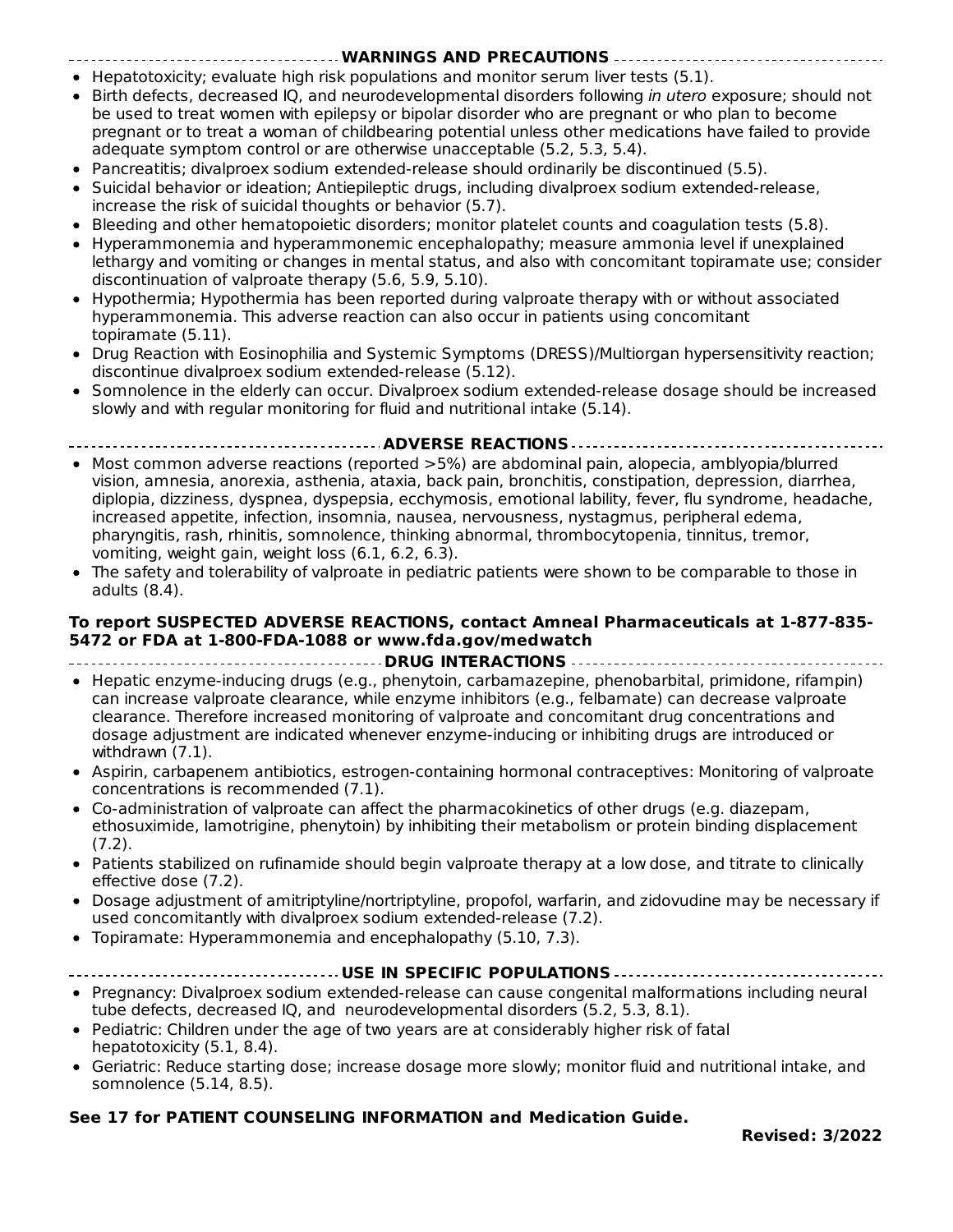### **FULL PRESCRIBING INFORMATION: CONTENTS\* WARNING: LIFE THREATENING ADVERSE REACTIONS 1 INDICATIONS AND USAGE**

- 1.1 Mania
- 1.2 Epilepsy
- 1.3 Migraine
- 1.4 Important Limitations

### **2 DOSAGE AND ADMINISTRATION**

- 2.1 Mania
- 2.2 Epilepsy
- 2.3 Migraine

2.4 Conversion from Divalproex Sodium Delayed-Release Tablets to Divalproex Sodium Extended-Release Tablets

2.5 General Dosing Advice

2.6 Dosing in Patients Taking Rufinamide

## **3 DOSAGE FORMS AND STRENGTHS**

### **4 CONTRAINDICATIONS**

## **5 WARNINGS AND PRECAUTIONS**

- 5.1 Hepatotoxicity
- 5.2 Structural Birth Defects
- 5.3 Decreased IQ Following in utero Exposure
- 5.4 Use in Women of Childbearing Potential
- 5.5 Pancreatitis
- 5.6 Urea Cycle Disorders
- 5.7 Suicidal Behavior and Ideation
- 5.8 Bleeding and Other Hematopoietic Disorders
- 5.9 Hyperammonemia

5.10 Hyperammonemia and Encephalopathy Associated with Concomitant

- Topiramate Use
- 5.11 Hypothermia

5.12 Drug Reaction with Eosinophilia and Systemic Symptoms (DRESS)/Multiorgan Hypersensitivity Reactions

- 5.13 Interaction with Carbapenem Antibiotics
- 5.14 Somnolence in the Elderly
- 5.15 Monitoring: Drug Plasma Concentration
- 5.16 Effect on Ketone and Thyroid Function Tests
- 5.17 Effect on HIV and CMV Viruses Replication
- 5.18 Medication Residue in the Stool

### **6 ADVERSE REACTIONS**

- 6.1 Mania
- 6.2 Epilepsy
- 6.3 Migraine
- 6.4 Post-marketing Experience

### **7 DRUG INTERACTIONS**

- 7.1 Effects of Co-Administered Drugs on Valproate Clearance
- 7.2 Effects of Valproate on Other Drugs
- 7.3 Topiramate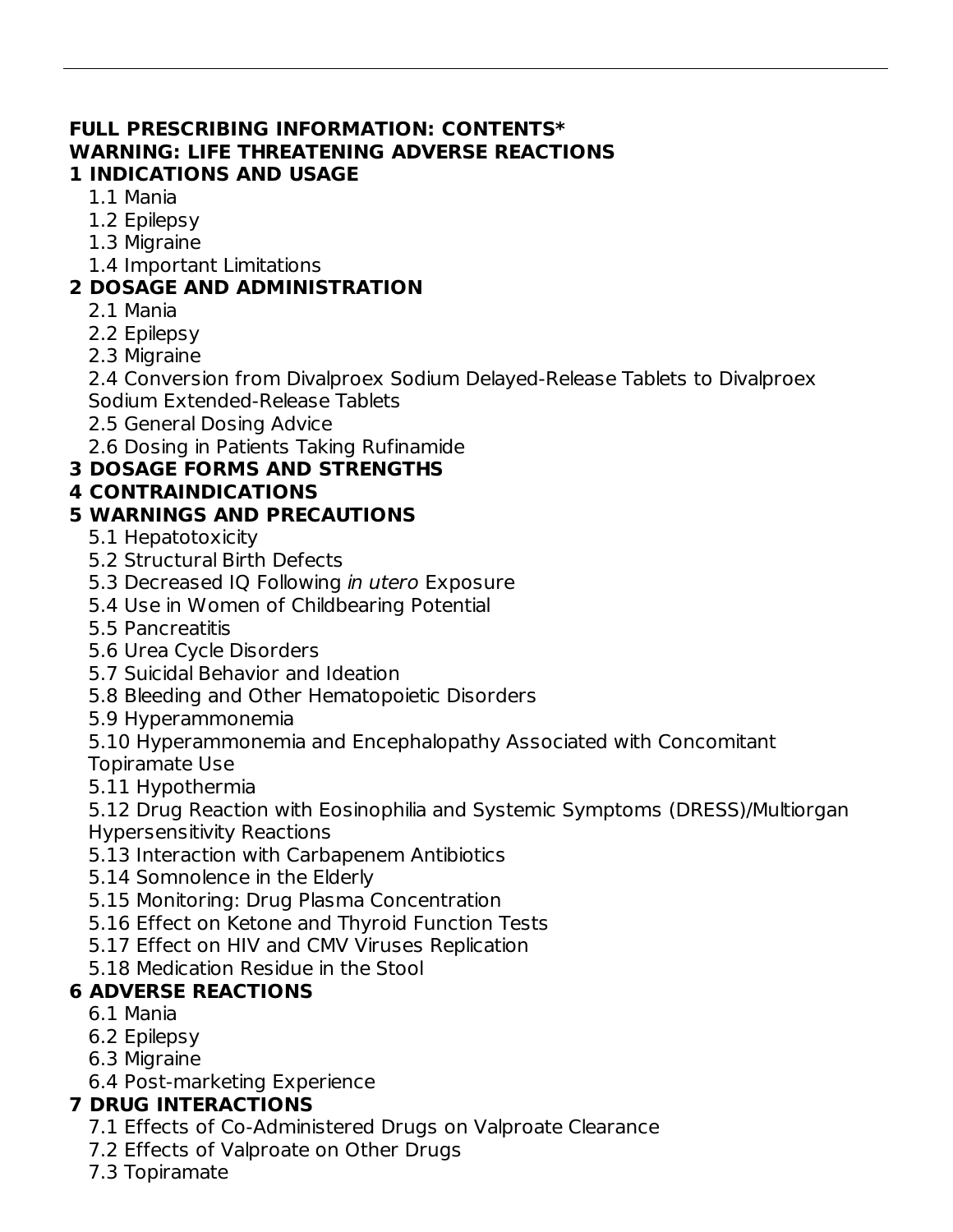### **8 USE IN SPECIFIC POPULATIONS**

- 8.1 Pregnancy
- 8.2 Lactation
- 8.3 Females and Males of Reproductive Potential
- 8.4 Pediatric Use
- 8.5 Geriatric Use
- 8.6 Effect of Disease

## **10 OVERDOSAGE**

### **11 DESCRIPTION**

### **12 CLINICAL PHARMACOLOGY**

- 12.1 Mechanism of Action
- 12.2 Pharmacodynamics
- 12.3 Pharmacokinetics

### **13 NONCLINICAL TOXICOLOGY**

13.1 Carcinogenesis, Mutagenesis, and Impairment of Fertility

### **14 CLINICAL STUDIES**

- 14.1 Mania
- 14.2 Epilepsy
- 14.3 Migraine

#### **15 REFERENCES**

### **16 HOW SUPPLIED/STORAGE AND HANDLING**

#### **17 PATIENT COUNSELING INFORMATION**

\* Sections or subsections omitted from the full prescribing information are not listed.

### **FULL PRESCRIBING INFORMATION**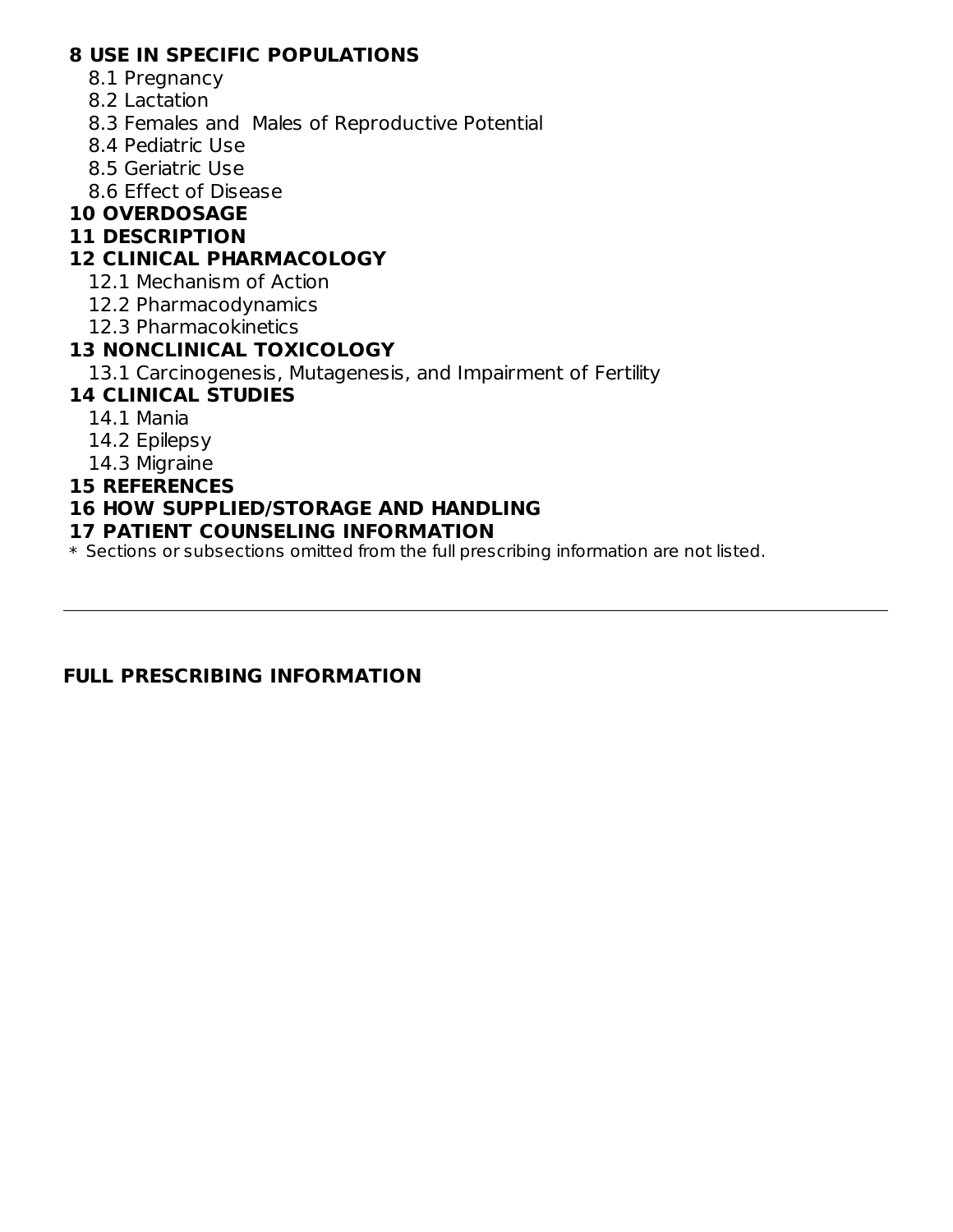#### **WARNING: LIFE THREATENING ADVERSE REACTIONS**

#### **Hepatotoxicity**

**General Population: Hepatic failure resulting in fatalities has occurred in patients receiving valproate and its derivatives. These incidents usually have occurred during the first six months of treatment. Serious or fatal hepatotoxicity may be preceded by non-specific symptoms such as malaise, weakness, lethargy, facial edema, anorexia, and vomiting. In patients with epilepsy, a loss of seizure control may also occur. Patients should be monitored closely for appearance of these symptoms. Serum liver tests should be performed prior to therapy and at frequent intervals thereafter, especially during the first six months [see Warnings and Precautions (5.1)].**

**Children under the age of two years are at a considerably increased risk of developing fatal hepatotoxicity, especially those on multiple anticonvulsants, those with congenital metabolic disorders, those with severe seizure disorders accompanied by mental retardation, and those with organic brain disease. When divalproex sodium extended-release is used in this patient group, it should be used with extreme caution and as a sole agent. The benefits of therapy should be weighed against the risks. The incidence of fatal hepatotoxicity decreases considerably in progressively older patient groups.**

**Patients with Mitochondrial Disease: There is an increased risk of valproate-induced acute liver failure and resultant deaths in patients with hereditary neurometabolic syndromes caused by DNA mutations of the mitochondrial DNA Polymerase γ (POLG) gene (e.g., Alpers Huttenlocher Syndrome). Divalproex sodium extended-release is contraindicated in patients known to have mitochondrial disorders caused by POLG mutations and children under two years of age who are clinically suspected of having a mitochondrial disorder [see Contraindications (4)]. In patients over two years of age who are clinically suspected of having a hereditary mitochondrial disease, divalproex sodium extended-release should only be used after other anticonvulsants have failed. This older group of patients should be closely monitored during treatment with divalproex sodium extendedrelease for the development of acute liver injury with regular clinical assessments and serum liver testing. POLG mutation screening should be performed in accordance with current clinical practice [see Warnings and Precautions (5.1)].**

#### **Fetal Risk**

**Valproate can cause major congenital malformations, particularly neural tube defects (e.g., spina bifida). In addition, valproate can cause decreased IQ scores and neurodevelopmental disorders following in utero exposure.**

**Valproate is therefore contraindicated for prophylaxis of migraine headaches in pregnant women and in women of childbearing potential who are not using effective contraception [see Contraindications (4)].**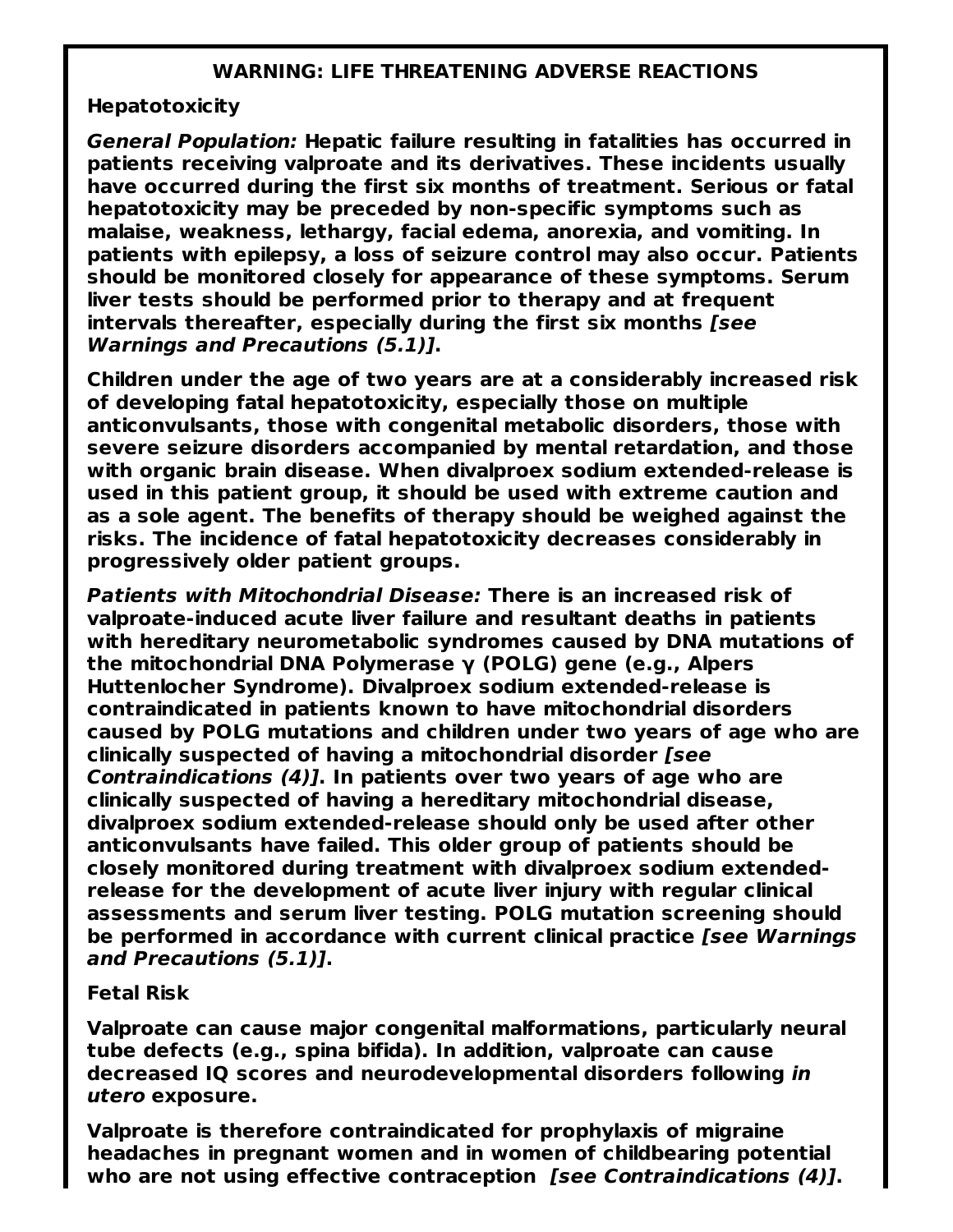**Valproate should not be used to treat women with epilepsy or bipolar disorder who are pregnant or who plan to become pregnant unless other medications have failed to provide adequate symptom control or are otherwise unacceptable.**

**Valproate should not be administered to a woman of childbearing potential unless other medications have failed to provide adequate symptom control or are otherwise unacceptable. In such situations, effective contraception should be used [see Warnings and Precautions (5.2, 5.3, 5.4)].**

**A Medication Guide describing the risks of valproate is available for patients [see Patient Counseling Information (17)].**

#### **Pancreatitis**

**Cases of life-threatening pancreatitis have been reported in both children and adults receiving valproate. Some of the cases have been described as hemorrhagic with a rapid progression from initial symptoms to death. Cases have been reported shortly after initial use as well as after several years of use. Patients and guardians should be warned that abdominal pain, nausea, vomiting, and/or anorexia can be symptoms of pancreatitis that require prompt medical evaluation. If pancreatitis is diagnosed, valproate should ordinarily be discontinued. Alternative treatment for the underlying medical condition should be initiated as clinically indicated [see Warnings and Precautions (5.5)].**

## **1 INDICATIONS AND USAGE**

### **1.1 Mania**

Divalproex sodium extended-release tablets are a valproate and are indicated for the treatment of acute manic or mixed episodes associated with bipolar disorder, with or without psychotic features. A manic episode is a distinct period of abnormally and persistently elevated, expansive, or irritable mood. Typical symptoms of mania include pressure of speech, motor hyperactivity, reduced need for sleep, flight of ideas, grandiosity, poor judgment, aggressiveness, and possible hostility. A mixed episode is characterized by the criteria for a manic episode in conjunction with those for a major depressive episode (depressed mood, loss of interest or pleasure in nearly all activities).

The efficacy of divalproex sodium extended-release tablets is based in part on studies of divalproex sodium delayed-release tablets in this indication, and was confirmed in a 3 week trial with patients meeting DSM-IV TR criteria for bipolar I disorder, manic or mixed type, who were hospitalized for acute mania [see Clinical Studies (14.1)].

The effectiveness of valproate for long-term use in mania, i.e., more than 3 weeks, has not been demonstrated in controlled clinical trials. Therefore, healthcare providers who elect to use divalproex sodium extended-release tablets for extended periods should continually reevaluate the long-term risk-benefits of the drug for the individual patient.

## **1.2 Epilepsy**

Divalproex sodium extended-release tablets are indicated as monotherapy and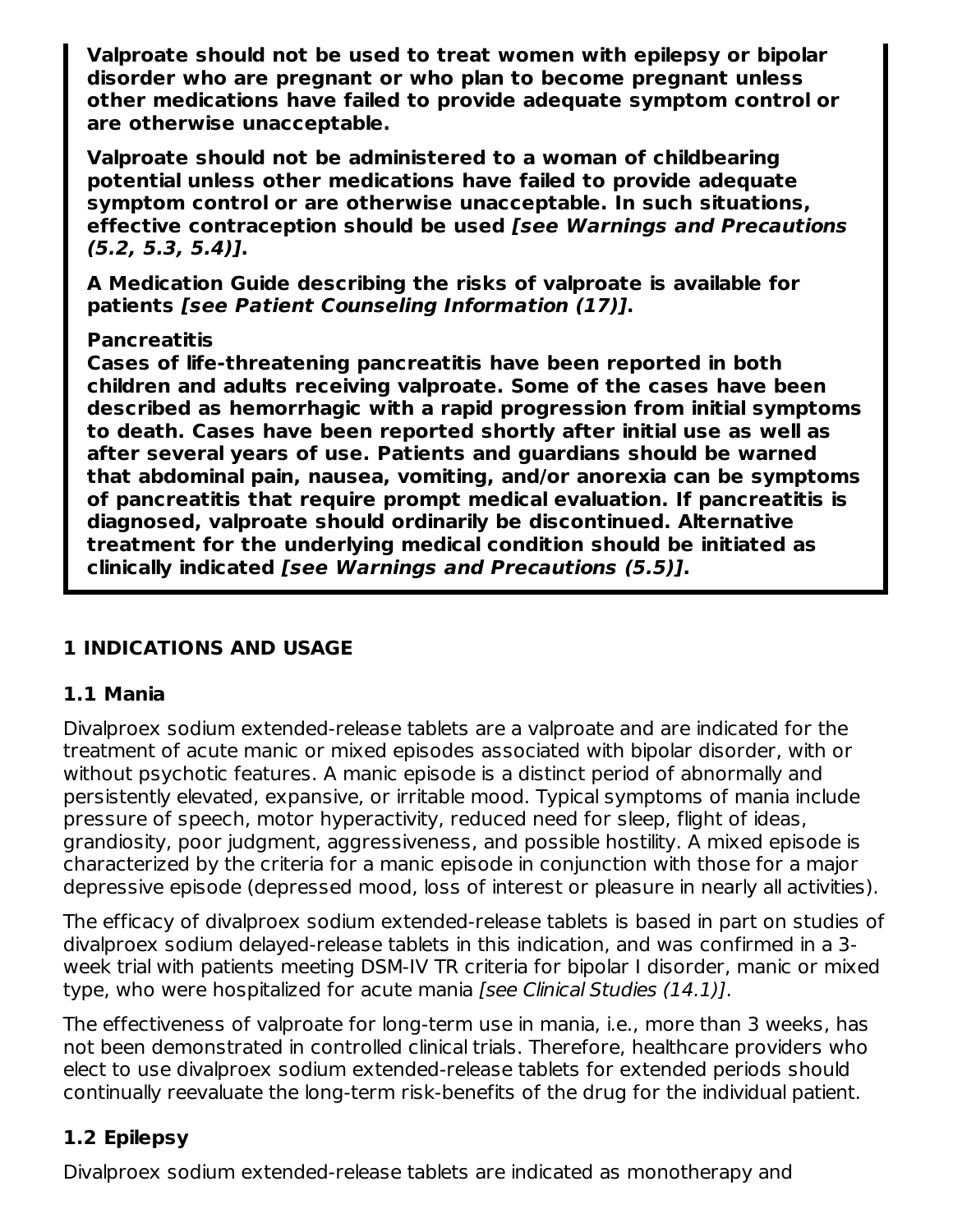adjunctive therapy in the treatment of adult patients and pediatric patients down to the age of 10 years with complex partial seizures that occur either in isolation or in association with other types of seizures. Divalproex sodium extended-release tablets are also indicated for use as sole and adjunctive therapy in the treatment of simple and complex absence seizures in adults and children 10 years of age or older, and adjunctively in adults and children 10 years of age or older with multiple seizure types that include absence seizures.

Simple absence is defined as very brief clouding of the sensorium or loss of consciousness accompanied by certain generalized epileptic discharges without other detectable clinical signs. Complex absence is the term used when other signs are also present.

## **1.3 Migraine**

Divalproex sodium extended-release tablets are indicated for prophylaxis of migraine headaches. There is no evidence that divalproex sodium extended-release tablets are useful in the acute treatment of migraine headaches.

## **1.4 Important Limitations**

Because of the risk to the fetus of decreased IQ, neurodevelopmental disorders, neural tube defects, and other major congenital malformations, which may occur very early in pregnancy, valproate should not be used to treat women with epilepsy or bipolar disorder who are pregnant or who plan to become pregnant unless other medications have failed to provide adequate symptom control or are otherwise unacceptable. Valproate should not be administered to a woman of childbearing potential unless other medications have failed to provide adequate symptom control or are otherwise unacceptable [see Warnings and Precautions (5.2, 5.3, 5.4), Use in Specific Populations (8.1), and Patient Counseling Information (17)].

For prophylaxis of migraine headaches, divalproex sodium extended-release tablets are contraindicated in women who are pregnant and in women of childbearing potential who are not using effective contraception [see Contraindications (4)].

## **2 DOSAGE AND ADMINISTRATION**

Divalproex sodium extended-release tablets are an extended-release product intended for once-a-day oral administration. Divalproex sodium extended-release tablets should be swallowed whole and should not be crushed or chewed.

## **2.1 Mania**

Divalproex sodium extended-release tablets are administered orally. The recommended initial dose is 25 mg/kg/day given once daily. The dose should be increased as rapidly as possible to achieve the lowest therapeutic dose which produces the desired clinical effect or the desired range of plasma concentrations. In a placebo-controlled clinical trial of acute mania or mixed type, patients were dosed to a clinical response with a trough plasma concentration between 85 and 125 mcg/mL. The maximum recommended dosage is 60 mg/kg/day.

There is no body of evidence available from controlled trials to guide a clinician in the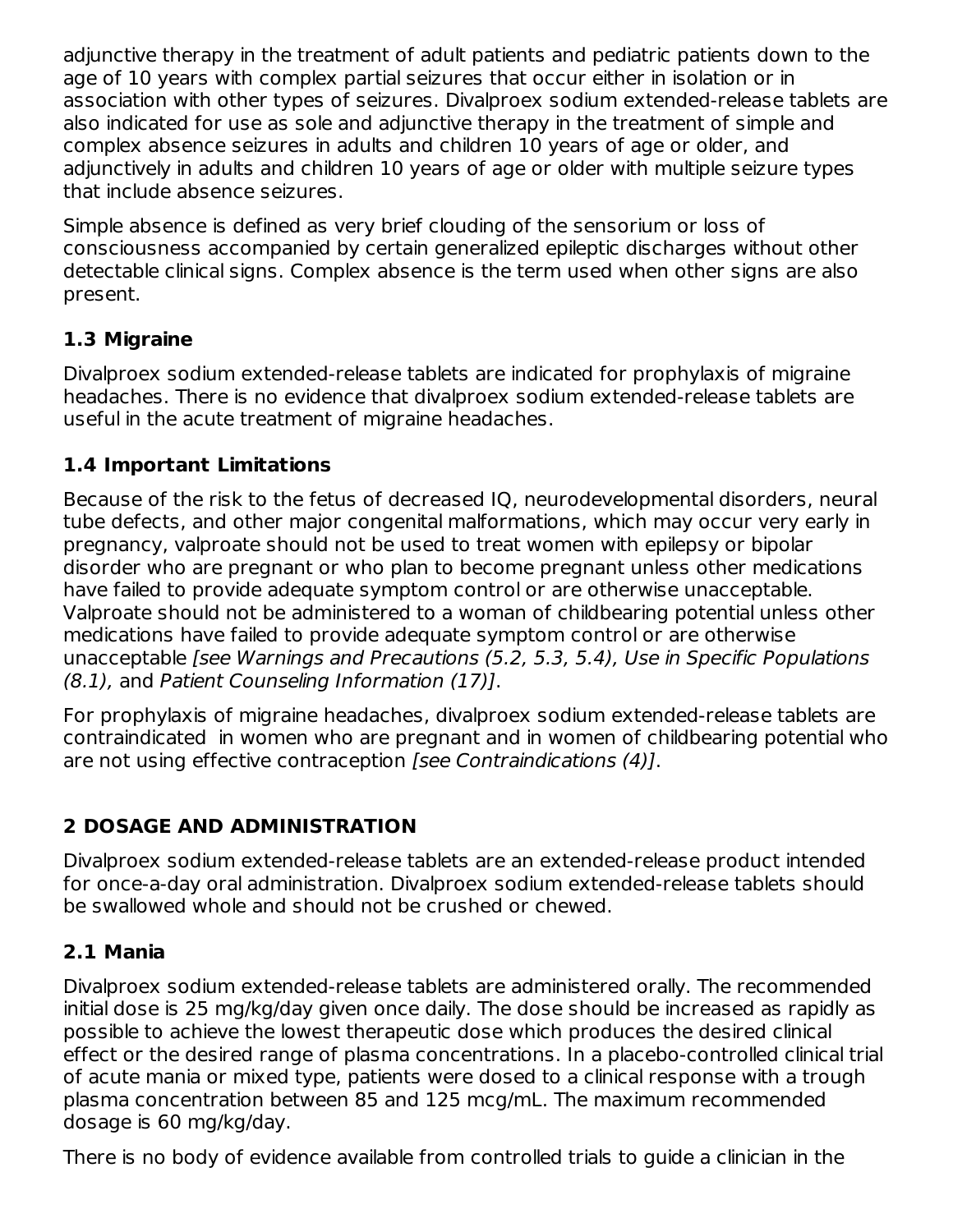longer term management of a patient who improves during divalproex sodium extended-release tablets treatment of an acute manic episode. While it is generally agreed that pharmacological treatment beyond an acute response in mania is desirable, both for maintenance of the initial response and for prevention of new manic episodes, there are no data to support the benefits of divalproex sodium extended-release tablets in such longer-term treatment (i.e., beyond 3 weeks).

## **2.2 Epilepsy**

Divalproex sodium extended-release tablets are administered orally, and must be swallowed whole. As divalproex sodium extended-release tablets dosage is titrated upward, concentrations of clonazepam, diazepam, ethosuximide, lamotrigine, tolbutamide, phenobarbital, carbamazepine, and/or phenytoin may be affected [see Drug] Interactions (7.2)].

## **Complex Partial Seizures**

For adults and children 10 years of age or older.

## Monotherapy (Initial Therapy)

Divalproex sodium extended-release tablets have not been systematically studied as initial therapy. Patients should initiate therapy at 10 mg/kg/day to 15 mg/kg/day. The dosage should be increased by 5 mg/kg/week to 10 mg/kg/week to achieve optimal clinical response. Ordinarily, optimal clinical response is achieved at daily doses below 60 mg/kg/day. If satisfactory clinical response has not been achieved, plasma levels should be measured to determine whether or not they are in the usually accepted therapeutic range (50 mcg/mL to 100 mcg/mL). No recommendation regarding the safety of valproate for use at doses above 60 mg/kg/day can be made.

The probability of thrombocytopenia increases significantly at total trough valproate plasma concentrations above 110 mcg/mL in females and 135 mcg/mL in males. The benefit of improved seizure control with higher doses should be weighed against the possibility of a greater incidence of adverse reactions.

### Conversion to Monotherapy

Patients should initiate therapy at 10 mg/kg/day to 15 mg/kg/day. The dosage should be increased by 5 mg/kg/week to 10 mg/kg/week to achieve optimal clinical response. Ordinarily, optimal clinical response is achieved at daily doses below 60 mg/kg/day. If satisfactory clinical response has not been achieved, plasma levels should be measured to determine whether or not they are in the usually accepted therapeutic range (50 mcg/mL to 100 mcg/mL). No recommendation regarding the safety of valproate for use at doses above 60 mg/kg/day can be made.

Concomitant antiepilepsy drug (AED) dosage can ordinarily be reduced by approximately 25% every 2 weeks. This reduction may be started at initiation of divalproex sodium extended-release tablets therapy, or delayed by 1 to 2 weeks if there is a concern that seizures are likely to occur with a reduction. The speed and duration of withdrawal of the concomitant AED can be highly variable, and patients should be monitored closely during this period for increased seizure frequency.

## Adjunctive Therapy

Divalproex sodium extended-release tablets may be added to the patient's regimen at a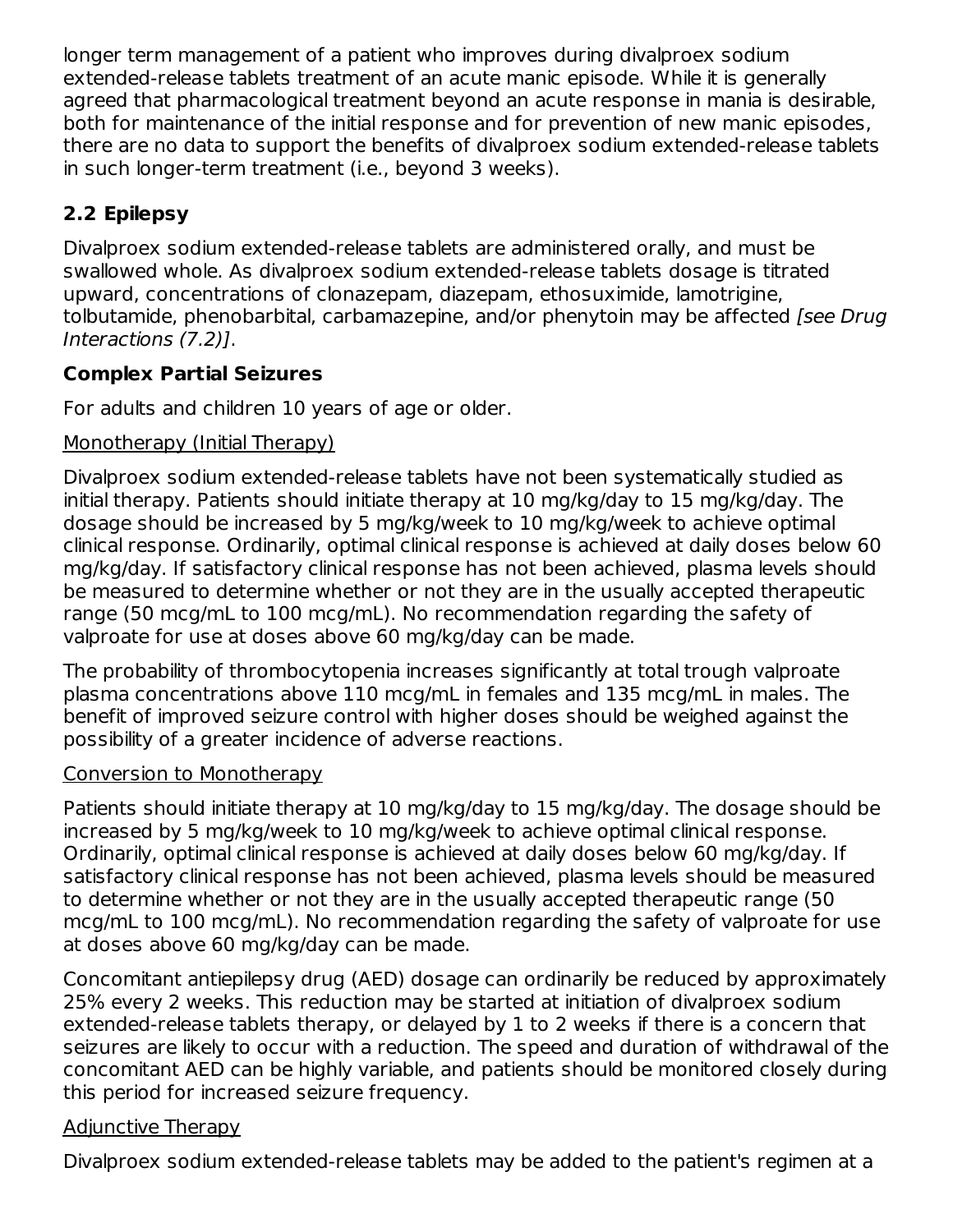dosage of 10 mg/kg/day to 15 mg/kg/day. The dosage may be increased by 5 mg/kg/week to 10 mg/kg/week to achieve optimal clinical response. Ordinarily, optimal clinical response is achieved at daily doses below 60 mg/kg/day. If satisfactory clinical response has not been achieved, plasma levels should be measured to determine whether or not they are in the usually accepted therapeutic range (50 mcg/mL to 100 mcg/mL). No recommendation regarding the safety of valproate for use at doses above 60 mg/kg/day can be made.

In a study of adjunctive therapy for complex partial seizures in which patients were receiving either carbamazepine or phenytoin in addition to valproate, no adjustment of carbamazepine or phenytoin dosage was needed [see Clinical Studies (14.2)]. However, since valproate may interact with these or other concurrently administered AEDs as well as other drugs, periodic plasma concentration determinations of concomitant AEDs are recommended during the early course of therapy [see Drug Interactions (7)].

## **Simple and Complex Absence Seizures**

The recommended initial dose is 15 mg/kg/day, increasing at one week intervals by 5 mg/kg/day to 10 mg/kg/day until seizures are controlled or side effects preclude further increases. The maximum recommended dosage is 60 mg/kg/day.

A good correlation has not been established between daily dose, serum concentrations, and therapeutic effect. However, therapeutic valproate serum concentration for most patients with absence seizures is considered to range from 50 mcg/mL to 100 mcg/mL. Some patients may be controlled with lower or higher serum concentrations *[see Clinical*] Pharmacology (12.3)].

As divalproex sodium extended-release tablets dosage is titrated upward, blood concentrations of phenobarbital and/or phenytoin may be affected [see Drug] Interactions (7.2)].

Antiepilepsy drugs should not be abruptly discontinued in patients in whom the drug is administered to prevent major seizures because of the strong possibility of precipitating status epilepticus with attendant hypoxia and threat to life.

## **2.3 Migraine**

Divalproex sodium extended-release tablets are indicated for prophylaxis of migraine headaches in adults.

The recommended starting dose is 500 mg once daily for 1 week, thereafter increasing to 1,000 mg once daily. Although doses other than 1,000 mg once daily of divalproex sodium extended-release tablets have not been evaluated in patients with migraine, the effective dose range of divalproex sodium delayed-release tablets in these patients is 500 mg/day to 1,000 mg/day. As with other valproate products, doses of divalproex sodium extended-release tablets should be individualized and dose adjustment may be necessary. If a patient requires smaller dose adjustments than that available with divalproex sodium extended-release tablets, divalproex sodium delayed-release tablets should be used instead.

### **2.4 Conversion from Divalproex Sodium Delayed-Release Tablets to Divalproex Sodium Extended-Release Tablets**

In adult patients and pediatric patients 10 years of age or older with epilepsy previously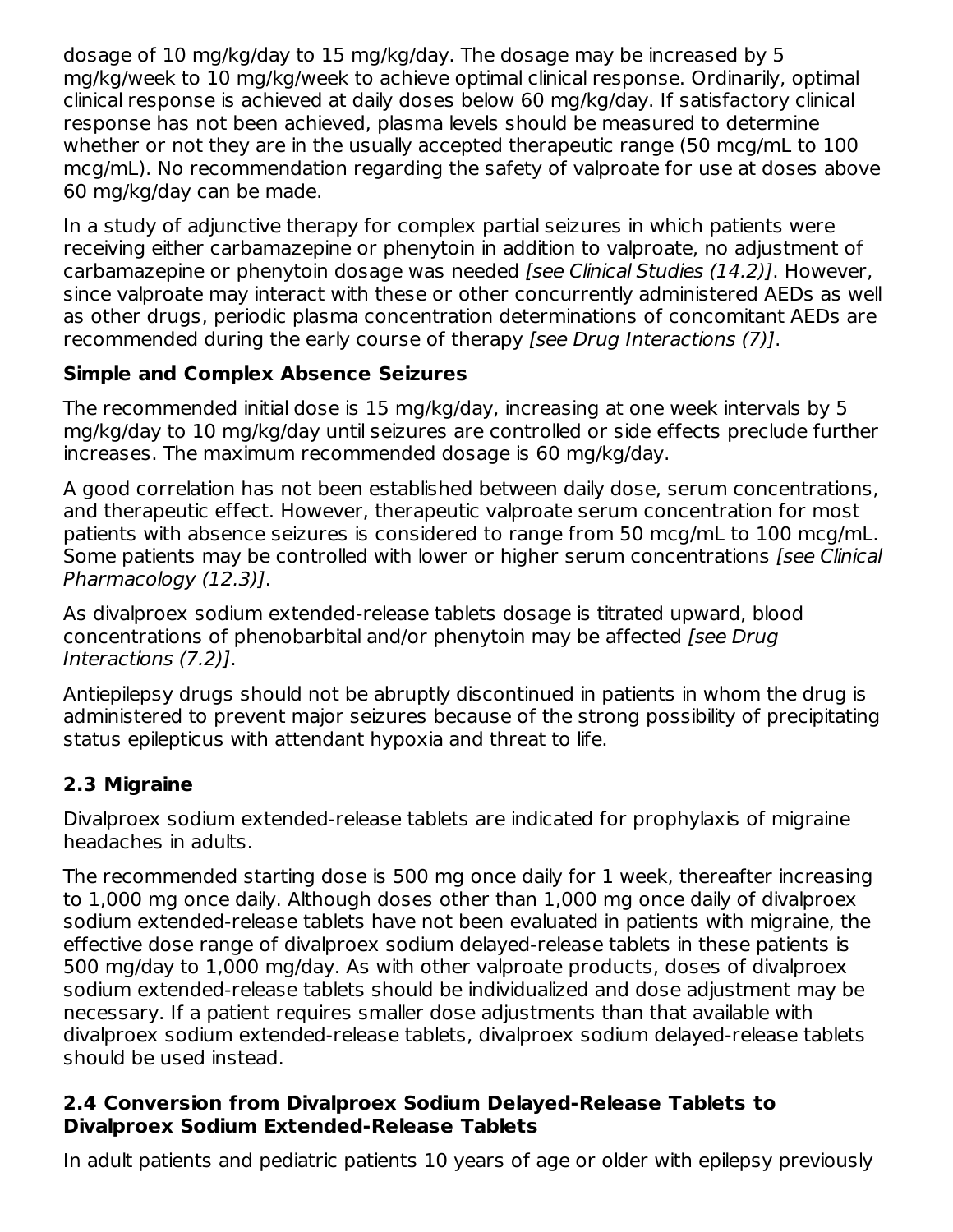receiving divalproex sodium delayed-release tablets, divalproex sodium extended-release tablets should be administered once-daily using a dose 8% to 20% higher than the total daily dose of divalproex sodium delayed-release tablets (Table 1). For patients whose divalproex sodium delayed-release tablets total daily dose cannot be directly converted to divalproex sodium extended-release tablets, consideration may be given at the clinician's discretion to increase the patient's divalproex sodium delayed-release tablets total daily dose to the next higher dosage before converting to the appropriate total daily dose of divalproex sodium extended-release tablets.

| <b>Divalproex Sodium Delayed-Release</b><br><b>Tablets</b> | Divalproex Sodium Extended-Release<br><b>Tablets</b>                                               |
|------------------------------------------------------------|----------------------------------------------------------------------------------------------------|
| <b>Total Daily Dose (mg)</b>                               | (mg)                                                                                               |
| 500* to 625                                                | 750                                                                                                |
| 750* to 875                                                | 1,000                                                                                              |
| 1,000* to 1,125                                            | 1,250                                                                                              |
| 1,250 to 1,375                                             | 1,500                                                                                              |
| 1,500 to 1,625                                             | 1,750                                                                                              |
| 1,750                                                      | 2,000                                                                                              |
| 1,875 to 2,000                                             | 2,250                                                                                              |
| 2,125 to 2,250                                             | 2,500                                                                                              |
| 2,375                                                      | 2,750                                                                                              |
| 2,500 to 2,750                                             | 3,000                                                                                              |
| 2,875                                                      | 3,250                                                                                              |
| 3,000 to 3,125                                             | 3,500                                                                                              |
|                                                            | $\star$ These total daily desse of divelopeans sedium delayed release toblets connect he directly. |

#### **Table 1. Dose Conversion**

These total daily doses of divalproex sodium delayed-release tablets cannot be directly converted to an 8% to 20% higher total daily dose of divalproex sodium extendedrelease tablets because the required dosing strengths of divalproex sodium extendedrelease tablets are not available. Consideration may be given at the clinician's discretion to increase the patient's divalproex sodium delayed-release tablets total daily dose to the next higher dosage before converting to the appropriate total daily dose of divalproex sodium extended-release tablets.

There is insufficient data to allow a conversion factor recommendation for patients with divalproex sodium delayed-release tablets doses above 3,125 mg/day. Plasma valproate  $\mathsf{C}_{\mathsf{min}}$  concentrations for divalproex sodium extended-release tablets on average are equivalent to divalproex sodium delayed-release tablets, but may vary across patients after conversion. If satisfactory clinical response has not been achieved, plasma levels should be measured to determine whether or not they are in the usually accepted therapeutic range (50 mcg/mL to 100 mcg/mL) [see Clinical Pharmacology (12.2)].

## **2.5 General Dosing Advice**

## Dosing in Elderly Patients

Due to a decrease in unbound clearance of valproate and possibly a greater sensitivity to somnolence in the elderly, the starting dose should be reduced in these patients. Starting doses in the elderly lower than 250 mg can only be achieved by the use of divalproex sodium delayed-release tablets. Dosage should be increased more slowly and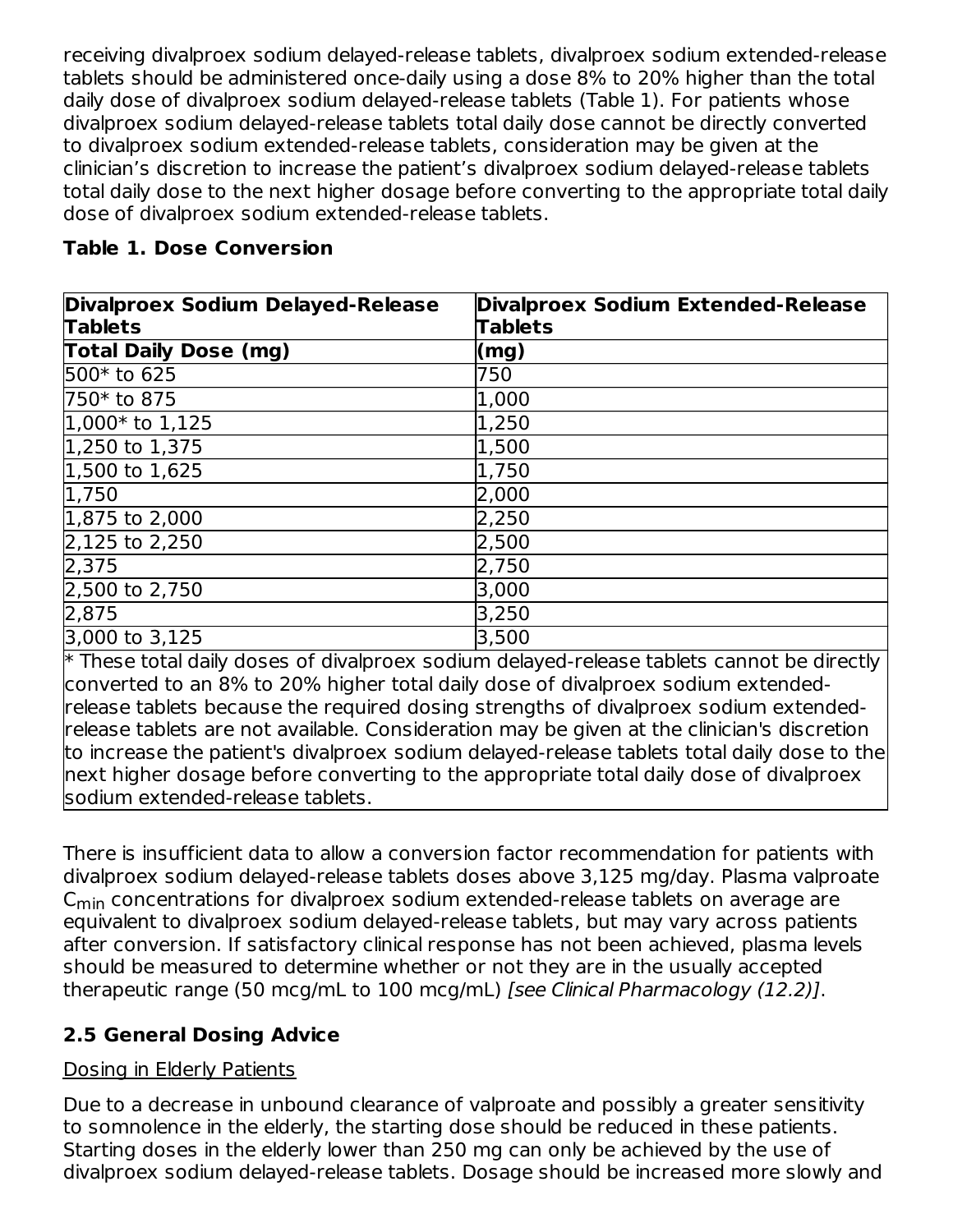with regular monitoring for fluid and nutritional intake, dehydration, somnolence, and other adverse reactions. Dose reductions or discontinuation of valproate should be considered in patients with decreased food or fluid intake and in patients with excessive somnolence. The ultimate therapeutic dose should be achieved on the basis of both tolerability and clinical response [see Warnings and Precautions (5.14), Use in Specific Populations (8.5), and Clinical Pharmacology (12.3)].

### Dose-Related Adverse Reactions

The frequency of adverse effects (particularly elevated liver enzymes and thrombocytopenia) may be dose-related. The probability of thrombocytopenia appears to increase significantly at total valproate concentrations of  $\geq 110$  mcg/mL (females) or ≥ 135 mcg/mL (males) [see Warnings and Precautions (5.8)]. The benefit of improved therapeutic effect with higher doses should be weighed against the possibility of a greater incidence of adverse reactions.

## G.I. Irritation

Patients who experience G.I. irritation may benefit from administration of the drug with food or by slowly building up the dose from an initial low level.

## **Compliance**

Patients should be informed to take divalproex sodium extended-release tablets every day as prescribed. If a dose is missed it should be taken as soon as possible, unless it is almost time for the next dose. If a dose is skipped, the patient should not double the next dose.

## **2.6 Dosing in Patients Taking Rufinamide**

Patients stabilized on rufinamide before being prescribed valproate should begin valproate therapy at a low dose, and titrate to a clinically effective dose [see Drug] Interactions (7.2)].

## **3 DOSAGE FORMS AND STRENGTHS**

Divalproex sodium extended-release tablets USP, **250 mg** are available as white to offwhite, round, coated tablets with imprinting "AN 755" on one side and plain on the other side. Each divalproex sodium extended-release tablet, USP contains divalproex sodium, USP equivalent to 250 mg of valproic acid.

Divalproex sodium extended-release tablets USP, **500 mg** are available as white to offwhite, capsule shaped, coated tablets with imprinting "AN 757" on one side and plain on the other side. Each divalproex sodium extended-release tablet, USP contains divalproex sodium, USP equivalent to 500 mg of valproic acid.

## **4 CONTRAINDICATIONS**

- Divalproex sodium extended-release tablets should not be administered to patients with hepatic disease or significant hepatic dysfunction *[see Warnings and Precautions*  $(5.1)$ .
- Divalproex sodium extended-release tablets are contraindicated in patients known to have mitochondrial disorders caused by mutations in mitochondrial DNA polymerase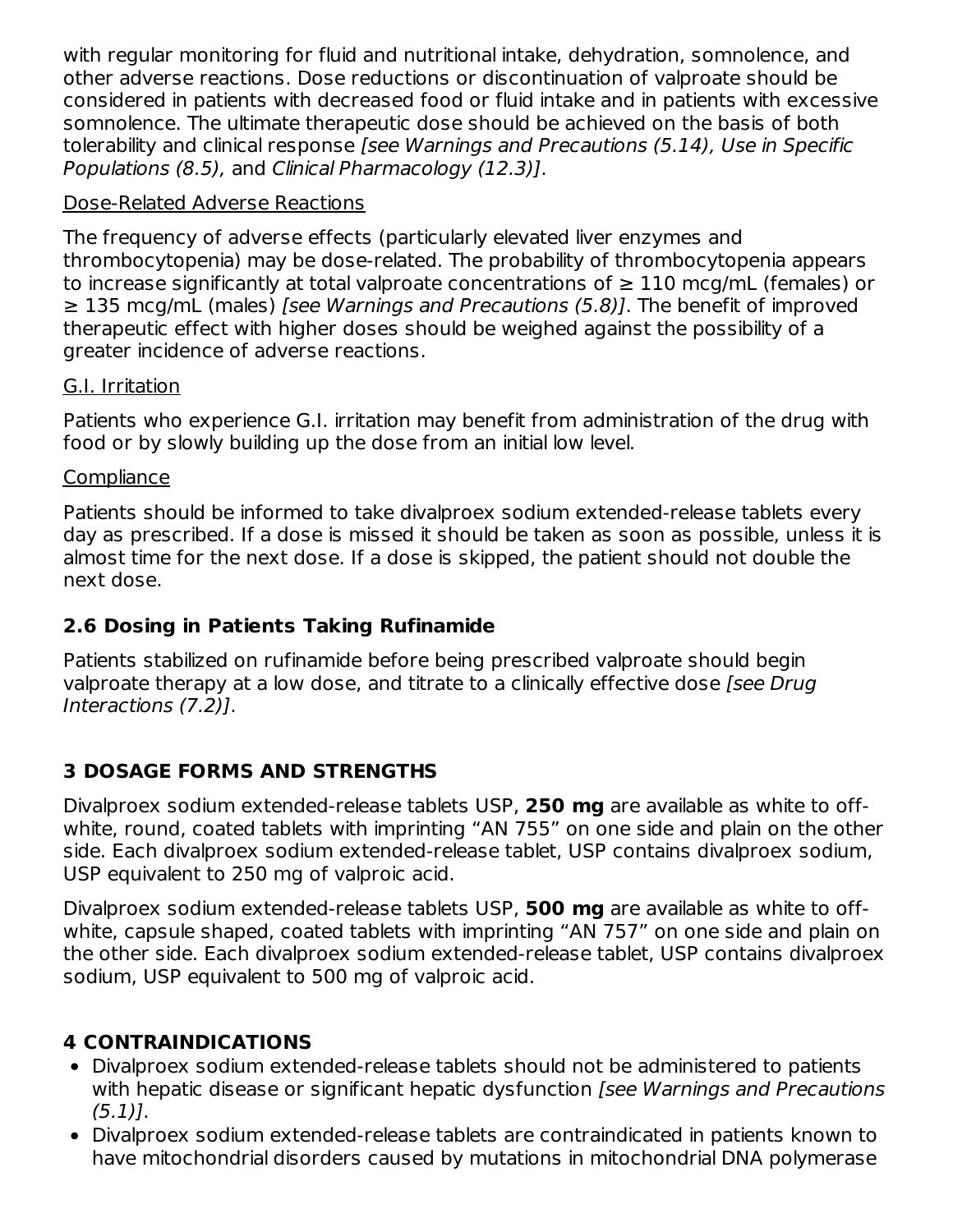γ (POLG; e.g., Alpers-Huttenlocher Syndrome) and children under two years of age who are suspected of having a POLG-related disorder [see Warnings and Precautions (5.1)].

- Divalproex sodium extended-release tablets are contraindicated in patients with known hypersensitivity to the drug [see Warnings and Precautions (5.12)].
- Divalproex sodium extended-release tablets are contraindicated in patients with known urea cycle disorders [see Warnings and Precautions (5.6)].
- For use in prophylaxis of migraine headaches: Divalproex sodium extended-release tablets are contraindicated in women who are pregnant and in women of childbearing potential who are not using effective contraception [see Warnings and Precautions  $(5.2, 5.3, 5.4)$  and Use in Specific Populations  $(8.1)$ ].

## **5 WARNINGS AND PRECAUTIONS**

## **5.1 Hepatotoxicity**

## General Information on Hepatotoxicity

Hepatic failure resulting in fatalities has occurred in patients receiving valproate. These incidents usually have occurred during the first six months of treatment. Serious or fatal hepatotoxicity may be preceded by non-specific symptoms such as malaise, weakness, lethargy, facial edema, anorexia, and vomiting. In patients with epilepsy, a loss of seizure control may also occur. Patients should be monitored closely for appearance of these symptoms. Serum liver tests should be performed prior to therapy and at frequent intervals thereafter, especially during the first six months of valproate therapy. However, healthcare providers should not rely totally on serum biochemistry since these tests may not be abnormal in all instances, but should also consider the results of careful interim medical history and physical examination.

Caution should be observed when administering valproate products to patients with a prior history of hepatic disease. Patients on multiple anticonvulsants, children, those with congenital metabolic disorders, those with severe seizure disorders accompanied by mental retardation, and those with organic brain disease may be at particular risk. See below, "Patients with Known or Suspected Mitochondrial Disease."

Experience has indicated that children under the age of two years are at a considerably increased risk of developing fatal hepatotoxicity, especially those with the aforementioned conditions. When divalproex sodium extended-release is used in this patient group, it should be used with extreme caution and as a sole agent. The benefits of therapy should be weighed against the risks. In progressively older patient groups experience in epilepsy has indicated that the incidence of fatal hepatotoxicity decreases considerably.

## Patients with Known or Suspected Mitochondrial Disease

Divalproex sodium extended-release is contraindicated in patients known to have mitochondrial disorders caused by POLG mutations and children under two years of age who are clinically suspected of having a mitochondrial disorder *[see Contraindications* (4)]. Valproate-induced acute liver failure and liver-related deaths have been reported in patients with hereditary neurometabolic syndromes caused by mutations in the gene for mitochondrial DNA polymerase γ (POLG) (e.g., Alpers-Huttenlocher Syndrome) at a higher rate than those without these syndromes. Most of the reported cases of liver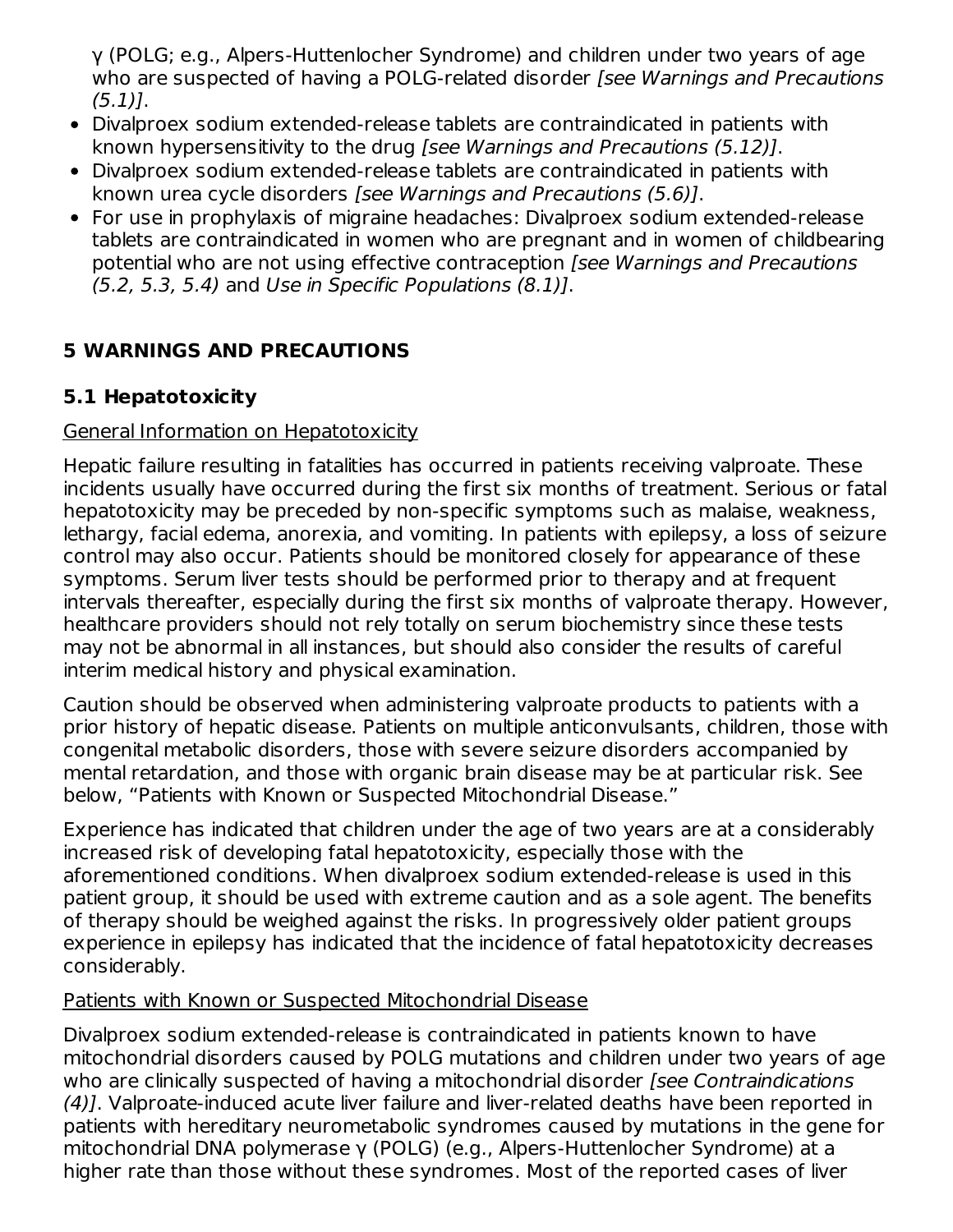failure in patients with these syndromes have been identified in children and adolescents.

POLG-related disorders should be suspected in patients with a family history or suggestive symptoms of a POLG-related disorder, including but not limited to unexplained encephalopathy, refractory epilepsy (focal, myoclonic), status epilepticus at presentation, developmental delays, psychomotor regression, axonal sensorimotor neuropathy, myopathy cerebellar ataxia, ophthalmoplegia, or complicated migraine with occipital aura. POLG mutation testing should be performed in accordance with current clinical practice for the diagnostic evaluation of such disorders. The A467T and W748S mutations are present in approximately 2/3 of patients with autosomal recessive POLGrelated disorders.

In patients over two years of age who are clinically suspected of having a hereditary mitochondrial disease, divalproex sodium extended-release should only be used after other anticonvulsants have failed. This older group of patients should be closely monitored during treatment with divalproex sodium extended-release for the development of acute liver injury with regular clinical assessments and serum liver test monitoring.

The drug should be discontinued immediately in the presence of significant hepatic dysfunction, suspected or apparent. In some cases, hepatic dysfunction has progressed in spite of discontinuation of drug [see Boxed Warning and Contraindications  $(4)$ ].

## **5.2 Structural Birth Defects**

Valproate can cause fetal harm when administered to a pregnant woman. Pregnancy registry data show that maternal valproate use can cause neural tube defects and other structural abnormalities (e.g., craniofacial defects, cardiovascular malformations, hypospadias, limb malformations). The rate of congenital malformations among babies born to mothers using valproate is about four times higher than the rate among babies born to epileptic mothers using other anti-seizure monotherapies. Evidence suggests that folic acid supplementation prior to conception and during the first trimester of pregnancy decreases the risk for congenital neural tube defects in the general population [see Use in Specific Populations (8.1)].

## **5.3 Decreased IQ Following in utero Exposure**

Valproate can cause decreased IQ scores following in utero exposure. Published epidemiological studies have indicated that children exposed to valproate in utero have lower cognitive test scores than children exposed in utero to either another antiepileptic drug or to no antiepileptic drugs. The largest of these studies $^1$  is a prospective cohort study conducted in the United States and United Kingdom that found that children with prenatal exposure to valproate (n=62) had lower IQ scores at age 6 (97 [95% C.I. 94 to 101]) than children with prenatal exposure to the other antiepileptic drug monotherapy treatments evaluated: lamotrigine (108 [95% C.I. 105 to 110]), carbamazepine (105 [95% C.I. 102 to 108]) and phenytoin (108 [95% C.I. 104 to 112]). It is not known when during pregnancy cognitive effects in valproate-exposed children occur. Because the women in this study were exposed to antiepileptic drugs throughout pregnancy, whether the risk for decreased IQ was related to a particular time period during pregnancy could not be assessed.

Although all of the available studies have methodological limitations, the weight of the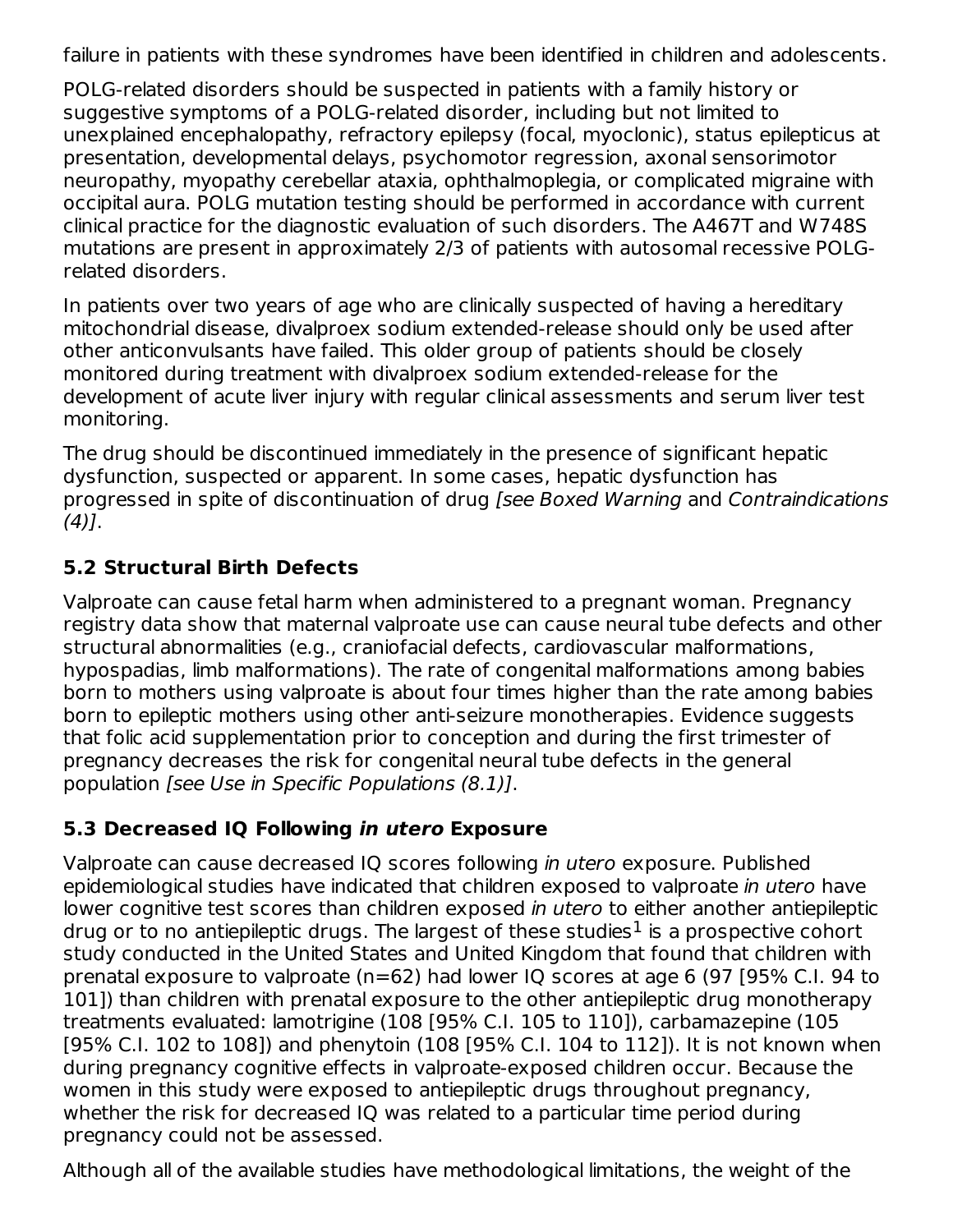evidence supports the conclusion that valproate exposure in utero can cause decreased IQ in children.

In animal studies, offspring with prenatal exposure to valproate had malformations similar to those seen in humans and demonstrated neurobehavioral deficits *[see Use in* Specific Populations (8.1)].

## **5.4 Use in Women of Childbearing Potential**

Because of the risk to the fetus of decreased IQ, neurodevelopmental disorders, and major congenital malformations (including neural tube defects), which may occur very early in pregnancy, valproate should not be administered to a woman of childbearing potential unless other medications have failed to provide adequate symptom control or are otherwise unacceptable. This is especially important when valproate use is considered for a condition not usually associated with permanent injury or death such as prophylaxis of migraine headaches [see Contraindications (4)]. Women should use effective contraception while using valproate.

Women of childbearing potential should be counseled regularly regarding the relative risks and benefits of valproate use during pregnancy. This is especially important for women planning a pregnancy and for girls at the onset of puberty; alternative therapeutic options should be considered for these patients *[see Boxed Warning* and Use in Specific Populations (8.1)].

To prevent major seizures, valproate should not be discontinued abruptly, as this can precipitate status epilepticus with resulting maternal and fetal hypoxia and threat to life.

Evidence suggests that folic acid supplementation prior to conception and during the first trimester of pregnancy decreases the risk for congenital neural tube defects in the general population. It is not known whether the risk of neural tube defects or decreased IQ in the offspring of women receiving valproate is reduced by folic acid supplementation. Dietary folic acid supplementation both prior to conception and during pregnancy should be routinely recommended for patients using valproate.

## **5.5 Pancreatitis**

Cases of life-threatening pancreatitis have been reported in both children and adults receiving valproate. Some of the cases have been described as hemorrhagic with rapid progression from initial symptoms to death. Some cases have occurred shortly after initial use as well as after several years of use. The rate based upon the reported cases exceeds that expected in the general population and there have been cases in which pancreatitis recurred after rechallenge with valproate. In clinical trials, there were 2 cases of pancreatitis without alternative etiology in 2,416 patients, representing 1,044 patient-years experience. Patients and guardians should be warned that abdominal pain, nausea, vomiting, and/or anorexia can be symptoms of pancreatitis that require prompt medical evaluation. If pancreatitis is diagnosed, divalproex sodium extended-release should ordinarily be discontinued. Alternative treatment for the underlying medical condition should be initiated as clinically indicated [see Boxed Warning].

## **5.6 Urea Cycle Disorders**

Divalproex sodium extended-release is contraindicated in patients with known urea cycle disorders (UCD). Hyperammonemic encephalopathy, sometimes fatal, has been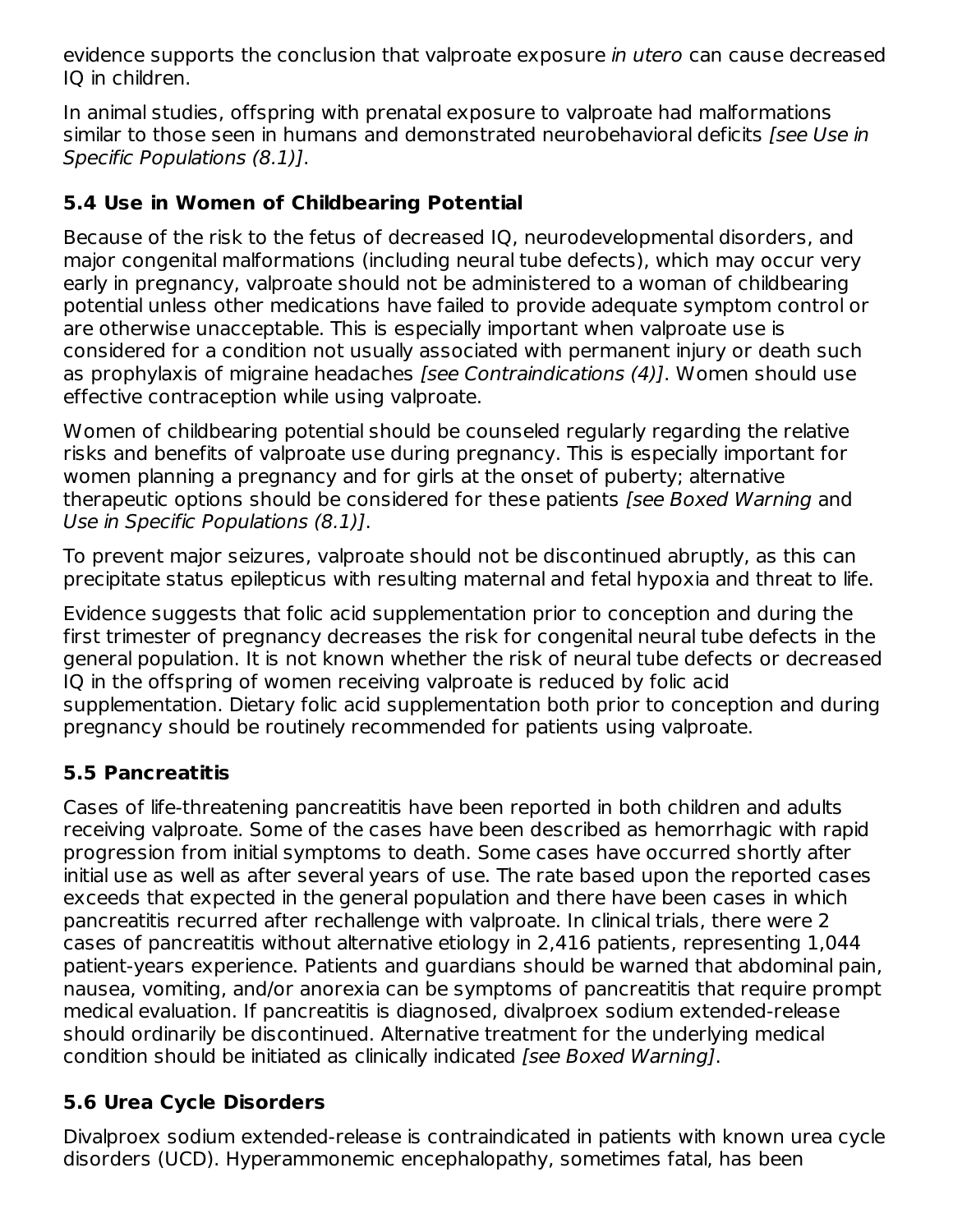reported following initiation of valproate therapy in patients with urea cycle disorders, a group of uncommon genetic abnormalities, particularly ornithine transcarbamylase deficiency. Prior to the initiation of divalproex sodium extended-release therapy, evaluation for UCD should be considered in the following patients: 1) those with a history of unexplained encephalopathy or coma, encephalopathy associated with a protein load, pregnancy-related or postpartum encephalopathy, unexplained mental retardation, or history of elevated plasma ammonia or glutamine; 2) those with cyclical vomiting and lethargy, episodic extreme irritability, ataxia, low BUN, or protein avoidance; 3) those with a family history of UCD or a family history of unexplained infant deaths (particularly males); 4) those with other signs or symptoms of UCD. Patients who develop symptoms of unexplained hyperammonemic encephalopathy while receiving valproate therapy should receive prompt treatment (including discontinuation of valproate therapy) and be evaluated for underlying urea cycle disorders [see Contraindications (4) and Warnings and Precautions (5.10)].

# **5.7 Suicidal Behavior and Ideation**

Antiepileptic drugs (AEDs), including divalproex sodium extended-release, increase the risk of suicidal thoughts or behavior in patients taking these drugs for any indication. Patients treated with any AED for any indication should be monitored for the emergence or worsening of depression, suicidal thoughts or behavior, and/or any unusual changes in mood or behavior.

Pooled analyses of 199 placebo-controlled clinical trials (mono- and adjunctive therapy) of 11 different AEDs showed that patients randomized to one of the AEDs had approximately twice the risk (adjusted Relative Risk 1.8, 95% CI:1.2, 2.7) of suicidal thinking or behavior compared to patients randomized to placebo. In these trials, which had a median treatment duration of 12 weeks, the estimated incidence rate of suicidal behavior or ideation among 27,863 AED-treated patients was 0.43%, compared to 0.24% among 16,029 placebo-treated patients, representing an increase of approximately one case of suicidal thinking or behavior for every 530 patients treated. There were four suicides in drug-treated patients in the trials and none in placebotreated patients, but the number is too small to allow any conclusion about drug effect on suicide.

The increased risk of suicidal thoughts or behavior with AEDs was observed as early as one week after starting drug treatment with AEDs and persisted for the duration of treatment assessed. Because most trials included in the analysis did not extend beyond 24 weeks, the risk of suicidal thoughts or behavior beyond 24 weeks could not be assessed.

The risk of suicidal thoughts or behavior was generally consistent among drugs in the data analyzed. The finding of increased risk with AEDs of varying mechanisms of action and across a range of indications suggests that the risk applies to all AEDs used for any indication. The risk did not vary substantially by age (5 to 100 years) in the clinical trials analyzed.

Table 2 shows absolute and relative risk by indication for all evaluated AEDs.

# **Table 2. Risk by Indication for Antiepileptic Drugs in the Pooled Analysis**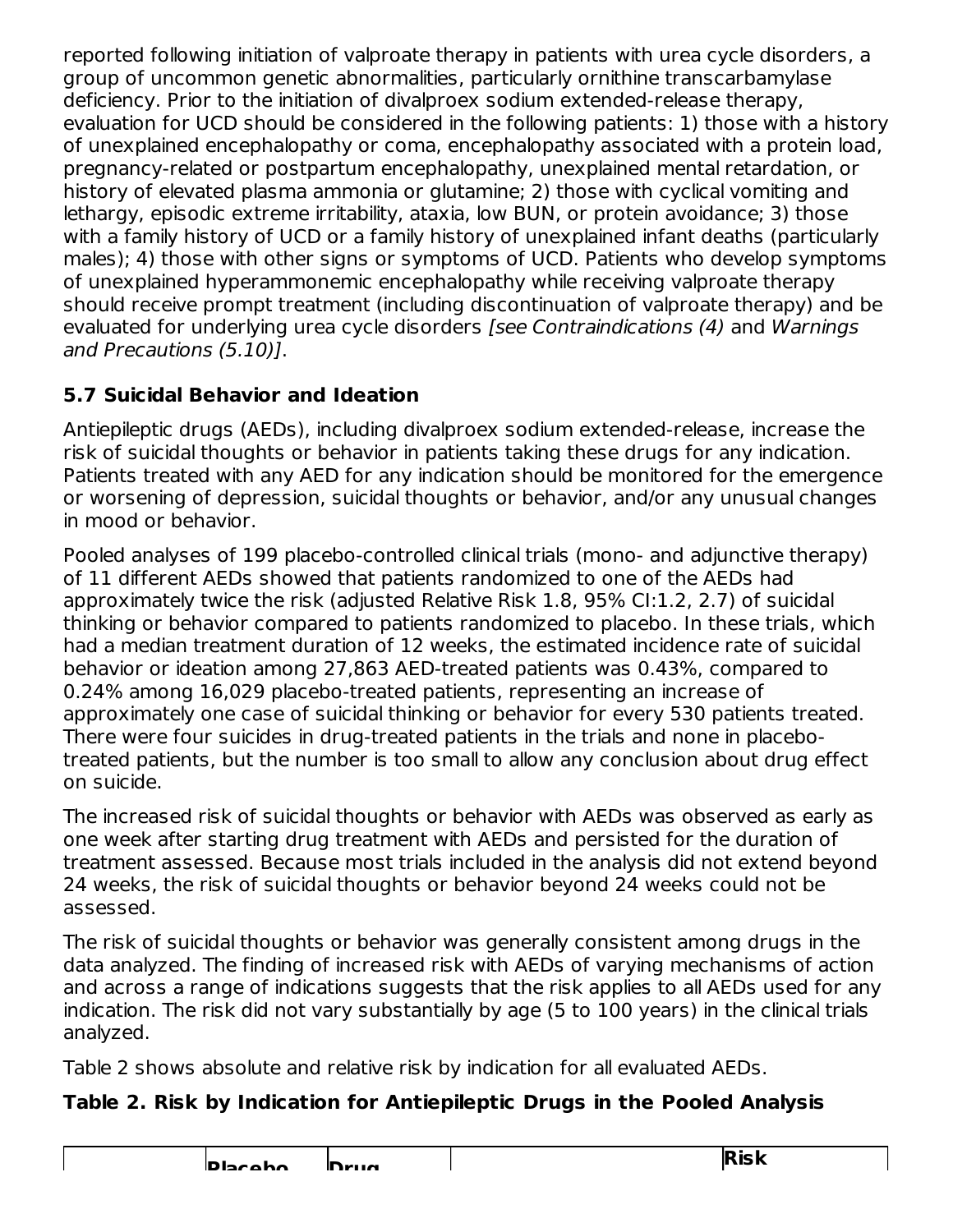| <b>Indication</b> | ır ıalcıv<br><b>Patients</b><br><b>with</b><br><b>Events Per Events</b><br>1,000<br><b>Patients</b> | <b>IVI UY</b><br><b>Patients</b><br>with<br>Per 1,000<br><b>Patients</b> | <b>Relative Risk: Incidence</b><br>lof<br><b>Events in Drug</b><br>Patients/Incidence in<br><b>Placebo Patients</b> | Difference:<br><b>Additional Drug</b><br><b>Patients with</b><br><b>Events</b><br>Per 1,000<br><b>Patients</b> |
|-------------------|-----------------------------------------------------------------------------------------------------|--------------------------------------------------------------------------|---------------------------------------------------------------------------------------------------------------------|----------------------------------------------------------------------------------------------------------------|
| Epilepsy          | 1.0                                                                                                 | 3.4                                                                      | 3.5                                                                                                                 | 2.4                                                                                                            |
| Psychiatric       | 5.7                                                                                                 | 8.5                                                                      | 1.5                                                                                                                 | 2.9                                                                                                            |
| Other             | 1.0                                                                                                 | 1.8                                                                      | 1.9                                                                                                                 | 0.9                                                                                                            |
| Total             | 2.4                                                                                                 | 4.3                                                                      | 1.8                                                                                                                 | L.9                                                                                                            |

The relative risk for suicidal thoughts or behavior was higher in clinical trials for epilepsy than in clinical trials for psychiatric or other conditions, but the absolute risk differences were similar for the epilepsy and psychiatric indications.

Anyone considering prescribing divalproex sodium extended-release or any other AED must balance the risk of suicidal thoughts or behavior with the risk of untreated illness. Epilepsy and many other illnesses for which AEDs are prescribed are themselves associated with morbidity and mortality and an increased risk of suicidal thoughts and behavior. Should suicidal thoughts and behavior emerge during treatment, the prescriber needs to consider whether the emergence of these symptoms in any given patient may be related to the illness being treated.

## **5.8 Bleeding and Other Hematopoietic Disorders**

Valproate is associated with dose-related thrombocytopenia. In a clinical trial of valproate as monotherapy in patients with epilepsy, 34/126 patients (27%) receiving approximately 50 mg/kg/day on average, had at least one value of platelets  $\leq 75 \times 10^9$ /L. Approximately half of these patients had treatment discontinued, with return of platelet counts to normal. In the remaining patients, platelet counts normalized with continued treatment. In this study, the probability of thrombocytopenia appeared to increase significantly at total valproate concentrations of  $\geq 110$  mcg/mL (females) or  $\geq 135$ mcg/mL (males). The therapeutic benefit which may accompany the higher doses should therefore be weighed against the possibility of a greater incidence of adverse effects. Valproate use has also been associated with decreases in other cell lines and myelodysplasia.

Because of reports of cytopenias, inhibition of the secondary phase of platelet aggregation, and abnormal coagulation parameters, (e.g., low fibrinogen, coagulation factor deficiencies, acquired von Willebrand's disease), measurements of complete blood counts and coagulation tests are recommended before initiating therapy and at periodic intervals. It is recommended that patients receiving divalproex sodium extended-release be monitored for blood counts and coagulation parameters prior to planned surgery and during pregnancy [see Use in Specific Populations (8.1)]. Evidence of hemorrhage, bruising, or a disorder of hemostasis/coagulation is an indication for reduction of the dosage or withdrawal of therapy.

### **5.9 Hyperammonemia**

Hyperammonemia has been reported in association with valproate therapy and may be present despite normal liver function tests. In patients who develop unexplained lethargy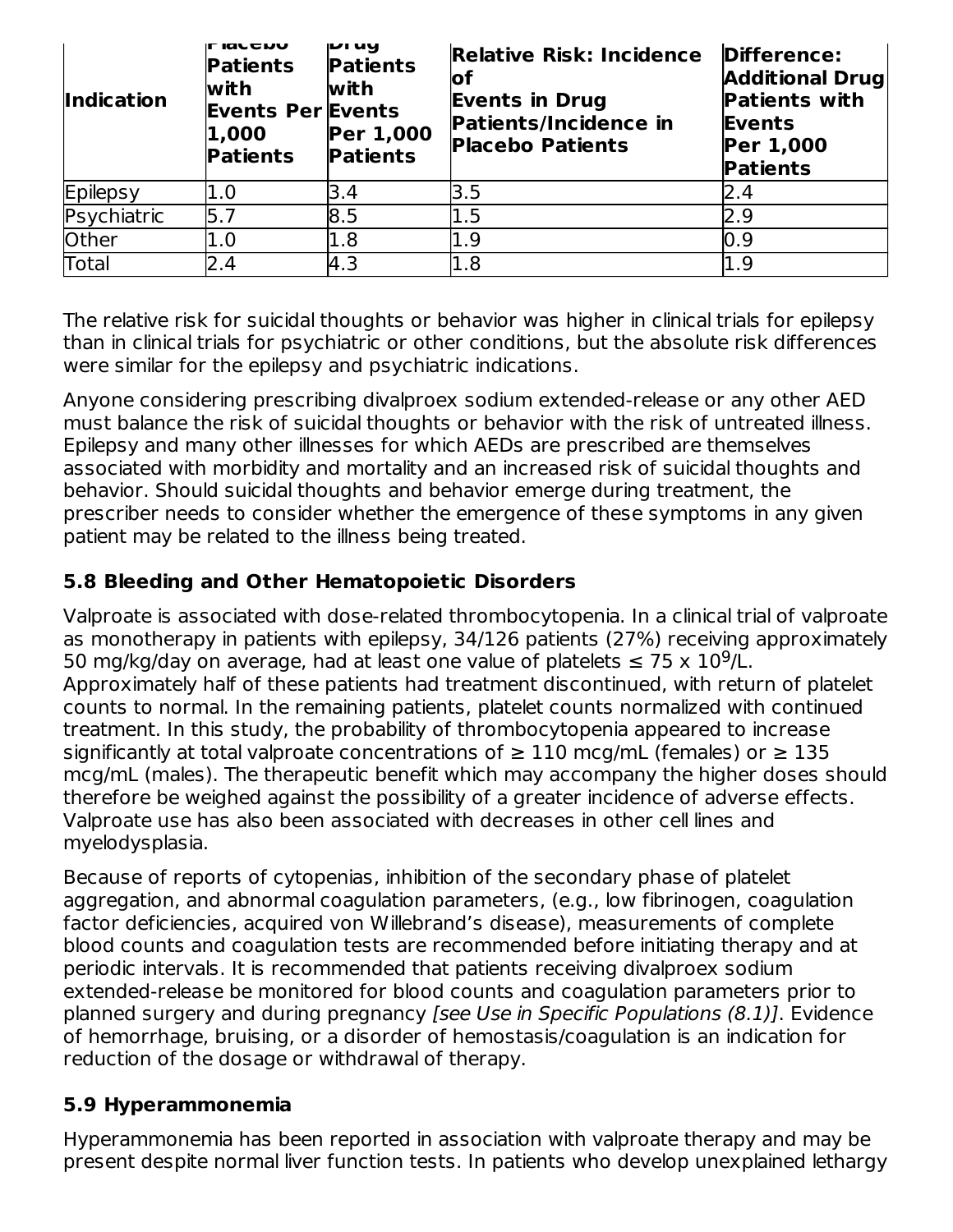and vomiting or changes in mental status, hyperammonemic encephalopathy should be considered and an ammonia level should be measured. Hyperammonemia should also be considered in patients who present with hypothermia [see Warnings and Precautions (5.11)]. If ammonia is increased, valproate therapy should be discontinued. Appropriate interventions for treatment of hyperammonemia should be initiated, and such patients should undergo investigation for underlying urea cycle disorders [see Contraindications (4) and Warnings and Precautions (5.6, 5.10)].

During the placebo controlled pediatric mania trial, one (1) in twenty (20) adolescents (5%) treated with valproate developed increased plasma ammonia levels compared to no (0) patients treated with placebo.

Asymptomatic elevations of ammonia are more common and when present, require close monitoring of plasma ammonia levels. If the elevation persists, discontinuation of valproate therapy should be considered.

### **5.10 Hyperammonemia and Encephalopathy Associated with Concomitant Topiramate Use**

Concomitant administration of topiramate and valproate has been associated with hyperammonemia with or without encephalopathy in patients who have tolerated either drug alone. Clinical symptoms of hyperammonemic encephalopathy often include acute alterations in level of consciousness and/or cognitive function with lethargy or vomiting. Hypothermia can also be a manifestation of hyperammonemia [see Warnings and Precautions (5.11)]. In most cases, symptoms and signs abated with discontinuation of either drug. This adverse reaction is not due to a pharmacokinetic interaction. Patients with inborn errors of metabolism or reduced hepatic mitochondrial activity may be at an increased risk for hyperammonemia with or without encephalopathy. Although not studied, an interaction of topiramate and valproate may exacerbate existing defects or unmask deficiencies in susceptible persons. In patients who develop unexplained lethargy, vomiting, or changes in mental status, hyperammonemic encephalopathy should be considered and an ammonia level should be measured *[see Contraindications* (4) and Warnings and Precautions (5.6, 5.9)].

## **5.11 Hypothermia**

Hypothermia, defined as an unintentional drop in body core temperature to < 35°C (95°F), has been reported in association with valproate therapy both in conjunction with and in the absence of hyperammonemia. This adverse reaction can also occur in patients using concomitant topiramate with valproate after starting topiramate treatment or after increasing the daily dose of topiramate [see Drug Interactions (7.3)]. Consideration should be given to stopping valproate in patients who develop hypothermia, which may be manifested by a variety of clinical abnormalities including lethargy, confusion, coma, and significant alterations in other major organ systems such as the cardiovascular and respiratory systems. Clinical management and assessment should include examination of blood ammonia levels.

### **5.12 Drug Reaction with Eosinophilia and Systemic Symptoms (DRESS)/Multiorgan Hypersensitivity Reactions**

Drug Reaction with Eosinophilia and Systemic Symptoms (DRESS), also known as Multiorgan Hypersensitivity, has been reported in patients taking valproate. DRESS may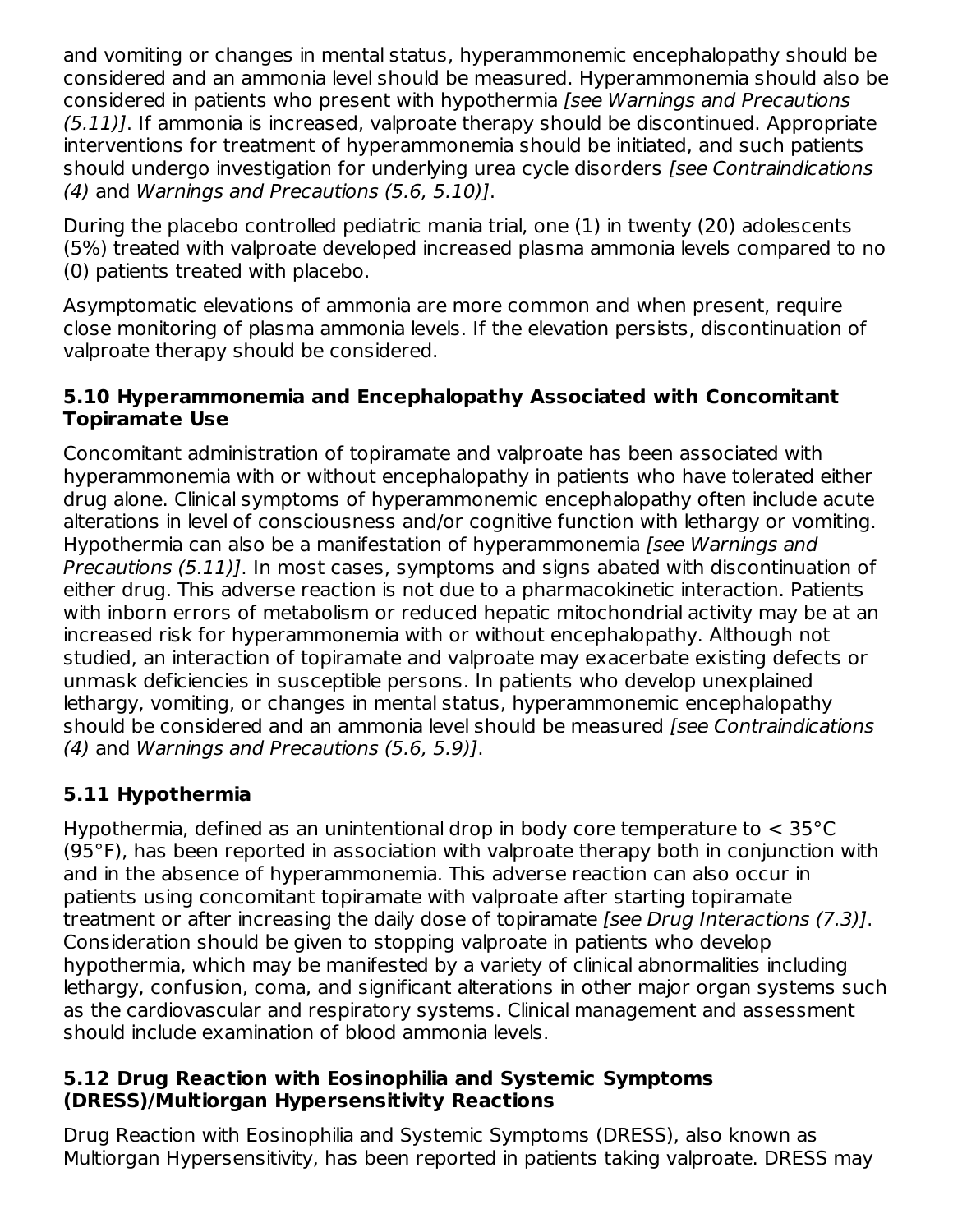be fatal or life-threatening. DRESS typically, although not exclusively, presents with fever, rash, lymphadenopathy, and/or facial swelling, in association with other organ system involvement, such as hepatitis, nephritis, hematological abnormalities, myocarditis, or myositis sometimes resembling an acute viral infection. Eosinophilia is often present. Because this disorder is variable in its expression, other organ systems not noted here may be involved. It is important to note that early manifestations of hypersensitivity, such as fever or lymphadenopathy, may be present even though rash is not evident. If such signs or symptoms are present, the patient should be evaluated immediately. Valproate should be discontinued and not be resumed if an alternative etiology for the signs or symptoms cannot be established.

## **5.13 Interaction with Carbapenem Antibiotics**

Carbapenem antibiotics (for example, ertapenem, imipenem, meropenem; this is not a complete list) may reduce serum valproate concentrations to subtherapeutic levels, resulting in loss of seizure control. Serum valproate concentrations should be monitored frequently after initiating carbapenem therapy. Alternative antibacterial or anticonvulsant therapy should be considered if serum valproate concentrations drop significantly or seizure control deteriorates [see Drug Interactions (7.1)].

# **5.14 Somnolence in the Elderly**

In a double-blind, multicenter trial of valproate in elderly patients with dementia (mean  $age = 83 \text{ years}$ , doses were increased by 125 mg/day to a target dose of 20 mg/kg/day. A significantly higher proportion of valproate patients had somnolence compared to placebo, and although not statistically significant, there was a higher proportion of patients with dehydration. Discontinuations for somnolence were also significantly higher than with placebo. In some patients with somnolence (approximately one-half), there was associated reduced nutritional intake and weight loss. There was a trend for the patients who experienced these events to have a lower baseline albumin concentration, lower valproate clearance, and a higher BUN. In elderly patients, dosage should be increased more slowly and with regular monitoring for fluid and nutritional intake, dehydration, somnolence, and other adverse reactions. Dose reductions or discontinuation of valproate should be considered in patients with decreased food or fluid intake and in patients with excessive somnolence *[see Dosage and Administration*  $(2.4)$ ].

# **5.15 Monitoring: Drug Plasma Concentration**

Since valproate may interact with concurrently administered drugs which are capable of enzyme induction, periodic plasma concentration determinations of valproate and concomitant drugs are recommended during the early course of therapy [see Drug Interactions (7)].

# **5.16 Effect on Ketone and Thyroid Function Tests**

Valproate is partially eliminated in the urine as a keto-metabolite which may lead to a false interpretation of the urine ketone test.

There have been reports of altered thyroid function tests associated with valproate. The clinical significance of these is unknown.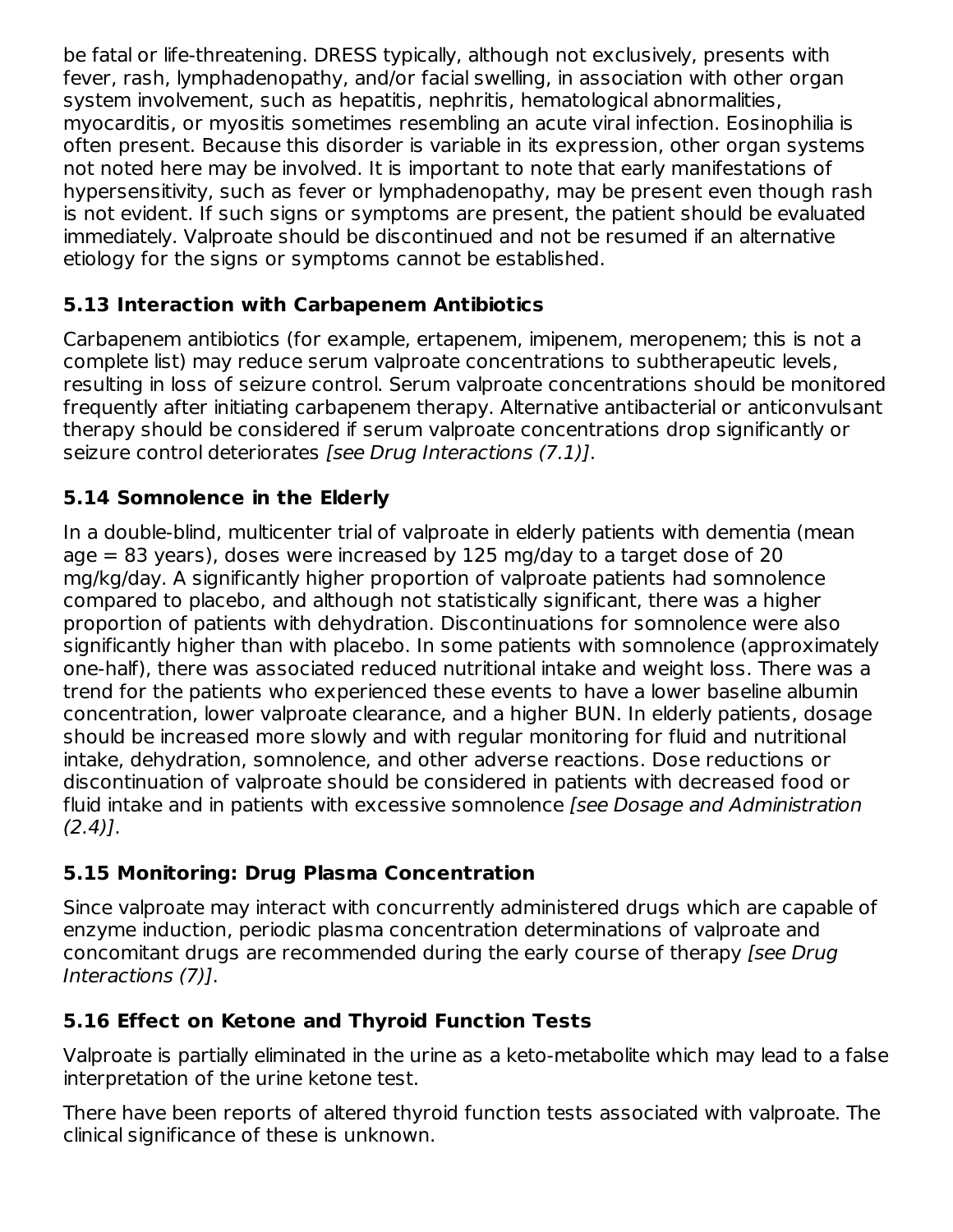## **5.17 Effect on HIV and CMV Viruses Replication**

There are in vitro studies that suggest valproate stimulates the replication of the HIV and CMV viruses under certain experimental conditions. The clinical consequence, if any, is not known. Additionally, the relevance of these in vitro findings is uncertain for patients receiving maximally suppressive antiretroviral therapy. Nevertheless, these data should be borne in mind when interpreting the results from regular monitoring of the viral load in HIV infected patients receiving valproate or when following CMV infected patients clinically.

## **5.18 Medication Residue in the Stool**

There have been rare reports of medication residue in the stool. Some patients have had anatomic (including ileostomy or colostomy) or functional gastrointestinal disorders with shortened GI transit times. In some reports, medication residues have occurred in the context of diarrhea. It is recommended that plasma valproate levels be checked in patients who experience medication residue in the stool, and patients' clinical condition should be monitored. If clinically indicated, alternative treatment may be considered.

## **6 ADVERSE REACTIONS**

The following serious adverse reactions are described below and elsewhere in the labeling:

- Hepatic failure [see Warnings and Precautions (5.1)]
- Birth defects [see Warnings and Precautions (5.2)]
- Decreased IQ following *in utero exposure [see Warnings and Precautions (5.3)]*
- Pancreatitis [see Warnings and Precautions (5.5)]
- Hyperammonemic encephalopathy [see Warnings and Precautions (5.6, 5.9, 5.10)]
- Suicidal behavior and ideation [see Warnings and Precautions (5.7)]
- Bleeding and other hematopoietic disorders [see Warnings and Precautions (5.8)]
- Hypothermia [see Warnings and Precautions (5.11)]
- Drug Reaction with Eosinophilia and Systemic Symptoms (DRESS)/Multiorgan hypersensitivity reactions [see Warnings and Precautions (5.12)]
- Somnolence in the elderly [see Warnings and Precautions (5.14)]

Because clinical studies are conducted under widely varying conditions, adverse reaction rates observed in the clinical studies of a drug cannot be directly compared to rates in the clinical studies of another drug and may not reflect the rates observed in practice.

Information on pediatric adverse reactions is presented in section 8.

## **6.1 Mania**

The incidence of treatment-emergent events has been ascertained based on combined data from two three week placebo-controlled clinical trials of divalproex sodium extended-release in the treatment of manic episodes associated with bipolar disorder.

Table 3 summarizes those adverse reactions reported for patients in these trials where the incidence rate in the divalproex sodium extended-release-treated group was greater than 5% and greater than the placebo incidence.

## **Table 3. Adverse Reactions Reported by > 5% of Divalproex Sodium Delayed-**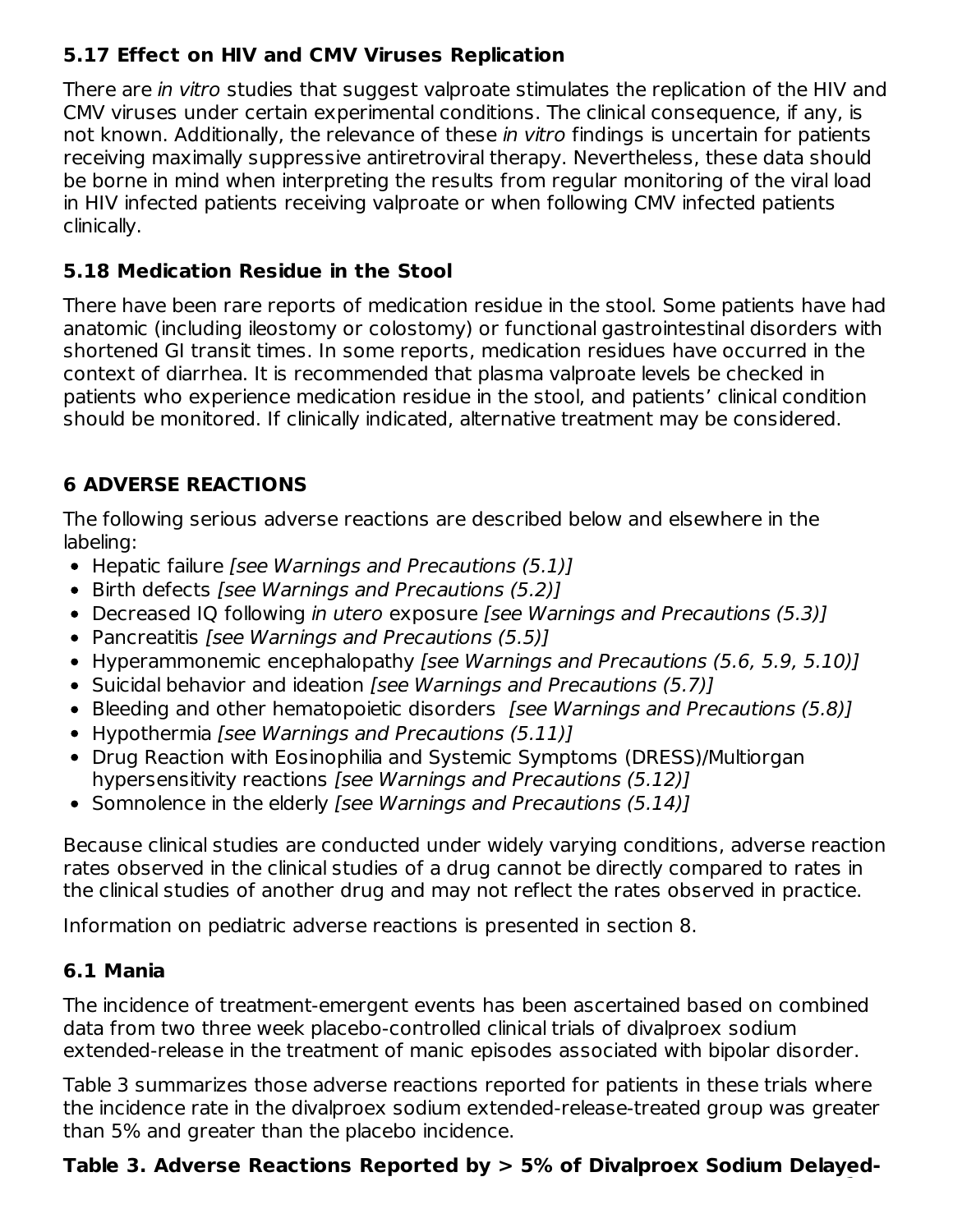### **Release-Treated Patients During Placebo-Controlled Trials of Acute Mania 1**

| <b>Adverse Event</b>     | <b>Divalproex Sodium</b><br><b>Extended-Release</b><br>(n=338)<br>℅                         | <b>Placebo</b><br>$(n=263)$<br>% |
|--------------------------|---------------------------------------------------------------------------------------------|----------------------------------|
| Somnolence               | 26                                                                                          | 14                               |
| Dyspepsia                | 23                                                                                          | 11                               |
| Nausea                   | 19                                                                                          | 13                               |
| Vomiting                 | 13                                                                                          |                                  |
| <b>Diarrhea</b>          | 12                                                                                          | 8                                |
| <b>Dizziness</b>         | 12                                                                                          |                                  |
| Pain                     | 11                                                                                          | 10                               |
| Abdominal Pain           | 10                                                                                          |                                  |
| <b>Accidental Injury</b> |                                                                                             |                                  |
| Asthenia                 |                                                                                             |                                  |
| Pharyngitis              |                                                                                             |                                  |
|                          | $\vert$ The following adverse reactions/event occurred at an equal or greater incidence for |                                  |
|                          | placebo than for divalproex sodium extended-release: headache                               |                                  |

The following additional adverse reactions were reported by greater than 1% of the divalproex sodium extended-release-treated patients in controlled clinical trials:

Body as a Whole: Back Pain, Chills, Chills and Fever, Drug Level Increased, Flu Syndrome, Infection, Infection Fungal, Neck Rigidity.

Cardiovascular System: Arrhythmia, Hypertension, Hypotension, Postural Hypotension.

Digestive System: Constipation, Dry Mouth, Dysphagia, Fecal Incontinence, Flatulence, Gastroenteritis, Glossitis, Gum Hemorrhage, Mouth Ulceration.

Hemic and Lymphatic System: Anemia, Bleeding Time Increased, Ecchymosis, Leucopenia.

Metabolic and Nutritional Disorders: Hypoproteinemia, Peripheral Edema.

Musculoskeletal System: Arthrosis, Myalgia.

Nervous System: Abnormal Gait, Agitation, Catatonic Reaction, Dysarthria, Hallucinations, Hypertonia, Hypokinesia, Psychosis, Reflexes Increased, Sleep Disorder, Tardive Dyskinesia, Tremor.

Respiratory System: Hiccup, Rhinitis.

Skin and Appendages: Discoid Lupus Erythematosus, Erythema Nodosum, Furunculosis, Maculopapular Rash, Pruritus, Rash, Seborrhea, Sweating, Vesiculobullous Rash.

Special Senses: Conjunctivitis, Dry Eyes, Eye Disorder, Eye Pain, Photophobia, Taste Perversion.

Urogenital System: Cystitis, Urinary Tract Infection, Menstrual Disorder, Vaginitis.

## **6.2 Epilepsy**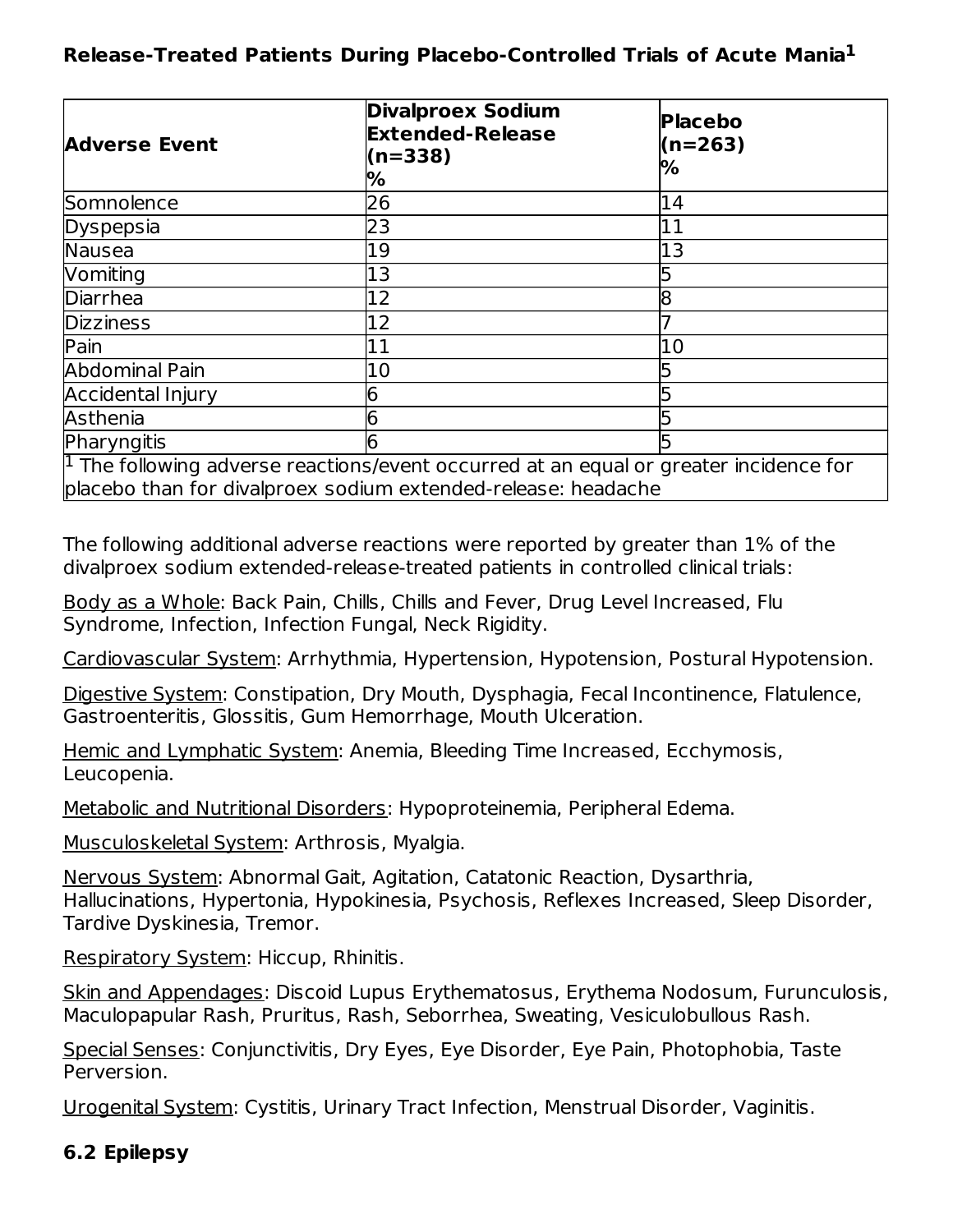Based on a placebo-controlled trial of adjunctive therapy for treatment of complex partial seizures, divalproex sodium delayed-release was generally well tolerated with most adverse reactions rated as mild to moderate in severity. Intolerance was the primary reason for discontinuation in the divalproex sodium delayed-release-treated patients (6%), compared to 1% of placebo-treated patients.

Table 4 lists treatment-emergent adverse reactions which were reported by  $\geq 5\%$  of divalproex sodium delayed-release-treated patients and for which the incidence was greater than in the placebo group, in the placebo-controlled trial of adjunctive therapy for treatment of complex partial seizures. Since patients were also treated with other antiepilepsy drugs, it is not possible, in most cases, to determine whether the following adverse reactions can be ascribed to divalproex sodium delayed-release alone, or the combination of divalproex sodium delayed-release and other antiepilepsy drugs.

#### **Table 4. Adverse Reactions Reported by ≥ 5% of Patients Treated with Valproate During Placebo-Controlled Trial of Adjunctive Therapy for Complex Partial Seizures**

| <b>Body System/Event</b>       | <b>Divalproex Sodium</b><br><b>Delayed-Release</b><br>$(N=77)$<br>% | <b>Placebo</b><br>$(N=70)$<br>% |  |
|--------------------------------|---------------------------------------------------------------------|---------------------------------|--|
| <b>Body as a Whole</b>         |                                                                     |                                 |  |
| Headache                       | 31                                                                  | 21                              |  |
| <b>Asthenia</b>                | $\overline{27}$                                                     | 7                               |  |
| Fever                          | 6                                                                   | 4                               |  |
| <b>Gastrointestinal System</b> |                                                                     |                                 |  |
| Nausea                         | 48                                                                  | 14                              |  |
| Vomiting                       | 27                                                                  |                                 |  |
| <b>Abdominal Pain</b>          | $\overline{23}$                                                     | 6                               |  |
| <b>Diarrhea</b>                | $\overline{13}$                                                     | 6                               |  |
| Anorexia                       | 12                                                                  | 0                               |  |
| Dyspepsia                      | 8                                                                   | 4                               |  |
| Constipation                   | 5                                                                   |                                 |  |
| Nervous System                 |                                                                     |                                 |  |
| Somnolence                     | 27                                                                  | 11                              |  |
| Tremor                         | 25                                                                  | 6                               |  |
| <b>Dizziness</b>               | 25                                                                  | 13                              |  |
| Diplopia                       | 16                                                                  | 9                               |  |
| Amblyopia/Blurred Vision       | $\overline{12}$                                                     | 9                               |  |
| <b>Ataxia</b>                  | 8                                                                   |                                 |  |
| Nystagmus                      | 8                                                                   |                                 |  |
| <b>Emotional Lability</b>      | 6                                                                   | 4                               |  |
| <b>Thinking Abnormal</b>       | 6                                                                   | 0                               |  |
| Amnesia                        | 5                                                                   | 1                               |  |
| <b>Respiratory System</b>      |                                                                     |                                 |  |
| Flu Syndrome                   | 12                                                                  | 9                               |  |
| Infection                      | 12                                                                  | 6                               |  |
| <b>Bronchitis</b>              | 5                                                                   |                                 |  |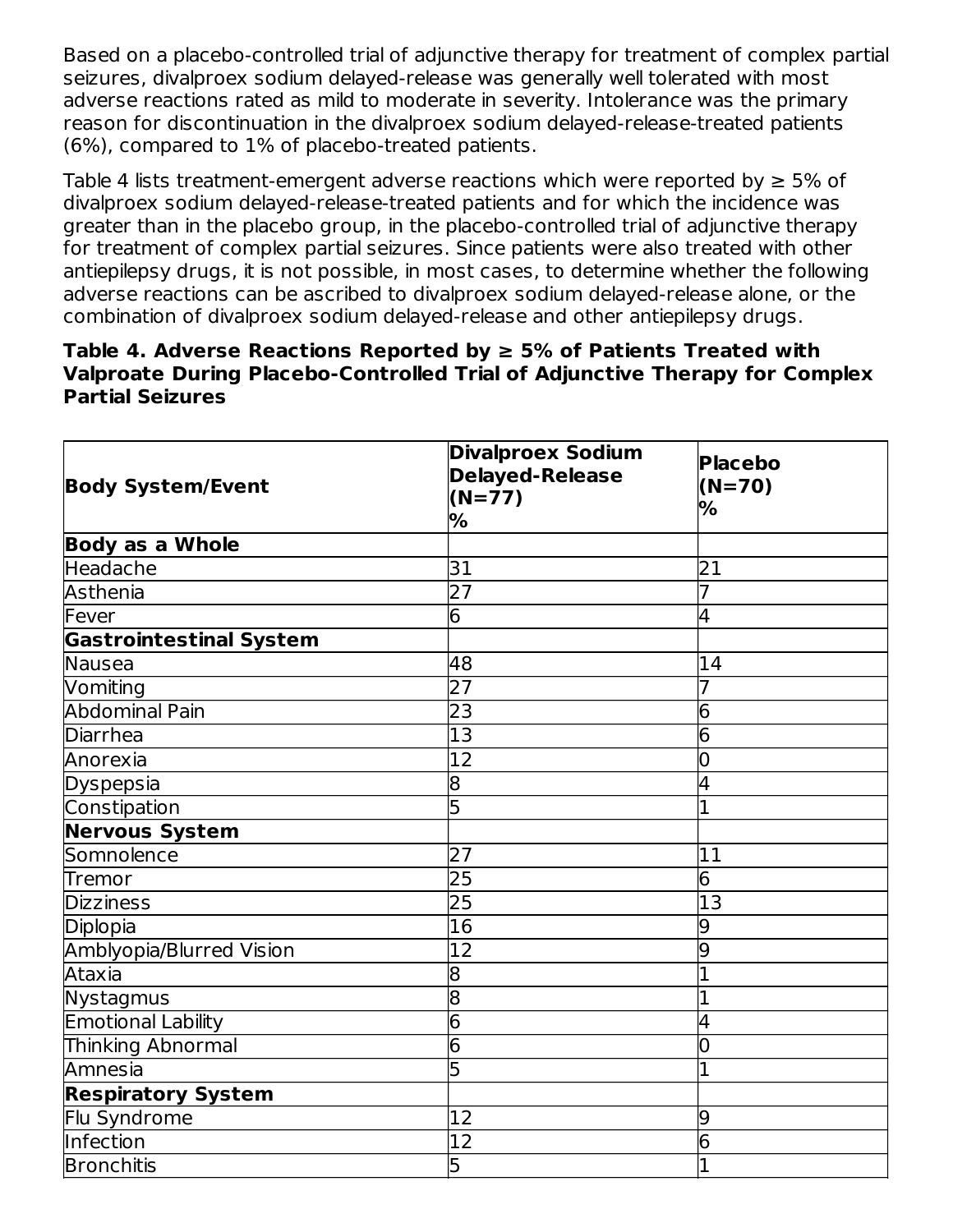| Rhinitis           |  |
|--------------------|--|
| Other              |  |
| Alopecia           |  |
| <b>Weight Loss</b> |  |

Table 5 lists treatment-emergent adverse reactions which were reported by  $\geq 5\%$  of patients in the high dose valproate group, and for which the incidence was greater than in the low dose group, in a controlled trial of divalproex sodium delayed-release monotherapy treatment of complex partial seizures. Since patients were being titrated off another antiepilepsy drug during the first portion of the trial, it is not possible, in many cases, to determine whether the following adverse reactions can be ascribed to divalproex sodium delayed-release alone, or the combination of valproate and other antiepilepsy drugs.

#### **Table 5. Adverse Reactions Reported by ≥ 5% of Patients in the High Dose Group in the Controlled Trial of Valproate Monotherapy for Complex Partial Seizures 1**

|                               | <b>High Dose</b> | <b>Low Dose</b> |  |
|-------------------------------|------------------|-----------------|--|
| <b>Body System/Event</b>      | $(n=131)$        | $(n=134)$       |  |
|                               | %                | %               |  |
| <b>Body as a Whole</b>        |                  |                 |  |
| Asthenia                      | 21               | 10              |  |
| <b>Digestive System</b>       |                  |                 |  |
| Nausea                        | 34               | 26              |  |
| <b>Diarrhea</b>               | $\overline{23}$  | 19              |  |
| Vomiting                      | $\overline{23}$  | 15              |  |
| <b>Abdominal Pain</b>         | $\overline{12}$  | 9               |  |
| Anorexia                      | 11               | 4               |  |
| Dyspepsia                     | 11               | 10              |  |
| <b>Hemic/Lymphatic System</b> |                  |                 |  |
| Thrombocytopenia              | 24               |                 |  |
| Ecchymosis                    | 5                | 4               |  |
| <b>Metabolic/Nutritional</b>  |                  |                 |  |
| Weight Gain                   | 9                | 4               |  |
| Peripheral Edema              | $\overline{8}$   | 3               |  |
| <b>Nervous System</b>         |                  |                 |  |
| Tremor                        | 57               | 19              |  |
| Somnolence                    | $\overline{30}$  | 18              |  |
| <b>Dizziness</b>              | 18               | 13              |  |
| Insomnia                      | 15               | 9               |  |
| Nervousness                   | 11               |                 |  |
| Amnesia                       | 7                | 4               |  |
| Nystagmus                     | 7                |                 |  |
| Depression                    | 5                | 4               |  |
| <b>Respiratory System</b>     |                  |                 |  |
| Infection                     | 20               | 13              |  |
| Pharyngitis                   | 8                | $\overline{2}$  |  |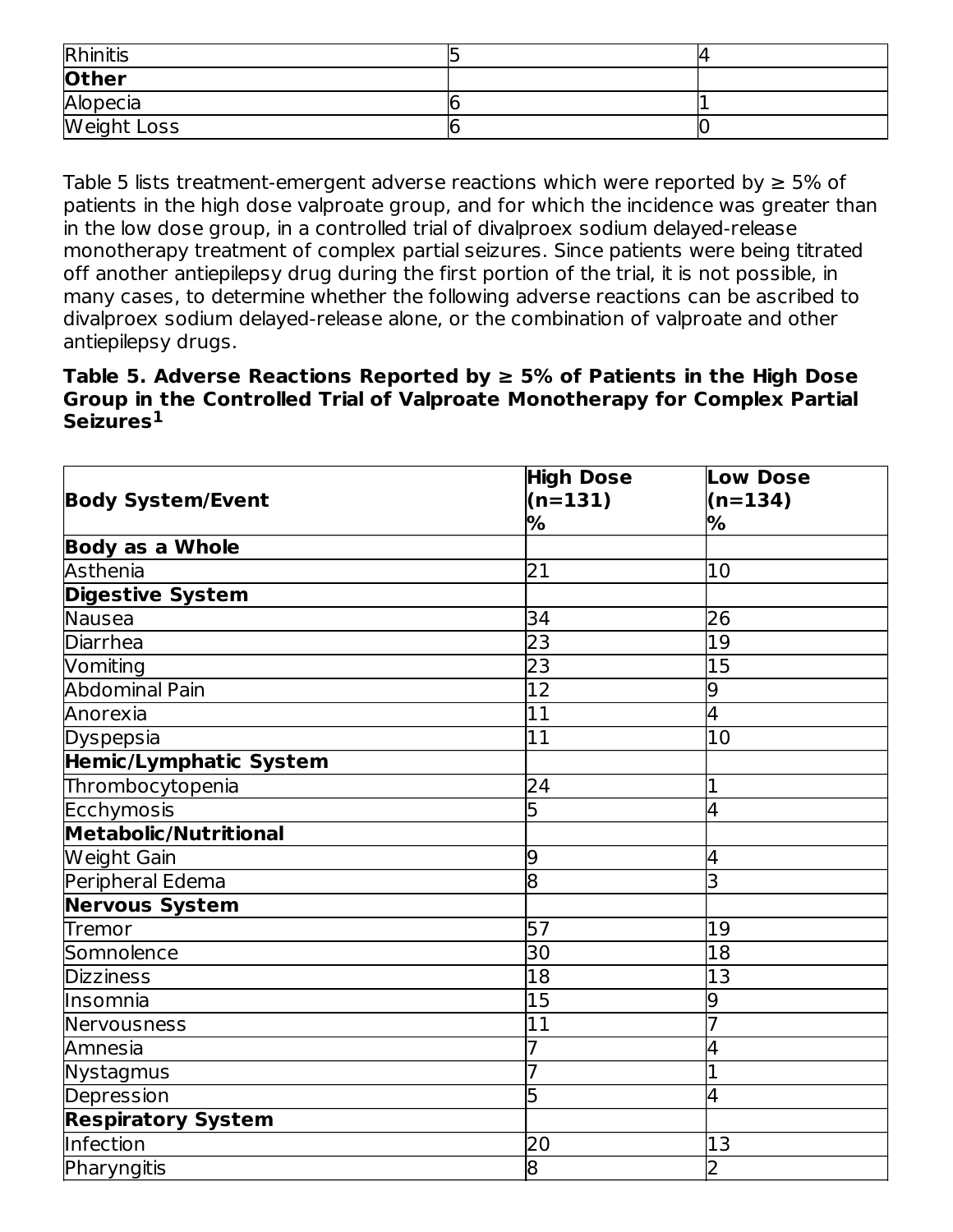| <b>Dyspnea</b>                                                                                                                                                                |  |  |  |  |
|-------------------------------------------------------------------------------------------------------------------------------------------------------------------------------|--|--|--|--|
| <b>Skin and Appendages</b>                                                                                                                                                    |  |  |  |  |
| Alopecia                                                                                                                                                                      |  |  |  |  |
| <b>Special Senses</b>                                                                                                                                                         |  |  |  |  |
| Amblyopia/Blurred Vision                                                                                                                                                      |  |  |  |  |
| <b>Tinnitus</b>                                                                                                                                                               |  |  |  |  |
| <sup>1</sup> Headache was the only adverse event that occurred in $\geq$ 5% of patients in the high<br>dose group and at an equal or greater incidence in the low dose group. |  |  |  |  |

The following additional adverse reactions were reported by greater than 1% but less than 5% of the 358 patients treated with valproate in the controlled trials of complex partial seizures:

Body as a Whole: Back pain, chest pain, malaise.

Cardiovascular System: Tachycardia, hypertension, palpitation.

Digestive System: Increased appetite, flatulence, hematemesis, eructation, pancreatitis, periodontal abscess.

Hemic and Lymphatic System: Petechia.

Metabolic and Nutritional Disorders: SGOT increased, SGPT increased.

Musculoskeletal System: Myalgia, twitching, arthralgia, leg cramps, myasthenia.

Nervous System: Anxiety, confusion, abnormal gait, paresthesia, hypertonia, incoordination, abnormal dreams, personality disorder.

Respiratory System: Sinusitis, cough increased, pneumonia, epistaxis.

Skin and Appendages: Rash, pruritus, dry skin.

Special Senses: Taste perversion, abnormal vision, deafness, otitis media.

Urogenital System: Urinary incontinence, vaginitis, dysmenorrhea, amenorrhea, urinary frequency.

# **6.3 Migraine**

Based on two placebo-controlled clinical trials and their long term extension, valproate was generally well tolerated with most adverse reactions rated as mild to moderate in severity. Of the 202 patients exposed to valproate in the placebo-controlled trials, 17% discontinued for intolerance. This is compared to a rate of 5% for the 81 placebo patients. Including the long term extension study, the adverse reactions reported as the primary reason for discontinuation by  $\geq 1\%$  of 248 valproate-treated patients were alopecia (6%), nausea and/or vomiting (5%), weight gain (2%), tremor (2%), somnolence (1%), elevated SGOT and/or SGPT (1%), and depression (1%).

Table 6 includes those adverse reactions reported for patients in the placebo-controlled trial where the incidence rate in the divalproex sodium extended-release-treated group was greater than 5% and was greater than that for placebo patients.

**Table 6. Adverse Reactions Reported by >5% of Divalproex Sodium Extended-Release-Treated Patients During the Migraine Placebo-Controlled Trial with a Greater Incidence than Patients Taking Placebo 1**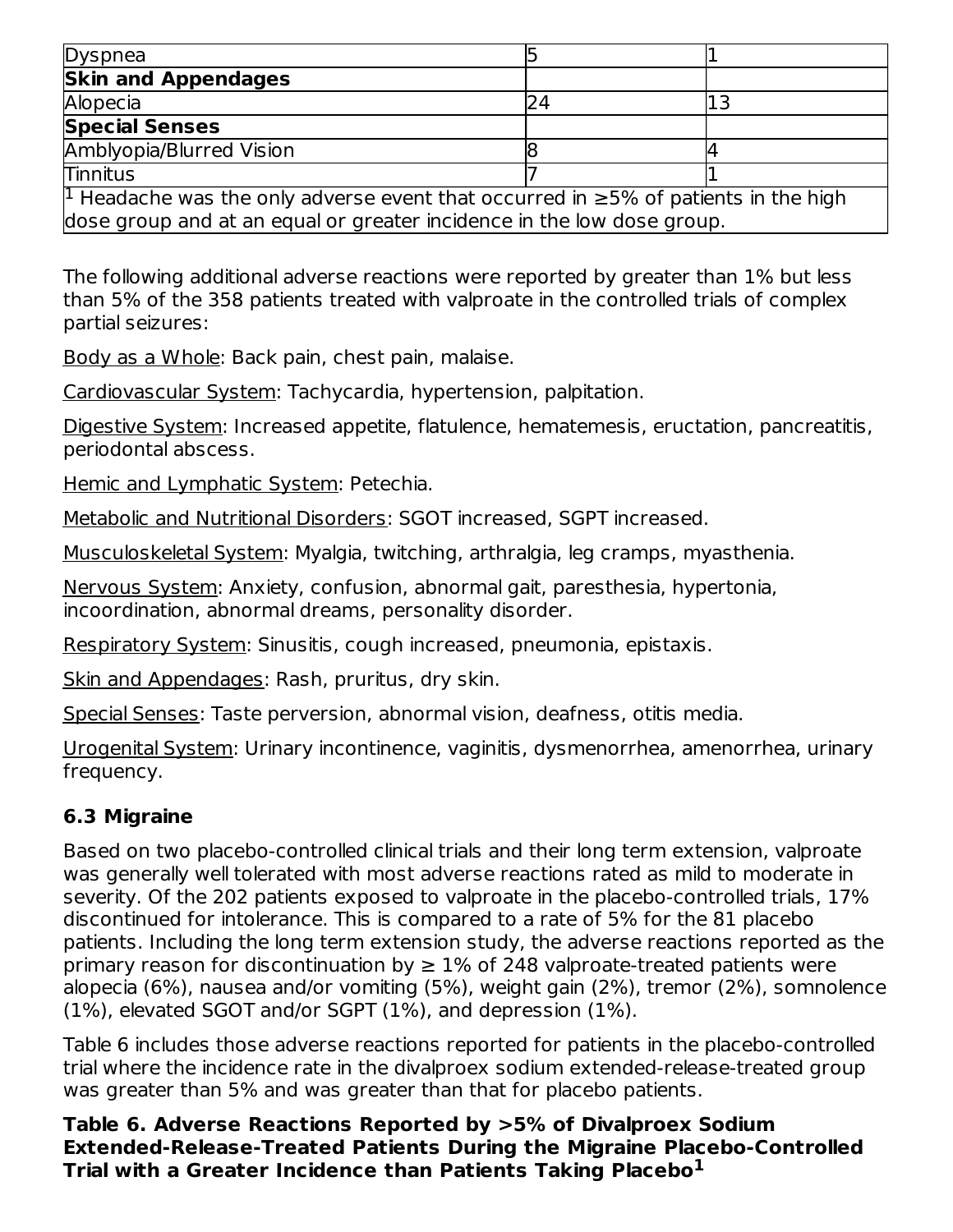| <b>Body System Event</b>                                                                                                                                                                   | <b>Divalproex Sodium</b><br><b>Extended-Release</b><br>$(n=122)$<br>% | <b>Placebo</b><br>$(n=115)$<br>% |
|--------------------------------------------------------------------------------------------------------------------------------------------------------------------------------------------|-----------------------------------------------------------------------|----------------------------------|
| <b>Gastrointestinal System</b>                                                                                                                                                             |                                                                       |                                  |
| Nausea                                                                                                                                                                                     | 15                                                                    |                                  |
| Dyspepsia                                                                                                                                                                                  |                                                                       |                                  |
| <b>Diarrhea</b>                                                                                                                                                                            |                                                                       |                                  |
| Vomiting                                                                                                                                                                                   |                                                                       |                                  |
| Abdominal Pain                                                                                                                                                                             |                                                                       |                                  |
| <b>Nervous System</b>                                                                                                                                                                      |                                                                       |                                  |
| Somnolence                                                                                                                                                                                 |                                                                       |                                  |
| <b>Other</b>                                                                                                                                                                               |                                                                       |                                  |
| Infection                                                                                                                                                                                  | 15                                                                    | 14                               |
| $\vert$ <sup>1</sup> The following adverse reactions occurred in greater than 5% of divalproex sodium<br>extended-release-treated patients and at a greater incidence for placebo than for |                                                                       |                                  |

divalproex sodium extended-release: asthenia and flu syndrome.

The following additional adverse reactions were reported by greater than 1% but not more than 5% of divalproex sodium extended-release-treated patients and with a greater incidence than placebo in the placebo-controlled clinical trial for migraine prophylaxis:

Body as a Whole: Accidental injury, viral infection.

Digestive System: Increased appetite, tooth disorder.

Metabolic and Nutritional Disorders: Edema, weight gain.

Nervous System: Abnormal gait, dizziness, hypertonia, insomnia, nervousness, tremor, vertigo.

Respiratory System: Pharyngitis, rhinitis.

Skin and Appendages: Rash.

Special Senses: Tinnitus.

Table 7 includes those adverse reactions reported for patients in the placebo-controlled trials where the incidence rate in the valproate-treated group was greater than 5% and was greater than that for placebo patients.

#### **Table 7. Adverse Reactions Reported by > 5% of Valproate-Treated Patients During Migraine Placebo-Controlled Trials with a Greater Incidence than Patients Taking Placebo 1**

| <b>Body System Reaction</b>    | <b>Divalproex Sodium</b><br><b>Delayed-Release</b><br>$(n=202)$ | <b>Placebo</b><br>$(n=81)$<br>$\frac{10}{6}$ |
|--------------------------------|-----------------------------------------------------------------|----------------------------------------------|
| <b>Gastrointestinal System</b> |                                                                 |                                              |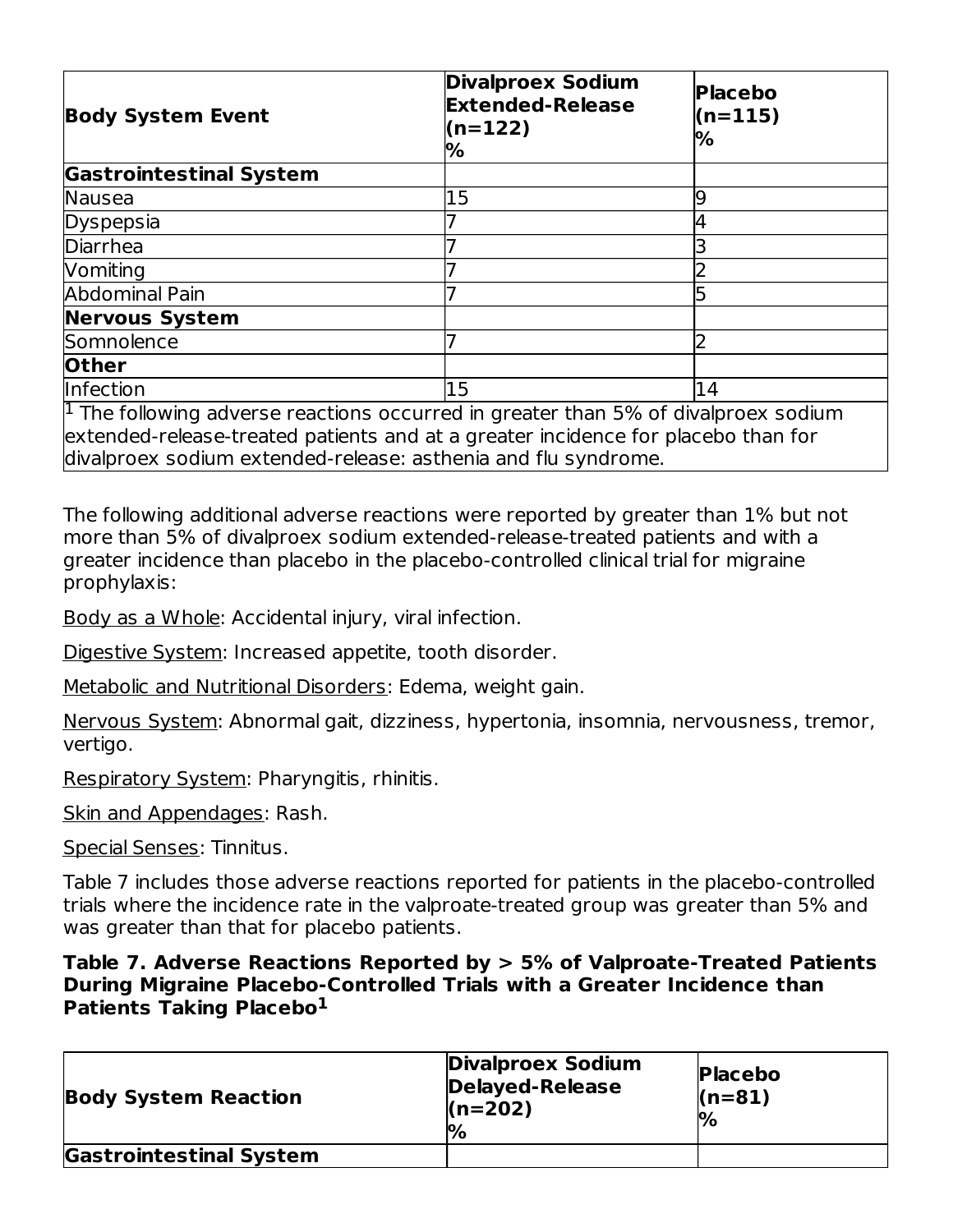| Nausea                                                                                         | 31 | 10 |  |  |  |  |
|------------------------------------------------------------------------------------------------|----|----|--|--|--|--|
| Dyspepsia                                                                                      | 13 |    |  |  |  |  |
| <b>Diarrhea</b>                                                                                | 12 |    |  |  |  |  |
| Vomiting                                                                                       | 11 |    |  |  |  |  |
| <b>Abdominal Pain</b>                                                                          |    |    |  |  |  |  |
| Increased Appetite                                                                             | h  |    |  |  |  |  |
| <b>Nervous System</b>                                                                          |    |    |  |  |  |  |
| Asthenia                                                                                       | 20 |    |  |  |  |  |
| Somnolence                                                                                     | 17 |    |  |  |  |  |
| <b>Dizziness</b>                                                                               | 12 |    |  |  |  |  |
| Tremor                                                                                         |    |    |  |  |  |  |
| <b>Other</b>                                                                                   |    |    |  |  |  |  |
| Weight Gain                                                                                    |    |    |  |  |  |  |
| <b>Back Pain</b>                                                                               |    |    |  |  |  |  |
| Alopecia                                                                                       |    |    |  |  |  |  |
| $\frac{1}{2}$ The following adverse reactions occurred in greater than 5% of divalproex sodium |    |    |  |  |  |  |
| delayed-release-treated patients and at a greater incidence for placebo than for               |    |    |  |  |  |  |

divalproex sodium delayed-release: flu syndrome and pharyngitis.

The following additional adverse reactions were reported by greater than 1% but not more than 5% of the 202 valproate-treated patients in the controlled clinical trials:

Body as a Whole: Chest pain.

Cardiovascular System: Vasodilatation.

Digestive System: Constipation, dry mouth, flatulence, and stomatitis.

Hemic and Lymphatic System: Ecchymosis.

Metabolic and Nutritional Disorders: Peripheral edema.

Musculoskeletal System: Leg cramps.

Nervous System: Abnormal dreams, confusion, paresthesia, speech disorder, and thinking abnormalities.

Respiratory System: Dyspnea, and sinusitis.

Skin and Appendages: Pruritus.

Urogenital System: Metrorrhagia.

### **6.4 Post-marketing Experience**

The following adverse reactions have been identified during post approval use of divalproex sodium delayed-release. Because these reactions are reported voluntarily from a population of uncertain size, it is not always possible to reliably estimate their frequency or establish a causal relationship to drug exposure.

Dermatologic: Hair texture changes, hair color changes, photosensitivity, erythema multiforme, toxic epidermal necrolysis, nail and nail bed disorders, and Stevens-Johnson syndrome.

Psychiatric: Emotional upset, psychosis, aggression, psychomotor hyperactivity,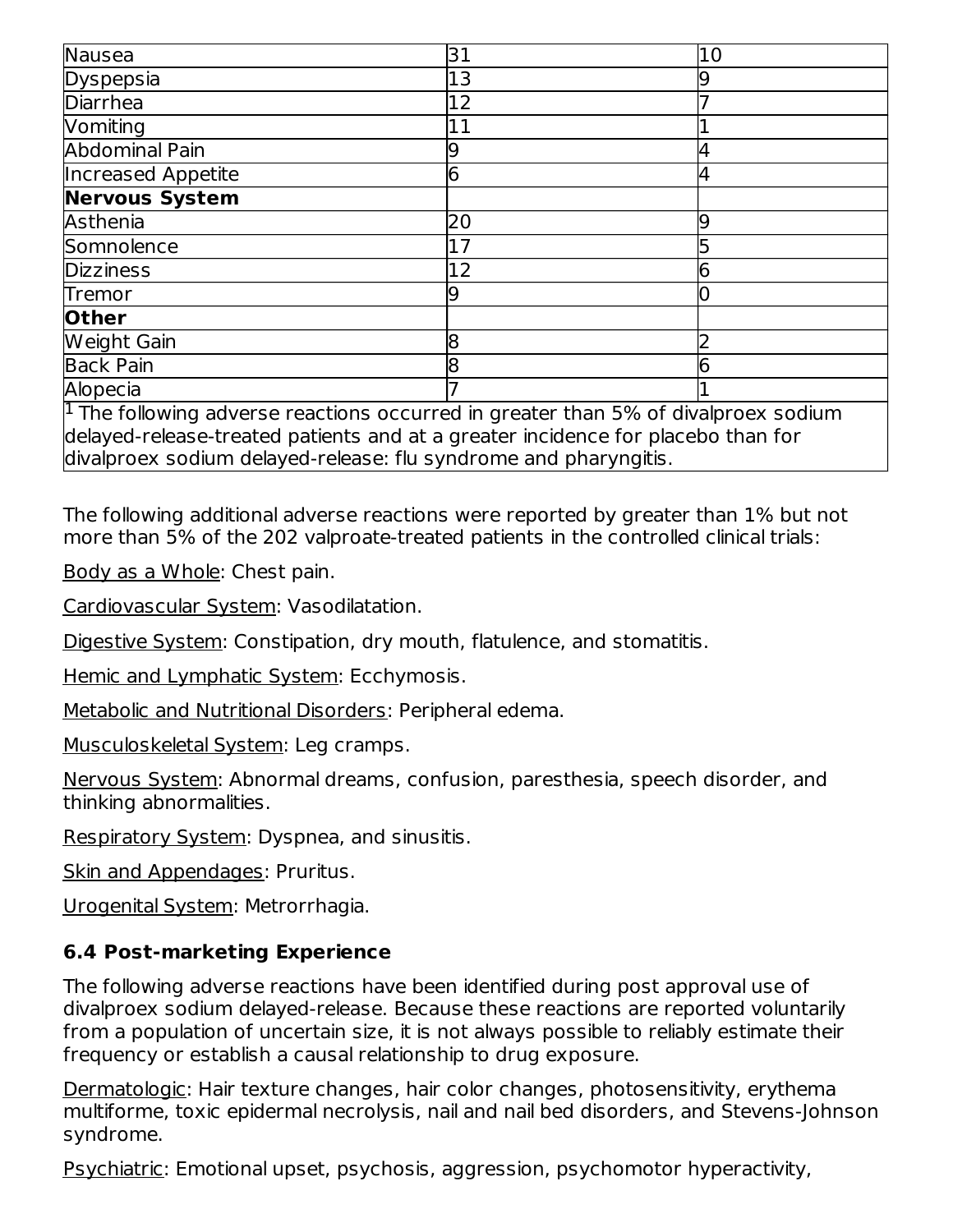hostility, disturbance in attention, learning disorder, and behavioral deterioration.

Neurologic: Paradoxical convulsion, parkinsonism

There have been several reports of acute or subacute cognitive decline and behavioral changes (apathy or irritability) with cerebral pseudoatrophy on imaging associated with valproate therapy; both the cognitive/behavioral changes and cerebral pseudoatrophy reversed partially or fully after valproate discontinuation.

There have been reports of acute or subacute encephalopathy in the absence of elevated ammonia levels, elevated valproate levels, or neuroimaging changes. The encephalopathy reversed partially or fully after valproate discontinuation.

Musculoskeletal: Fractures, decreased bone mineral density, osteopenia, osteoporosis, and weakness.

Hematologic: Relative lymphocytosis, macrocytosis, leukopenia, anemia including macrocytic with or without folate deficiency, bone marrow suppression, pancytopenia, aplastic anemia, agranulocytosis, and acute intermittent porphyria.

Endocrine: Irregular menses, secondary amenorrhea, hyperandrogenism, hirsutism, elevated testosterone level, breast enlargement, galactorrhea, parotid gland swelling, polycystic ovary disease, decreased carnitine concentrations, hyponatremia, hyperglycinemia, and inappropriate ADH secretion.

There have been rare reports of Fanconi's syndrome occurring chiefly in children.

Metabolism and nutrition: Weight gain.

Reproductive: Aspermia, azoospermia, decreased sperm count, decreased spermatozoa motility, male infertility, and abnormal spermatozoa morphology.

Genitourinary: Enuresis, urinary tract infection and tubulointerstitial nephritis.

Special Senses: Hearing loss.

Other: Allergic reaction, anaphylaxis, developmental delay, bone pain, bradycardia, and cutaneous vasculitis.

# **7 DRUG INTERACTIONS**

## **7.1 Effects of Co-Administered Drugs on Valproate Clearance**

Drugs that affect the level of expression of hepatic enzymes, particularly those that elevate levels of glucuronosyltransferases (such as ritonavir), may increase the clearance of valproate. For example, phenytoin, carbamazepine, and phenobarbital (or primidone) can double the clearance of valproate. Thus, patients on monotherapy will generally have longer half-lives and higher concentrations than patients receiving polytherapy with antiepilepsy drugs.

In contrast, drugs that are inhibitors of cytochrome P450 isozymes, e.g., antidepressants, may be expected to have little effect on valproate clearance because cytochrome P450 microsomal mediated oxidation is a relatively minor secondary metabolic pathway compared to glucuronidation and beta-oxidation.

Because of these changes in valproate clearance, monitoring of valproate and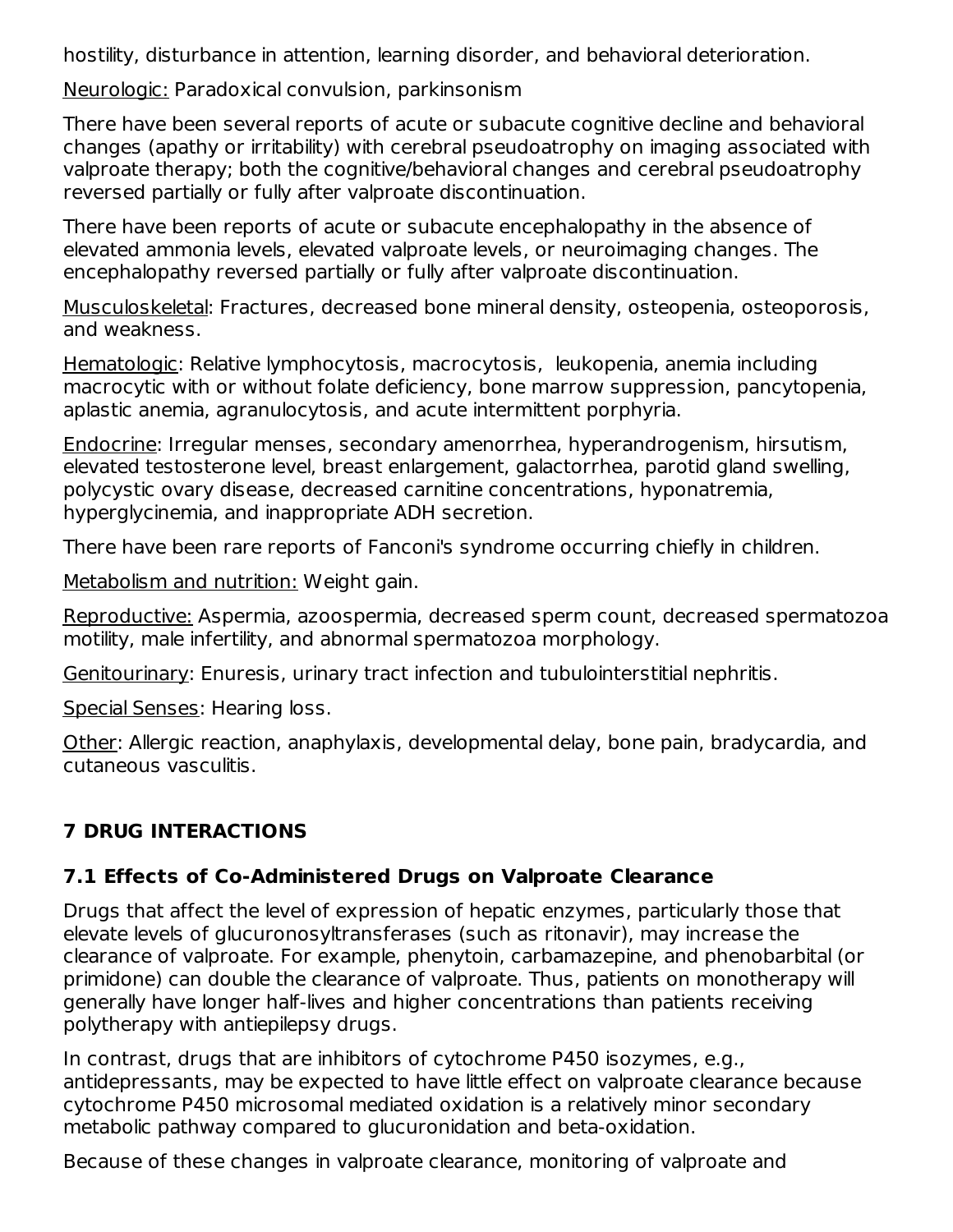concomitant drug concentrations should be increased whenever enzyme inducing drugs are introduced or withdrawn.

The following list provides information about the potential for an influence of several commonly prescribed medications on valproate pharmacokinetics. The list is not exhaustive nor could it be, since new interactions are continuously being reported.

## Drugs for which a potentially important interaction has been observed

## Aspirin

A study involving the co-administration of aspirin at antipyretic doses (11 to 16 mg/kg) with valproate to pediatric patients (n=6) revealed a decrease in protein binding and an inhibition of metabolism of valproate. Valproate free fraction was increased 4-fold in the presence of aspirin compared to valproate alone. The β-oxidation pathway consisting of 2-E-valproic acid, 3-OH-valproic acid, and 3-keto valproic acid was decreased from 25% of total metabolites excreted on valproate alone to 8.3% in the presence of aspirin. Whether or not the interaction observed in this study applies to adults is unknown, but caution should be observed if valproate and aspirin are to be co-administered.

# Carbapenem Antibiotics

A clinically significant reduction in serum valproic acid concentration has been reported in patients receiving carbapenem antibiotics (for example, ertapenem, imipenem, meropenem; this is not a complete list) and may result in loss of seizure control. The mechanism of this interaction is not well understood. Serum valproic acid concentrations should be monitored frequently after initiating carbapenem therapy. Alternative antibacterial or anticonvulsant therapy should be considered if serum valproic acid concentrations drop significantly or seizure control deteriorates [see Warnings and Precautions (5.13)].

## Estrogen-Containing Hormonal Contraceptives

Estrogen-containing hormonal contraceptives may increase the clearance of valproate, which may result in decreased concentration of valproate and potentially increased seizure frequency. Prescribers should monitor serum valproate concentrations and clinical response when adding or discontinuing estrogen containing products.

## Felbamate

A study involving the co-administration of 1,200 mg/day of felbamate with valproate to patients with epilepsy (n=10) revealed an increase in mean valproate peak concentration by 35% (from 86 mcg/mL to 115 mcg/mL) compared to valproate alone. Increasing the felbamate dose to 2,400 mg/day increased the mean valproate peak concentration to 133 mcg/mL (another 16% increase). A decrease in valproate dosage may be necessary when felbamate therapy is initiated.

# Rifampin

A study involving the administration of a single dose of valproate (7 mg/kg) 36 hours after 5 nights of daily dosing with rifampin (600 mg) revealed a 40% increase in the oral clearance of valproate. Valproate dosage adjustment may be necessary when it is coadministered with rifampin.

Drugs for which either no interaction or a likely clinically unimportant interaction has been observed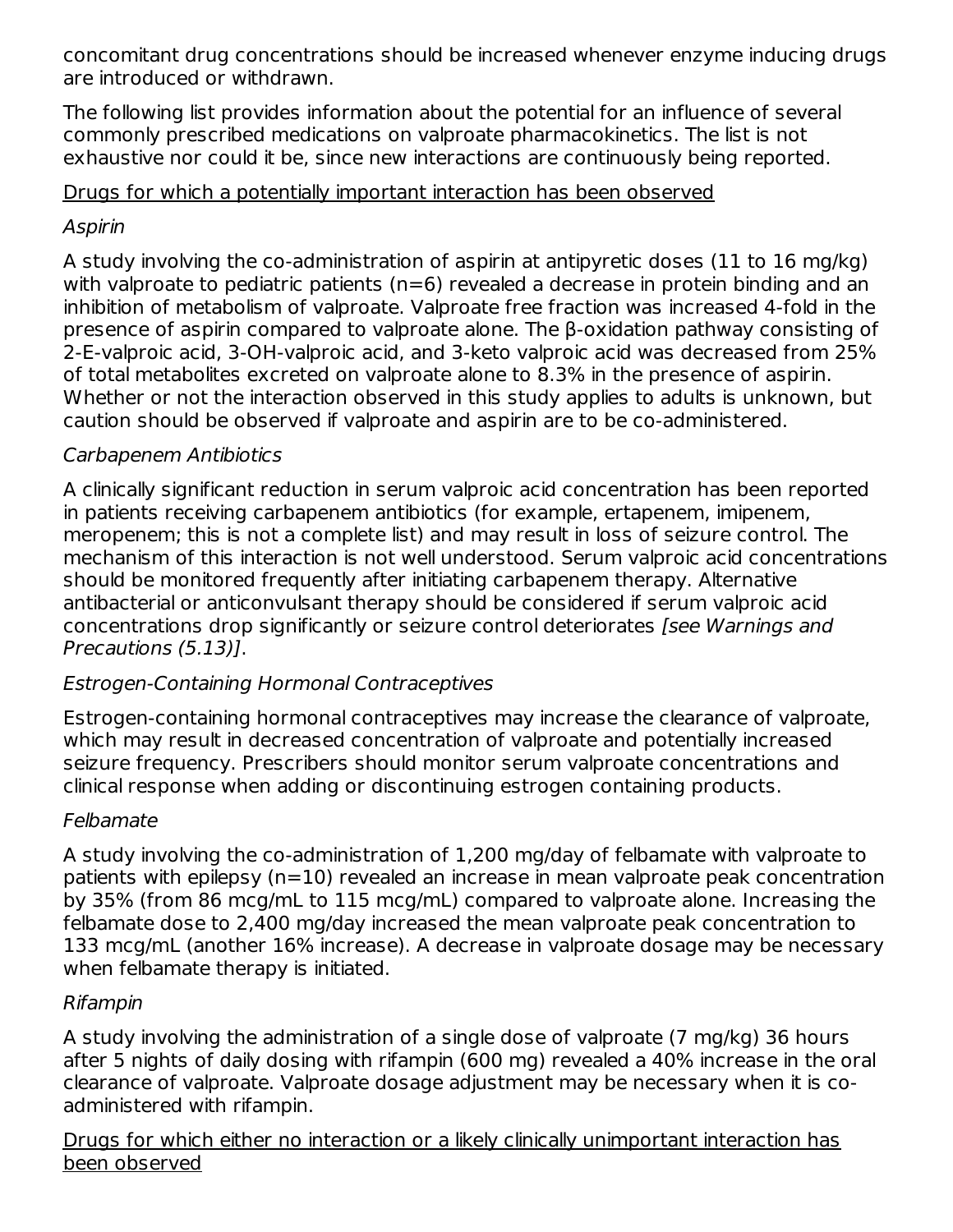## Antacids

A study involving the co-administration of valproate 500 mg with commonly administered antacids (Maalox, Trisogel, and Titralac - 160 mEq doses) did not reveal any effect on the extent of absorption of valproate.

### Chlorpromazine

A study involving the administration of 100 mg/day to 300 mg/day of chlorpromazine to schizophrenic patients already receiving valproate (200 mg BID) revealed a 15% increase in trough plasma levels of valproate.

### Haloperidol

A study involving the administration of 6 mg/day to 10 mg/day of haloperidol to schizophrenic patients already receiving valproate (200 mg BID) revealed no significant changes in valproate trough plasma levels.

### Cimetidine and Ranitidine

Cimetidine and ranitidine do not affect the clearance of valproate.

## **7.2 Effects of Valproate on Other Drugs**

Valproate has been found to be a weak inhibitor of some P450 isozymes, epoxide hydrase, and glucuronosyltransferases.

The following list provides information about the potential for an influence of valproate co-administration on the pharmacokinetics or pharmacodynamics of several commonly prescribed medications. The list is not exhaustive, since new interactions are continuously being reported.

## Drugs for which a potentially important valproate interaction has been observed

## Amitriptyline/Nortriptyline

Administration of a single oral 50 mg dose of amitriptyline to 15 normal volunteers (10 males and 5 females) who received valproate (500 mg BID) resulted in a 21% decrease in plasma clearance of amitriptyline and a 34% decrease in the net clearance of nortriptyline. Rare post-marketing reports of concurrent use of valproate and amitriptyline resulting in an increased amitriptyline level have been received. Concurrent use of valproate and amitriptyline has rarely been associated with toxicity. Monitoring of amitriptyline levels should be considered for patients taking valproate concomitantly with amitriptyline. Consideration should be given to lowering the dose of amitriptyline/nortriptyline in the presence of valproate.

## Carbamazepine/carbamazepine-10,11-Epoxide

Serum levels of carbamazepine (CBZ) decreased 17% while that of carbamazepine-10,11-epoxide (CBZ-E) increased by 45% upon co-administration of valproate and CBZ to epileptic patients.

## Clonazepam

The concomitant use of valproate and clonazepam may induce absence status in patients with a history of absence type seizures.

## Diazepam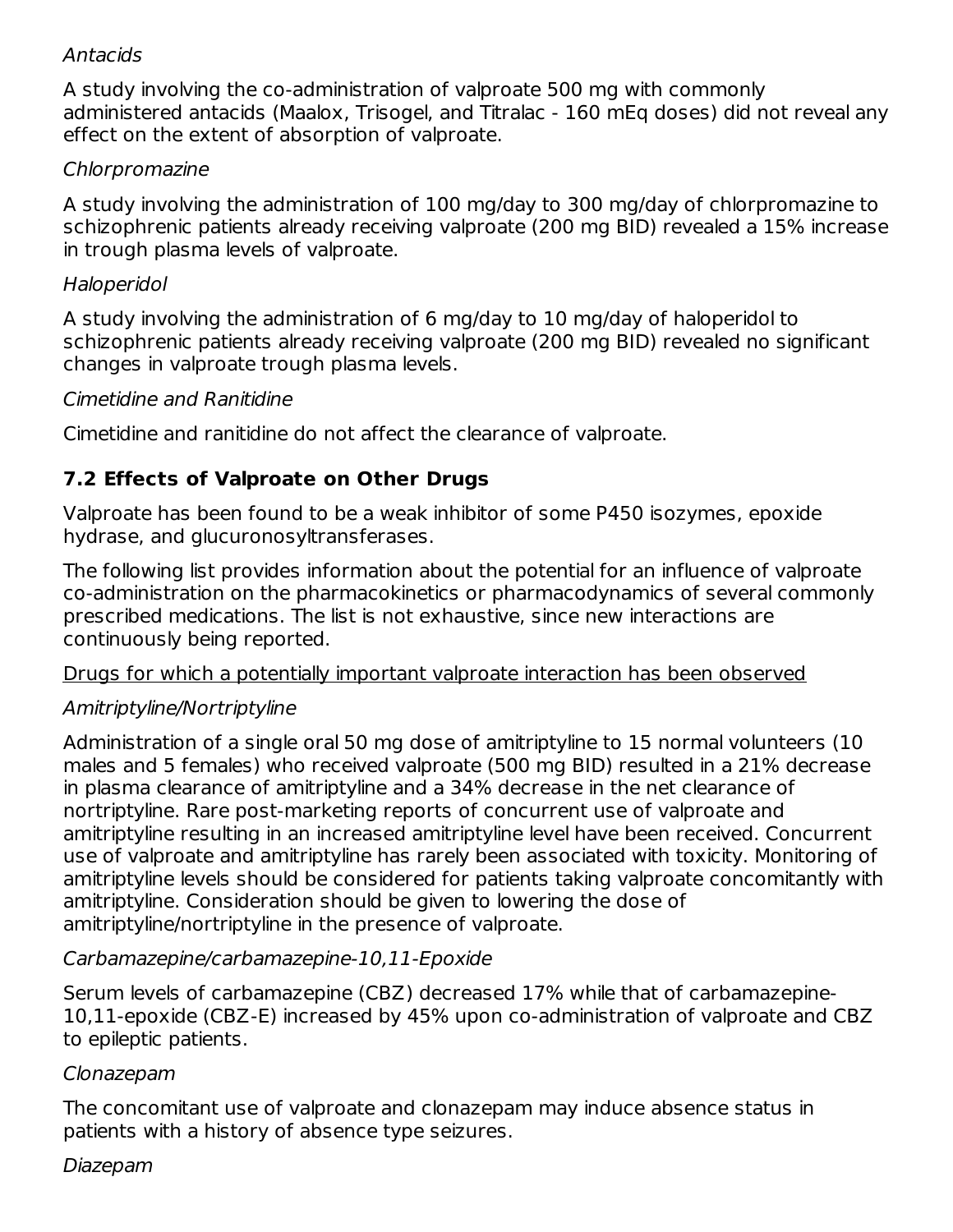Valproate displaces diazepam from its plasma albumin binding sites and inhibits its metabolism. Co-administration of valproate (1,500 mg daily) increased the free fraction of diazepam (10 mg) by 90% in healthy volunteers ( $n=6$ ). Plasma clearance and volume of distribution for free diazepam were reduced by 25% and 20%, respectively, in the presence of valproate. The elimination half-life of diazepam remained unchanged upon addition of valproate.

## Ethosuximide

Valproate inhibits the metabolism of ethosuximide. Administration of a single ethosuximide dose of 500 mg with valproate (800 mg/day to 1,600 mg/day) to healthy volunteers (n=6) was accompanied by a 25% increase in elimination half-life of ethosuximide and a 15% decrease in its total clearance as compared to ethosuximide alone. Patients receiving valproate and ethosuximide, especially along with other anticonvulsants, should be monitored for alterations in serum concentrations of both drugs.

## **Lamotrigine**

In a steady-state study involving 10 healthy volunteers, the elimination half-life of lamotrigine increased from 26 to 70 hours with valproate co-administration (a 165% increase). The dose of lamotrigine should be reduced when co-administered with valproate. Serious skin reactions (such as Stevens-Johnson syndrome and toxic epidermal necrolysis) have been reported with concomitant lamotrigine and valproate administration. See lamotrigine package insert for details on lamotrigine dosing with concomitant valproate administration.

### Phenobarbital

Valproate was found to inhibit the metabolism of phenobarbital. Co-administration of valproate (250 mg BID for 14 days) with phenobarbital to normal subjects  $(n=6)$ resulted in a 50% increase in half-life and a 30% decrease in plasma clearance of phenobarbital (60 mg single-dose). The fraction of phenobarbital dose excreted unchanged increased by 50% in presence of valproate.

There is evidence for severe CNS depression, with or without significant elevations of barbiturate or valproate serum concentrations. All patients receiving concomitant barbiturate therapy should be closely monitored for neurological toxicity. Serum barbiturate concentrations should be obtained, if possible, and the barbiturate dosage decreased, if appropriate.

Primidone, which is metabolized to a barbiturate, may be involved in a similar interaction with valproate.

## Phenytoin

Valproate displaces phenytoin from its plasma albumin binding sites and inhibits its hepatic metabolism. Co-administration of valproate (400 mg TID) with phenytoin (250 mg) in normal volunteers ( $n=7$ ) was associated with a 60% increase in the free fraction of phenytoin. Total plasma clearance and apparent volume of distribution of phenytoin increased 30% in the presence of valproate. Both the clearance and apparent volume of distribution of free phenytoin were reduced by 25%.

In patients with epilepsy, there have been reports of breakthrough seizures occurring with the combination of valproate and phenytoin. The dosage of phenytoin should be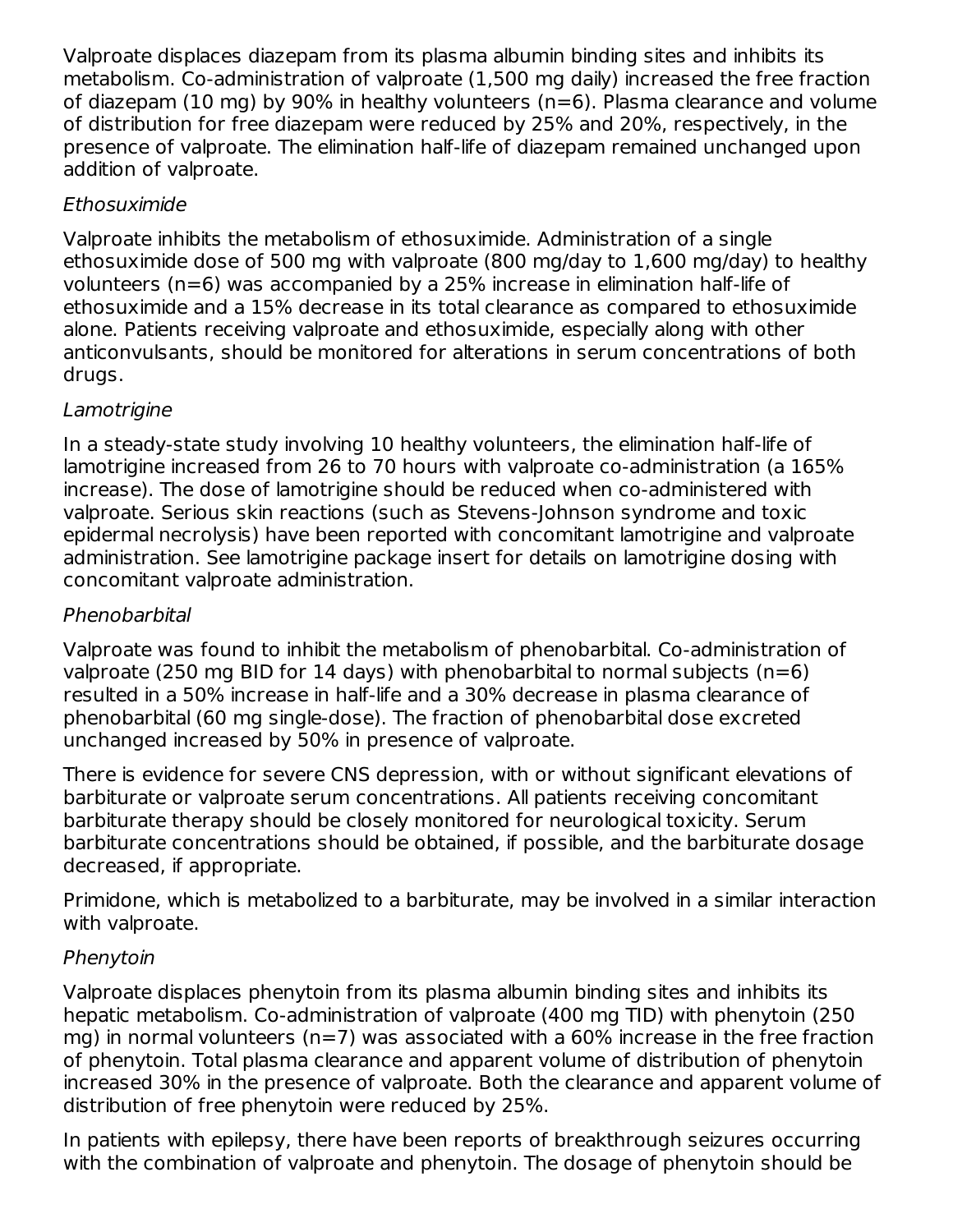adjusted as required by the clinical situation.

## Propofol

The concomitant use of valproate and propofol may lead to increased blood levels of propofol. Reduce the dose of propofol when co-administering with valproate. Monitor patients closely for signs of increased sedation or cardiorespiratory depression.

### Rufinamide

Based on a population pharmacokinetic analysis, rufinamide clearance was decreased by valproate. Rufinamide concentrations were increased by <16% to 70%, dependent on concentration of valproate (with the larger increases being seen in pediatric patients at high doses or concentrations of valproate). Patients stabilized on rufinamide before being prescribed valproate should begin valproate therapy at a low dose, and titrate to a clinically effective dose [see Dosage and Administration (2.6)]. Similarly, patients on valproate should begin at a rufinamide dose lower than 10 mg/kg per day (pediatric patients) or 400 mg per day (adults).

### Tolbutamide

From in vitro experiments, the unbound fraction of tolbutamide was increased from 20% to 50% when added to plasma samples taken from patients treated with valproate. The clinical relevance of this displacement is unknown.

### Warfarin

In an *in vitro* study, valproate increased the unbound fraction of warfarin by up to 32.6%. The therapeutic relevance of this is unknown; however, coagulation tests should be monitored if valproate therapy is instituted in patients taking anticoagulants.

## Zidovudine

In six patients who were seropositive for HIV, the clearance of zidovudine (100 mg q8h) was decreased by 38% after administration of valproate (250 mg or 500 mg q8h); the half-life of zidovudine was unaffected.

### Drugs for which either no interaction or a likely clinically unimportant interaction has been observed

### Acetaminophen

Valproate had no effect on any of the pharmacokinetic parameters of acetaminophen when it was concurrently administered to three epileptic patients.

## Clozapine

In psychotic patients  $(n=11)$ , no interaction was observed when valproate was coadministered with clozapine.

### Lithium

Co-administration of valproate (500 mg BID) and lithium carbonate (300 mg TID) to normal male volunteers (n=16) had no effect on the steady-state kinetics of lithium.

### Lorazepam

Concomitant administration of valproate (500 mg BID) and lorazepam (1 mg BID) in normal male volunteers (n=9) was accompanied by a 17% decrease in the plasma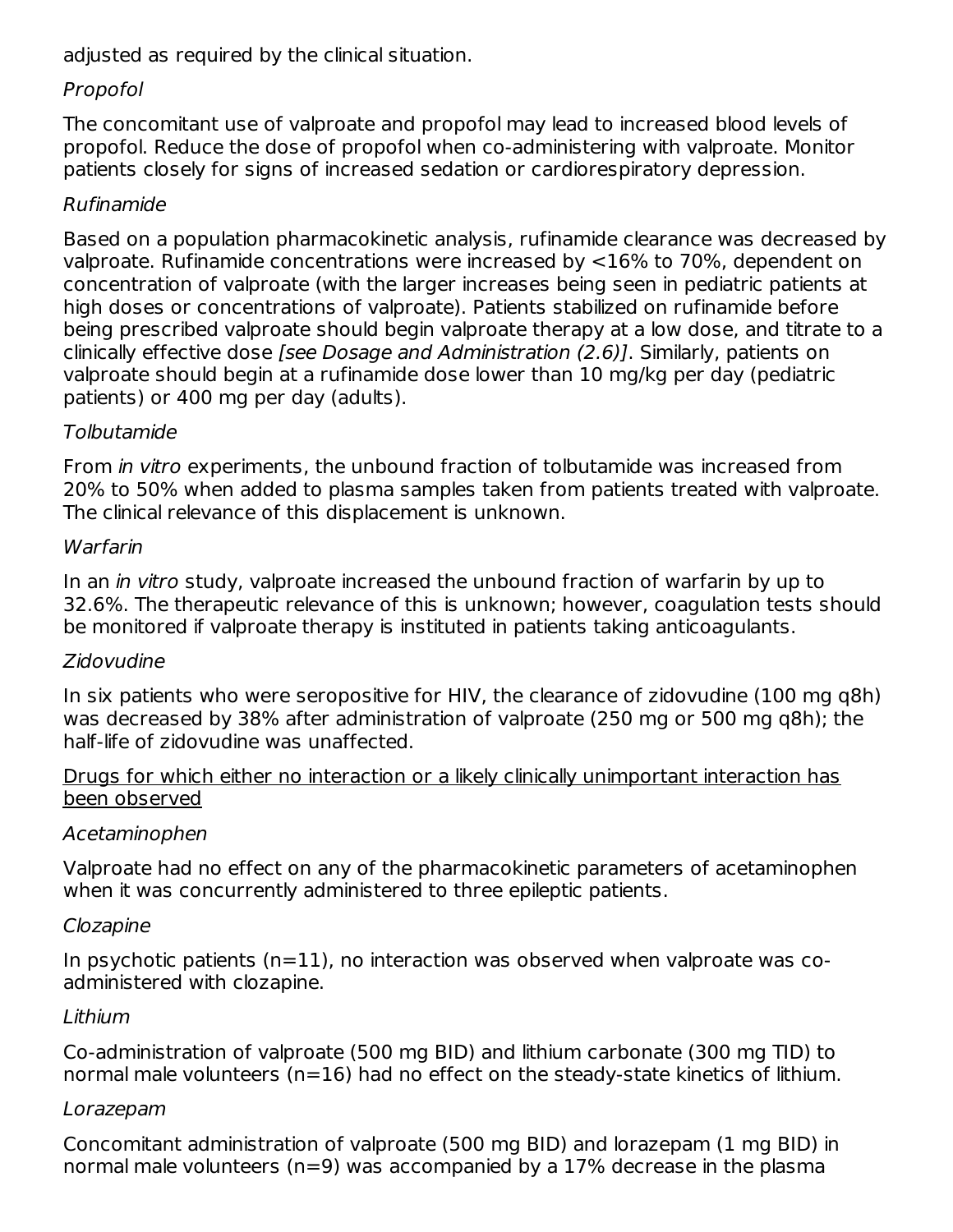clearance of lorazepam.

### Olanzapine

No dose adjustment for olanzapine is necessary when olanzapine is administered concomitantly with valproate. Co-administration of valproate (500 mg BID) and olanzapine (5 mg) to healthy adults (n=10) caused 15% reduction in C $_{\sf max}$  and 35% reduction in AUC of olanzapine.

### Oral Contraceptive Steroids

Administration of a single-dose of ethinyloestradiol (50 mcg)/levonorgestrel (250 mcg) to 6 women on valproate (200 mg BID) therapy for 2 months did not reveal any pharmacokinetic interaction.

## **7.3 Topiramate**

Concomitant administration of valproate and topiramate has been associated with hyperammonemia with and without encephalopathy [see Contraindications] (4) and Warnings and Precautions (5.6, 5.9, 5.10)]. Concomitant administration of topiramate with valproate has also been associated with hypothermia in patients who have tolerated either drug alone. It may be prudent to examine blood ammonia levels in patients in whom the onset of hypothermia has been reported [see Warnings and Precautions (5.9, 5.11)].

## **8 USE IN SPECIFIC POPULATIONS**

## **8.1 Pregnancy**

### Pregnancy Exposure Registry

There is a pregnancy exposure registry that monitors pregnancy outcomes in women exposed to antiepileptic drugs (AEDs), including divalproex sodium extended-release, during pregnancy. Encourage women who are taking divalproex sodium extendedrelease during pregnancy to enroll in the North American Antiepileptic Drug (NAAED) Pregnancy Registry by calling toll-free 1-888-233-2334 or visiting the website, http://www.aedpregnancyregistry.org/. This must be done by the patient herself.

### Risk Summary

For use in prophylaxis of migraine headaches, valproate is contraindicated in women who are pregnant and in women of childbearing potential who are not using effective contraception [see Contraindications (4)].

For use in epilepsy or bipolar disorder, valproate should not be used to treat women who are pregnant or who plan to become pregnant unless other medications have failed to provide adequate symptom control or are otherwise unacceptable [see Boxed] Warning and Warnings and Precautions (5.2, 5.3)]. Women with epilepsy who become pregnant while taking valproate should not discontinue valproate abruptly, as this can precipitate status epilepticus with resulting maternal and fetal hypoxia and threat to life.

Maternal valproate use during pregnancy for any indication increases the risk of congenital malformations, particularly neural tube defects including spina bifida, but also malformations involving other body systems (e.g., craniofacial defects including oral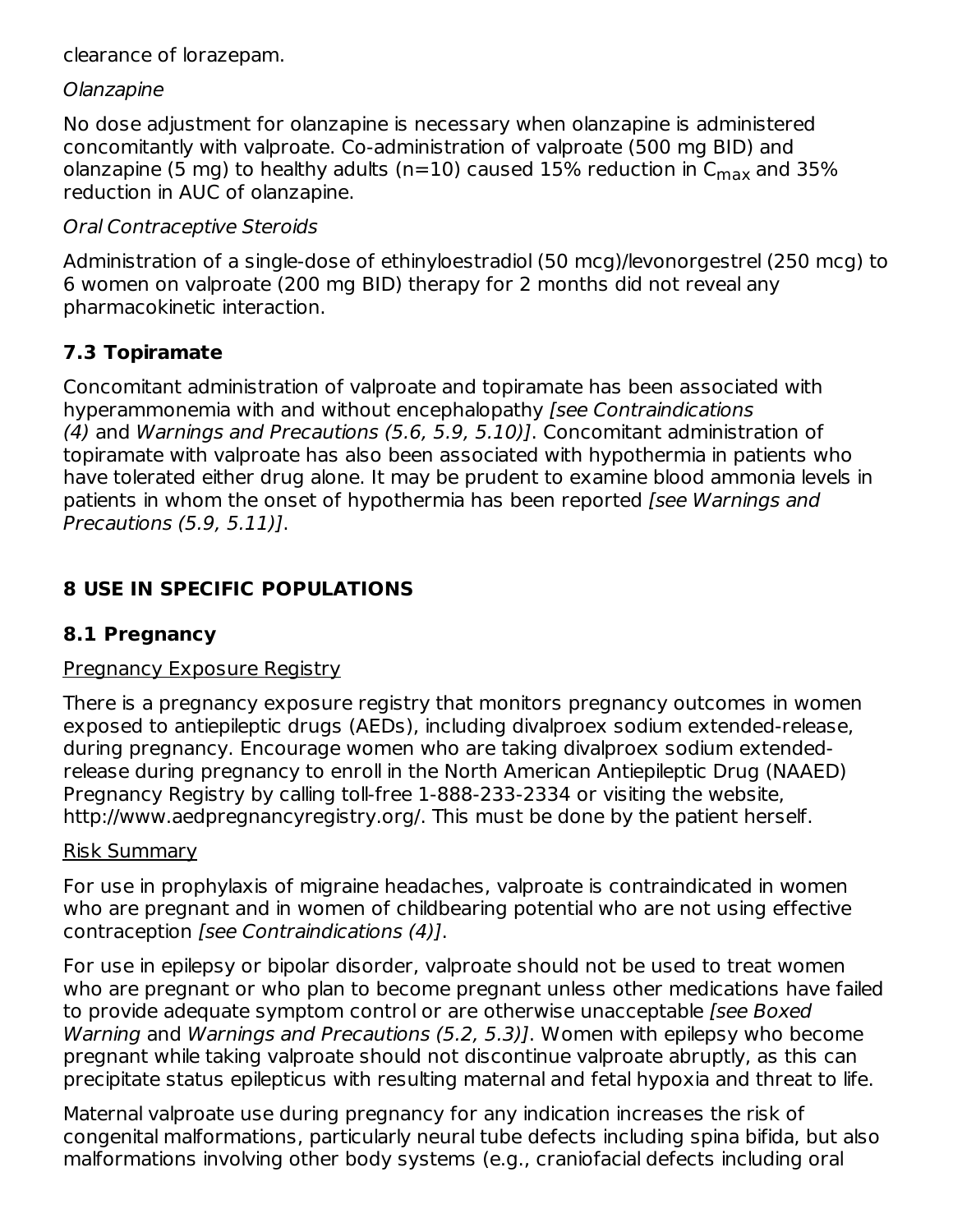clefts, cardiovascular malformations, hypospadias, limb malformations). This risk is dose-dependent; however, a threshold dose below which no risk exists cannot be established. In utero exposure to valproate may also result in hearing impairment or hearing loss. Valproate polytherapy with other AEDs has been associated with an increased frequency of congenital malformations compared with AED monotherapy. The risk of major structural abnormalities is greatest during the first trimester; however, other serious developmental effects can occur with valproate use throughout pregnancy. The rate of congenital malformations among babies born to epileptic mothers who used valproate during pregnancy has been shown to be about four times higher than the rate among babies born to epileptic mothers who used other antiseizure monotherapies [see Warnings and Precautions (5.2) and Data (Human)].

Epidemiological studies have indicated that children exposed to valproate in utero have lower IQ scores and a higher risk of neurodevelopmental disorders compared to children exposed to either another AED in utero or to no AEDs in utero [see Warnings and Precautions (5.3) and Data (Human)].

An observational study has suggested that exposure to valproate products during pregnancy increases the risk of autism spectrum disorders [see Data (Human)].

In animal studies, valproate administration during pregnancy resulted in fetal structural malformations similar to those seen in humans and neurobehavioral deficits in the offspring at clinically relevant doses [see Data (Animal)].

There have been reports of hypoglycemia in neonates and fatal cases of hepatic failure in infants following maternal use of valproate during pregnancy.

Pregnant women taking valproate may develop hepatic failure or clotting abnormalities including thrombocytopenia, hypofibrinogenemia, and/or decrease in other coagulation factors, which may result in hemorrhagic complications in the neonate including death [see Warnings and Precautions (5.1, 5.8)].

Available prenatal diagnostic testing to detect neural tube and other defects should be offered to pregnant women using valproate.

Evidence suggests that folic acid supplementation prior to conception and during the first trimester of pregnancy decreases the risk for congenital neural tube defects in the general population. It is not known whether the risk of neural tube defects or decreased IQ in the offspring of women receiving valproate is reduced by folic acid supplementation. Dietary folic acid supplementation both prior to conception and during pregnancy should be routinely recommended for patients using valproate [see Warnings and Precautions (5.2, 5.4)].

All pregnancies have a background risk of birth defect, loss, or other adverse outcomes. In the U.S. general population, the estimated background risk of major birth defects and miscarriage in clinically recognized pregnancies is 2% to 4% and 15% to 20%, respectively.

### Clinical Considerations

### Disease-associated maternal and/or embryo/fetal risk

To prevent major seizures, women with epilepsy should not discontinue valproate abruptly, as this can precipitate status epilepticus with resulting maternal and fetal hypoxia and threat to life. Even minor seizures may pose some hazard to the developing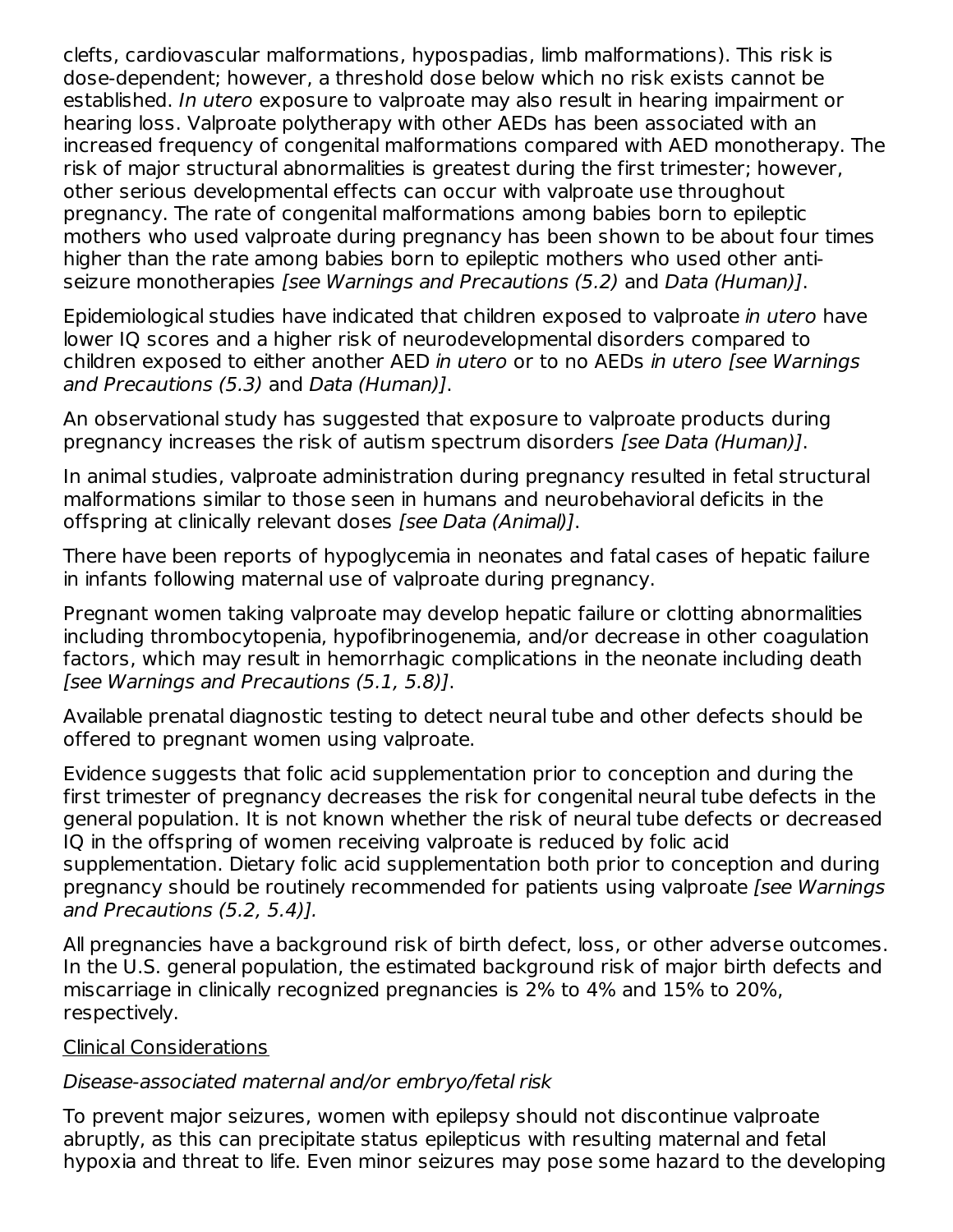embryo or fetus [see Warnings and Precautions (5.4)]. However, discontinuation of the drug may be considered prior to and during pregnancy in individual cases if the seizure disorder severity and frequency do not pose a serious threat to the patient.

## Maternal adverse reactions

Pregnant women taking valproate may develop clotting abnormalities including thrombocytopenia, hypofibrinogenemia, and/or decrease in other coagulation factors, which may result in hemorrhagic complications in the neonate including death *[see*] Warnings and Precautions (5.8)]. If valproate is used in pregnancy, the clotting parameters should be monitored carefully in the mother. If abnormal in the mother, then these parameters should also be monitored in the neonate.

Patients taking valproate may develop hepatic failure (see Boxed Warning and Warnings and Precautions (5.1)]. Fatal cases of hepatic failure in infants exposed to valproate in utero have also been reported following maternal use of valproate during pregnancy.

Hypoglycemia has been reported in neonates whose mothers have taken valproate during pregnancy.

Data

Human

Neural tube defects and other structural abnormalities

There is an extensive body of evidence demonstrating that exposure to valproate in utero increases the risk of neural tube defects and other structural abnormalities. Based on published data from the CDC's National Birth Defects Prevention Network, the risk of spina bifida in the general population is about 0.06% to 0.07% (6 to 7 in 10,000 births) compared to the risk following in utero valproate exposure estimated to be approximately 1% to 2% (100 to 200 in 10,000 births).

The NAAED Pregnancy Registry has reported a major malformation rate of 9% to 11% in the offspring of women exposed to an average of 1,000 mg/day of valproate monotherapy during pregnancy. These data show an up to a five-fold increased risk for any major malformation following valproate exposure in utero compared to the risk following exposure in utero to other AEDs taken as monotherapy. The major congenital malformations included cases of neural tube defects, cardiovascular malformations, craniofacial defects (e.g., oral clefts, craniosynostosis), hypospadias, limb malformations (e.g., clubfoot, polydactyly), and other malformations of varying severity involving other body systems [see Warnings and Precautions (5.2)].

## Effect on IQ and neurodevelopmental effects

Published epidemiological studies have indicated that children exposed to valproate in utero have lower IQ scores than children exposed to either another AED in utero or to no AEDs *in utero*. The largest of these studies $^1$  is a prospective cohort study conducted in the United States and United Kingdom that found that children with prenatal exposure to valproate (n=62) had lower IQ scores at age 6 (97 [95% C.I. 94 to 101]) than children with prenatal exposure to the other anti-epileptic drug monotherapy treatments evaluated: lamotrigine (108 [95% C.I. 105 to 110]), carbamazepine (105 [95% C.I. 102 to 108]) and phenytoin (108 [95% C.I. 104 to 112]). It is not known when during pregnancy cognitive effects in valproate-exposed children occur. Because the women in this study were exposed to AEDs throughout pregnancy, whether the risk for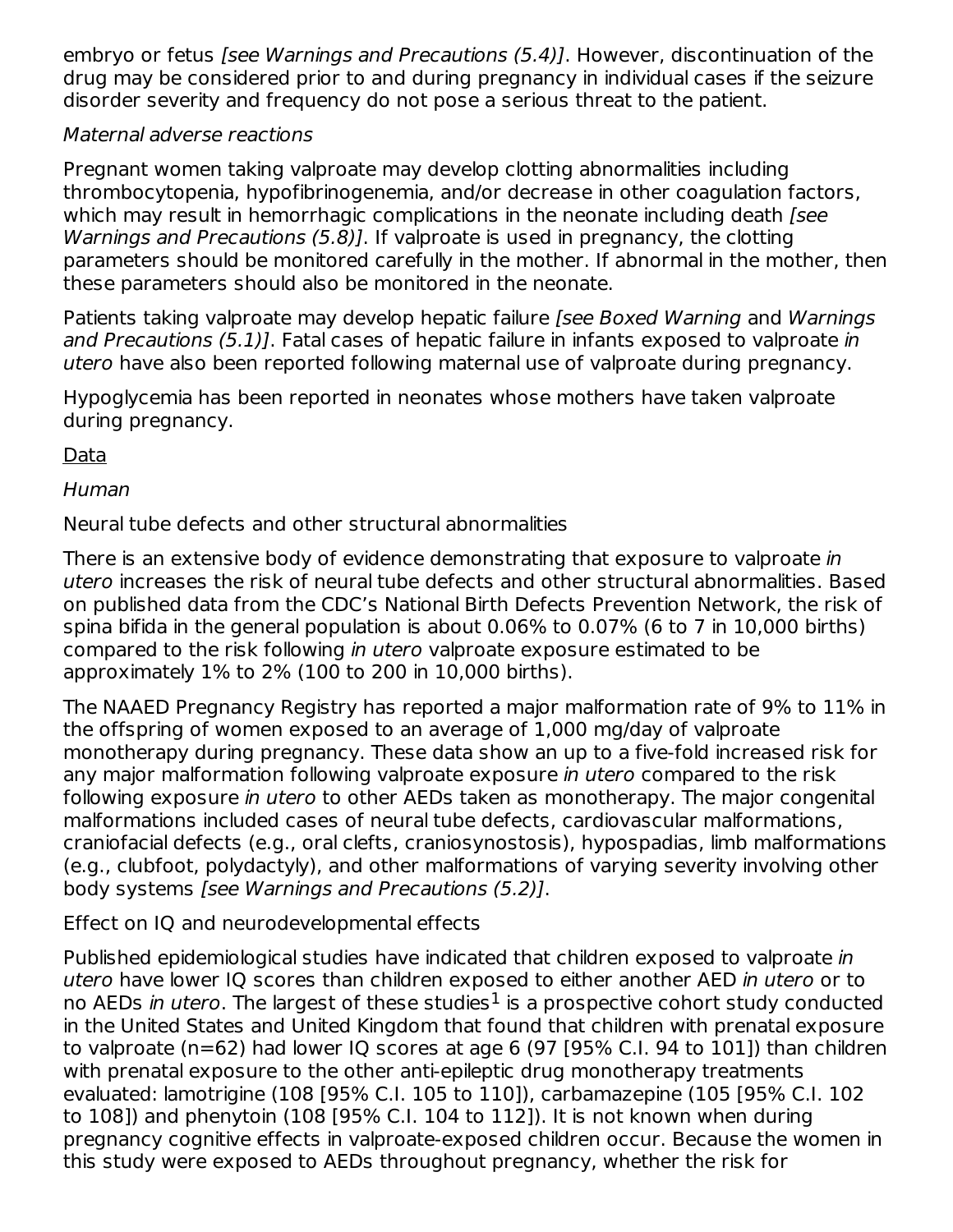decreased IQ was related to a particular time period during pregnancy could not be assessed [see Warnings and Precautions (5.3)].

Although the available studies have methodological limitations, the weight of the evidence supports a causal association between valproate exposure in utero and subsequent adverse effects on neurodevelopment, including increases in autism spectrum disorders and attention deficit/hyperactivity disorder (ADHD). An observational study has suggested that exposure to valproate products during pregnancy increases the risk of autism spectrum disorders. In this study, children born to mothers who had used valproate products during pregnancy had 2.9 times the risk (95% confidence interval [CI]: 1.7 to 4.9) of developing autism spectrum disorders compared to children born to mothers not exposed to valproate products during pregnancy. The absolute risks for autism spectrum disorders were 4.4% (95% CI: 2.6% to 7.5%) in valproate-exposed children and 1.5% (95% CI: 1.5% to 1.6%) in children not exposed to valproate products. Another observational study found that children who were exposed to valproate in utero had an increased risk of ADHD (adjusted HR 1.48; 95% CI, 1.09 to 2.00) compared with the unexposed children. Because these studies were observational in nature, conclusions regarding a causal association between in utero valproate exposure and an increased risk of autism spectrum disorder and ADHD cannot be considered definitive.

### **Other**

There are published case reports of fatal hepatic failure in offspring of women who used valproate during pregnancy.

### Animal

In developmental toxicity studies conducted in mice, rats, rabbits, and monkeys, increased rates of fetal structural abnormalities, intrauterine growth retardation, and embryo-fetal death occurred following administration of valproate to pregnant animals during organogenesis at clinically relevant doses (calculated on a body surface area  $[mg/m<sup>2</sup>]$  basis). Valproate induced malformations of multiple organ systems, including skeletal, cardiac, and urogenital defects. In mice, in addition to other malformations, fetal neural tube defects have been reported following valproate administration during critical periods of organogenesis, and the teratogenic response correlated with peak maternal drug levels. Behavioral abnormalities (including cognitive, locomotor, and social interaction deficits) and brain histopathological changes have also been reported in mice and rat offspring exposed prenatally to clinically relevant doses of valproate.

## **8.2 Lactation**

### Risk Summary

Valproate is excreted in human milk. Data in the published literature describe the presence of valproate in human milk (range: 0.4 mcg/mL to 3.9 mcg/mL), corresponding to 1% to 10% of maternal serum levels. Valproate serum concentrations collected from breastfed infants aged 3 days postnatal to 12 weeks following delivery ranged from 0.7 mcg/mL to 4 mcg/mL, which were 1% to 6% of maternal serum valproate levels. A published study in children up to six years of age did not report adverse developmental or cognitive effects following exposure to valproate via breast milk [see Data (Human)].

There are no data to assess the effects of divalproex sodium delayed-release on milk production or excretion.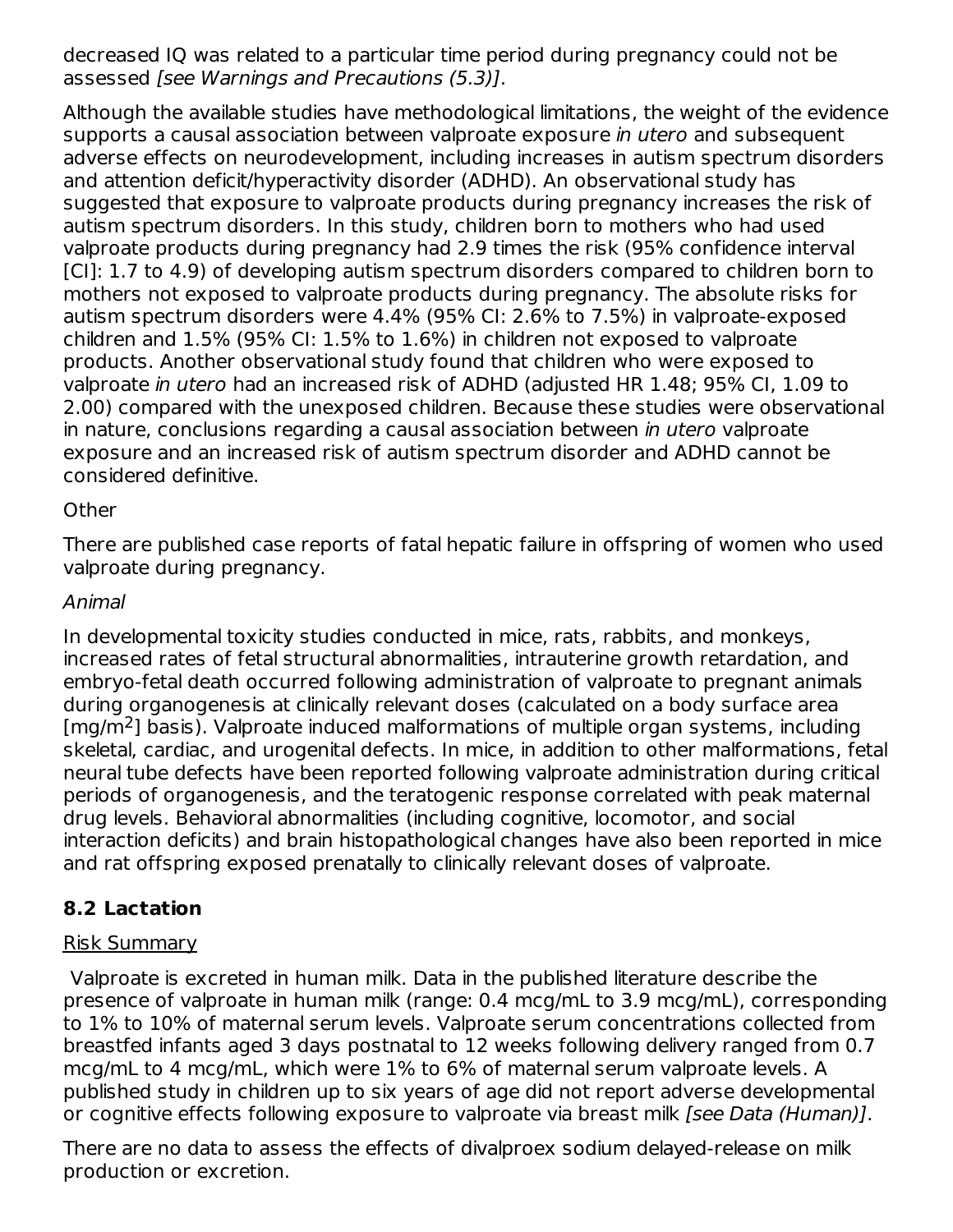### Clinical Considerations

The developmental and health benefits of breastfeeding should be considered along with the mother's clinical need for divalproex sodium delayed-release and any potential adverse effects on the breastfed infant from divalproex sodium delayed-release or from the underlying maternal condition.

Monitor the breastfed infant for signs of liver damage including jaundice and unusual bruising or bleeding. There have been reports of hepatic failure and clotting abnormalities in offspring of women who used valproate during pregnancy [see Use in Specific Populations (8.1)].

### Data

### Human

In a published study, breast milk and maternal blood samples were obtained from 11 epilepsy patients taking valproate at doses ranging from 300 mg/day to 2,400 mg/day on postnatal days 3 to 6. In 4 patients who were taking valproate only, breast milk contained an average valproate concentration of 1.8 mcg/mL (range: 1.1 mcg/mL to 2.2 mcg/mL), which corresponded to 4.8% of the maternal plasma concentration (range: 2.7% to 7.4%). Across all patients (7 of whom were taking other AEDs concomitantly), similar results were obtained for breast milk concentration (1.8 mcg/mL, range: 0.4 mcg/mL to 3.9 mcg/mL) and maternal plasma ratio (5.1%, range: 1.3% to 9.6%).

A published study of 6 breastfeeding mother-infant pairs measured serum valproate levels during maternal treatment for bipolar disorder (750 mg/day or 1,000 mg/day). None of the mothers received valproate during pregnancy, and infants were aged from 4 weeks to 19 weeks at the time of evaluation. Infant serum levels ranged from 0.7 mcg/mL to 1.5 mcg/mL. With maternal serum valproate levels near or within the therapeutic range, infant exposure was 0.9% to 2.3% of maternal levels. Similarly, in 2 published case reports with maternal doses of 500 mg/day or 750 mg/day during breastfeeding of infants aged 3 months and 1 month, infant exposure was 1.5% and 6% that of the mother, respectively.

A prospective observational multicenter study evaluated the long-term neurodevelopmental effects of AED use on children. Pregnant women receiving monotherapy for epilepsy were enrolled with assessments of their children at ages 3 years and 6 years. Mothers continued AED therapy during the breastfeeding period. Adjusted IQs measured at 3 years for breastfed and non-breastfed children were 93  $(n=11)$  and 90  $(n=24)$ , respectively. At 6 years, the scores for breastfed and nonbreastfed children were 106 (n=11) and 94 (n=25), respectively (p=0.04). For other cognitive domains evaluated at 6 years, no adverse cognitive effects of continued exposure to an AED (including valproate) via breast milk were observed.

## **8.3 Females and Males of Reproductive Potential**

## Contraception

Women of childbearing potential should use effective contraception while taking valproate [see Boxed Warning, Warnings and Precautions (5.4), Drug Interactions (7), and Use in Specific Populations (8.1). This is especially important when valproate use is considered for a condition not usually associated with permanent injury or death such as prophylaxis of migraine headaches [see Contraindications (4)].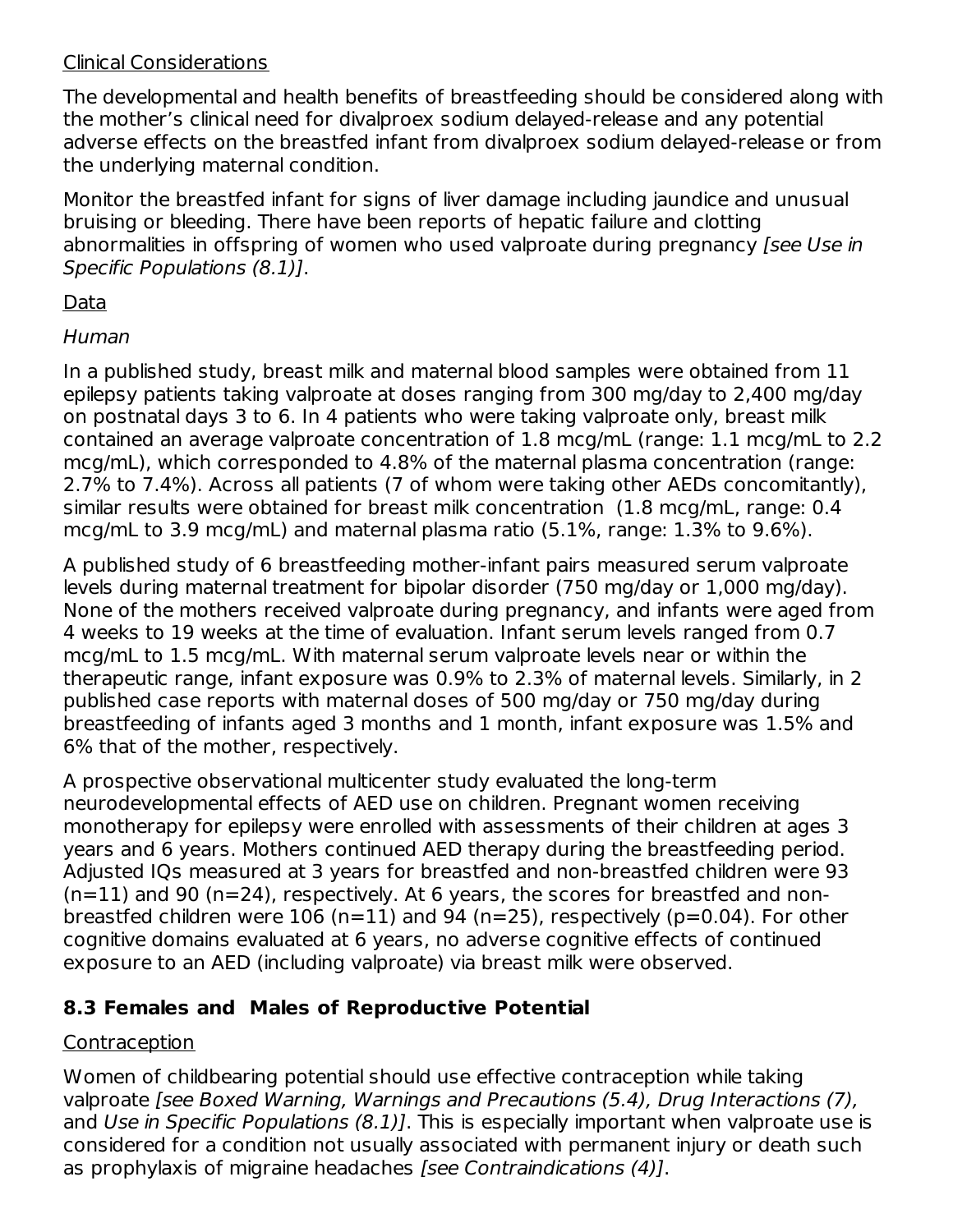## **Infertility**

There have been reports of male infertility coincident with valproate therapy *[see*] Adverse Reactions (6.4)].

In animal studies, oral administration of valproate at clinically relevant doses resulted in adverse reproductive effects in males [see Nonclinical Toxicology (13.1)].

## **8.4 Pediatric Use**

Experience has indicated that pediatric patients under the age of two years are at a considerably increased risk of developing fatal hepatotoxicity, especially those with the aforementioned conditions [see Boxed Warning and Warnings and Precautions (5.1)]. When divalproex sodium extended-release is used in this patient group, it should be used with extreme caution and as a sole agent. The benefits of therapy should be weighed against the risks. Above the age of 2 years, experience in epilepsy has indicated that the incidence of fatal hepatotoxicity decreases considerably in progressively older patient groups.

Younger children, especially those receiving enzyme inducing drugs, will require larger maintenance doses to attain targeted total and unbound valproate concentrations. Pediatric patients (i.e., between 3 months and 10 years) have 50% higher clearances expressed on weight (i.e., mL/min/kg) than do adults. Over the age of 10 years, children have pharmacokinetic parameters that approximate those of adults.

The variability in free fraction limits the clinical usefulness of monitoring total serum valproic acid concentrations. Interpretation of valproic acid concentrations in children should include consideration of factors that affect hepatic metabolism and protein binding.

## Pediatric Clinical Trials

Divalproex sodium delayed-release was studied in seven pediatric clinical trials.

Two of the pediatric studies were double-blinded placebo-controlled trials to evaluate the efficacy of divalproex sodium extended-release for the indications of mania (150 patients aged 10 to 17 years, 76 of whom were on divalproex sodium extended-release) and migraine (304 patients aged 12 to 17 years, 231 of whom were on divalproex sodium extended-release). Efficacy was not established for either the treatment of migraine or the treatment of mania. The most common drug-related adverse reactions (reported >5% and twice the rate of placebo) reported in the controlled pediatric mania study were nausea, upper abdominal pain, somnolence, increased ammonia, gastritis and rash.

The remaining five trials were long term safety studies. Two six-month pediatric studies were conducted to evaluate the long-term safety of divalproex sodium extended-release for the indication of mania (292 patients aged 10 to 17 years). Two twelve-month pediatric studies were conducted to evaluate the long-term safety of divalproex sodium extended-release for the indication of migraine (353 patients aged 12 to 17 years). One twelve-month study was conducted to evaluate the safety of divalproex sodium coated particles in capsules in the indication of partial seizures (169 patients aged 3 to 10 years).

In these seven clinical trials, the safety and tolerability of divalproex sodium delayedrelease in pediatric patients were shown to be comparable to those in adults [see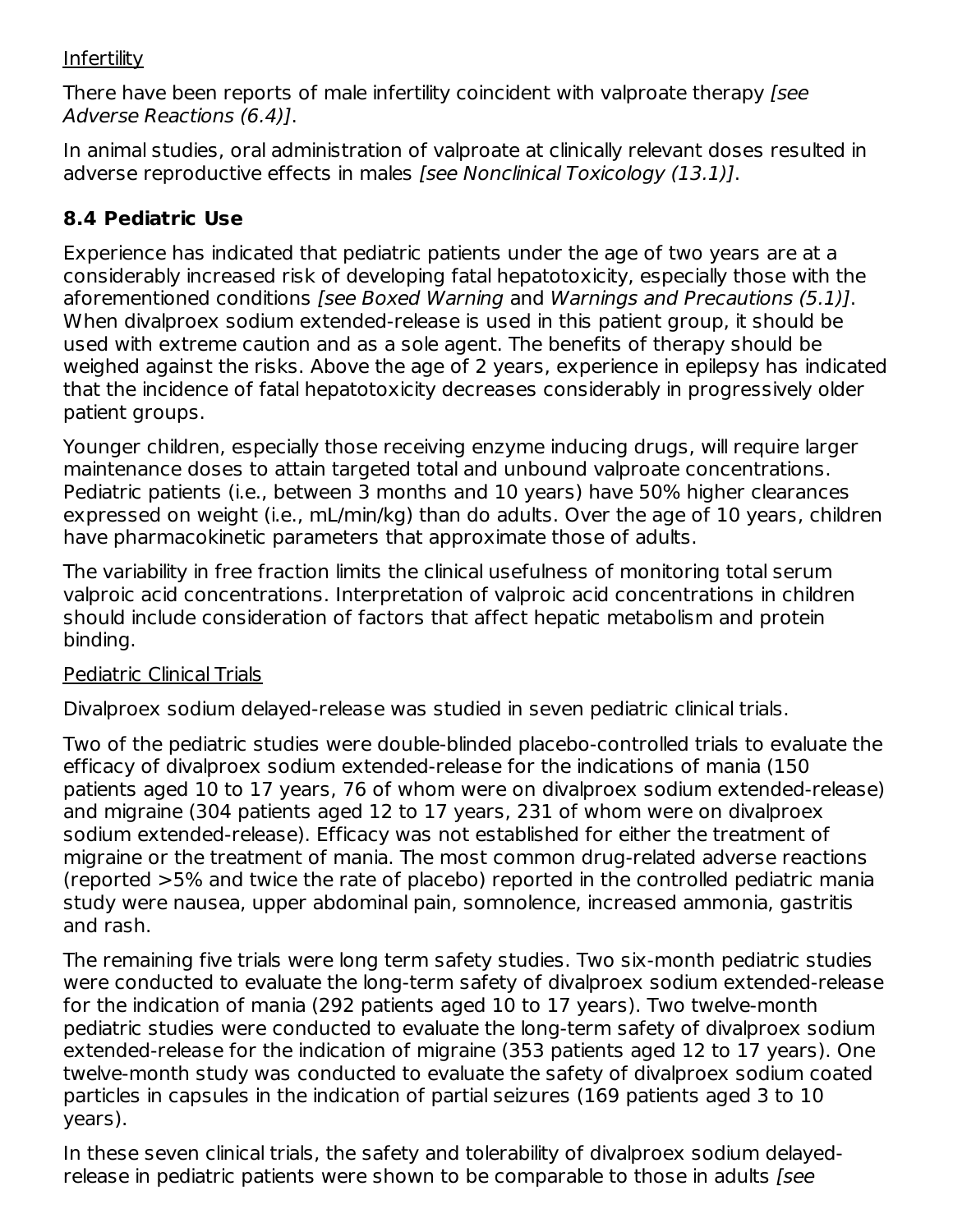Adverse Reactions (6)].

### Juvenile Animal Toxicology

In studies of valproate in immature animals, toxic effects not observed in adult animals included retinal dysplasia in rats treated during the neonatal period (from postnatal day 4) and nephrotoxicity in rats treated during the neonatal and juvenile (from postnatal day 14) periods. The no-effect dose for these findings was less than the maximum recommended human dose on a mg/m<sup>2</sup> basis.

## **8.5 Geriatric Use**

No patients above the age of 65 years were enrolled in double-blind prospective clinical trials of mania associated with bipolar illness. In a case review study of 583 patients, 72 patients (12%) were greater than 65 years of age. A higher percentage of patients above 65 years of age reported accidental injury, infection, pain, somnolence, and tremor. Discontinuation of valproate was occasionally associated with the latter two events. It is not clear whether these events indicate additional risk or whether they result from preexisting medical illness and concomitant medication use among these patients.

A study of elderly patients with dementia revealed drug related somnolence and discontinuation for somnolence [see Warnings and Precautions (5.14)]. The starting dose should be reduced in these patients, and dosage reductions or discontinuation should be considered in patients with excessive somnolence [see Dosage and Administration (2.5)].

There is insufficient information available to discern the safety and effectiveness of valproate for the prophylaxis of migraines in patients over 65.

The capacity of elderly patients (age range: 68 to 89 years) to eliminate valproate has been shown to be reduced compared to younger adults (age range: 22 to 26 years) [see Clinical Pharmacology (12.3)].

## **8.6 Effect of Disease**

### Liver Disease

Liver disease impairs the capacity to eliminate valproate (see Boxed Warning, Contraindications (4), Warnings and Precautions (5.1), and Clinical Pharmacology (12.3)].

## **10 OVERDOSAGE**

Overdosage with valproate may result in somnolence, heart block, deep coma, and hypernatremia. Fatalities have been reported; however patients have recovered from valproate levels as high as 2,120 mcg/mL.

In overdose situations, the fraction of drug not bound to protein is high and hemodialysis or tandem hemodialysis plus hemoperfusion may result in significant removal of drug. The benefit of gastric lavage or emesis will vary with the time since ingestion. General supportive measures should be applied with particular attention to the maintenance of adequate urinary output.

Naloxone has been reported to reverse the CNS depressant effects of valproate overdosage. Because naloxone could theoretically also reverse the antiepileptic effects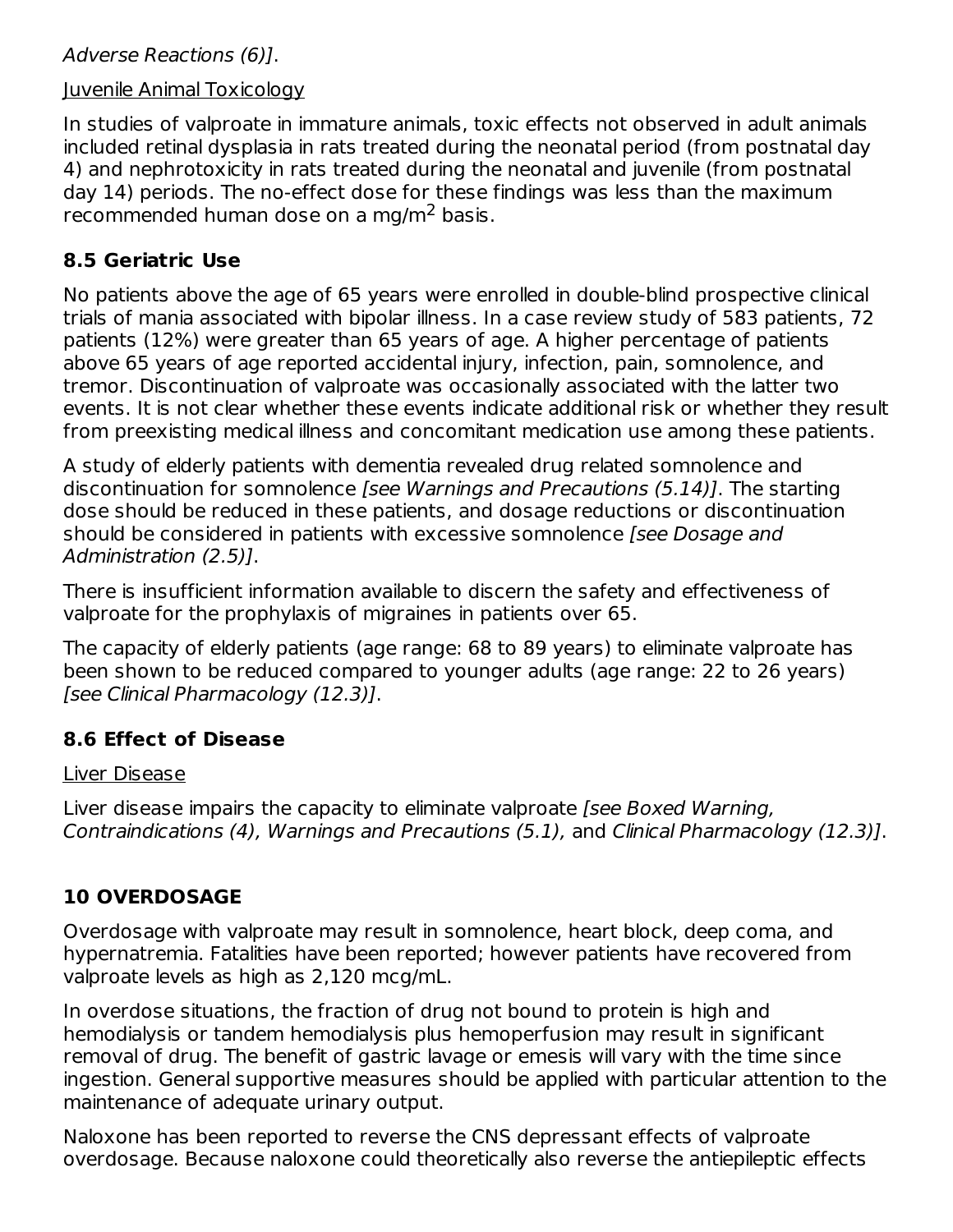of valproate, it should be used with caution in patients with epilepsy.

## **11 DESCRIPTION**

Divalproex sodium is a stable co-ordination compound comprised of sodium valproate and valproic acid in a 1:1 molar relationship and formed during the partial neutralization of valproic acid with 0.5 equivalent of sodium hydroxide. Chemically it is designated as sodium hydrogen bis(2-propylpentanoate). Divalproex sodium has the following structure:



Divalproex sodium, USP occurs as a white powder with a characteristic odor.

Divalproex sodium extended-release tablets USP, 250 mg and 500 mg are for oral administration. Divalproex sodium extended-release tablets, USP contain divalproex sodium, USP in a once-a-day extended-release formulation equivalent to 250 and 500 mg of valproic acid.

Inactive Ingredients

Divalproex sodium extended-release tablets USP, 250 mg and 500 mg: ammonium hydroxide, ethyl acrylate and methyl methacrylate co-polymer dispersion, hypromellose, iron oxide, isopropyl alcohol, lactose monohydrate, macrogol, magnesium stearate, microcrystalline cellulose, n-butyl alcohol, polyvinyl alcohol, propylene glycol, shellac, silicon dioxide, talc, and titanium dioxide.

Meet USP Dissolution Test 10.

# **12 CLINICAL PHARMACOLOGY**

## **12.1 Mechanism of Action**

Divalproex sodium dissociates to the valproate ion in the gastrointestinal tract. The mechanisms by which valproate exerts its therapeutic effects have not been established. It has been suggested that its activity in epilepsy is related to increased brain concentrations of gamma-aminobutyric acid (GABA).

## **12.2 Pharmacodynamics**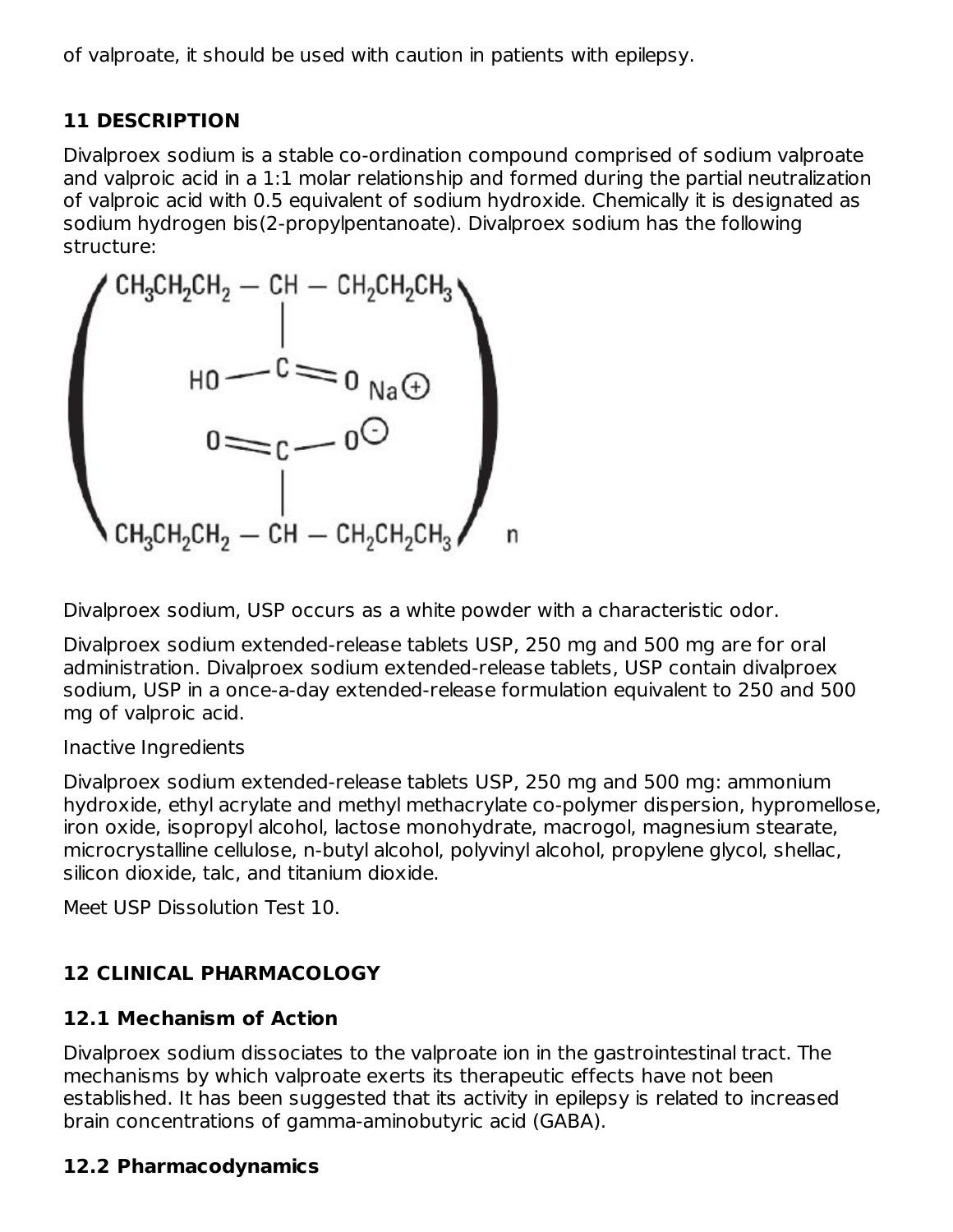The relationship between plasma concentration and clinical response is not well documented. One contributing factor is the nonlinear, concentration dependent protein binding of valproate which affects the clearance of the drug. Thus, monitoring of total serum valproate may not provide a reliable index of the bioactive valproate species.

For example, because the plasma protein binding of valproate is concentration dependent, the free fraction increases from approximately 10% at 40 mcg/mL to 18.5% at 130 mcg/mL. Higher than expected free fractions occur in the elderly, in hyperlipidemic patients, and in patients with hepatic and renal diseases.

#### **Epilepsy**

The therapeutic range in epilepsy is commonly considered to be 50 mcg/mL to 100 mcg/mL of total valproate, although some patients may be controlled with lower or higher plasma concentrations.

### Mania

In placebo-controlled clinical trials of acute mania, patients were dosed to clinical response with trough plasma concentrations between 85 mcg/mL and 125 mcg/mL [see Dosage and Administration (2.1)].

## **12.3 Pharmacokinetics**

### Absorption/Bioavailability

The absolute bioavailability of divalproex sodium extended-release tablets administered as a single dose after a meal was approximately 90% relative to intravenous infusion.

When given in equal total daily doses, the bioavailability of divalproex sodium extendedrelease tablets is less than that of divalproex sodium delayed-release tablets. In five multiple-dose studies in healthy subjects ( $N=82$ ) and in subjects with epilepsy ( $N=86$ ), when administered under fasting and nonfasting conditions, divalproex sodium extended-release tablets given once daily produced an average bioavailability of 89% relative to an equal total daily dose of divalproex sodium delayed-release tablets given BID, TID, or QID. The median time to maximum plasma valproate concentrations ( $C_{\rm max}$ ) after divalproex sodium extended-release tablets administration ranged from 4 to 17 hours. After multiple once-daily dosing of divalproex sodium extended-release tablets, the peak-to-trough fluctuation in plasma valproate concentrations was 10% to 20% lower than that of regular divalproex sodium delayed-release tablets given BID, TID, or QID.

### **Conversion from Divalproex Sodium Delayed-Release to Divalproex Sodium Extended-Release**

When divalproex sodium extended-release is given in doses 8% to 20% higher than the total daily dose of divalproex sodium delayed-release, the two formulations are bioequivalent. In two randomized, crossover studies, multiple daily doses of divalproex sodium delayed-release were compared to 8% to 20% higher once-daily doses of divalproex sodium extended-release. In these two studies, divalproex sodium extendedrelease and divalproex sodium delayed-release regimens were equivalent with respect to area under the curve (AUC; a measure of the extent of bioavailability). Additionally, valproate C<sub>max</sub> was lower, and C<sub>min</sub> was either higher or not different, for divalproex sodium extended-release relative to divalproex sodium delayed-release regimens (see Table 8).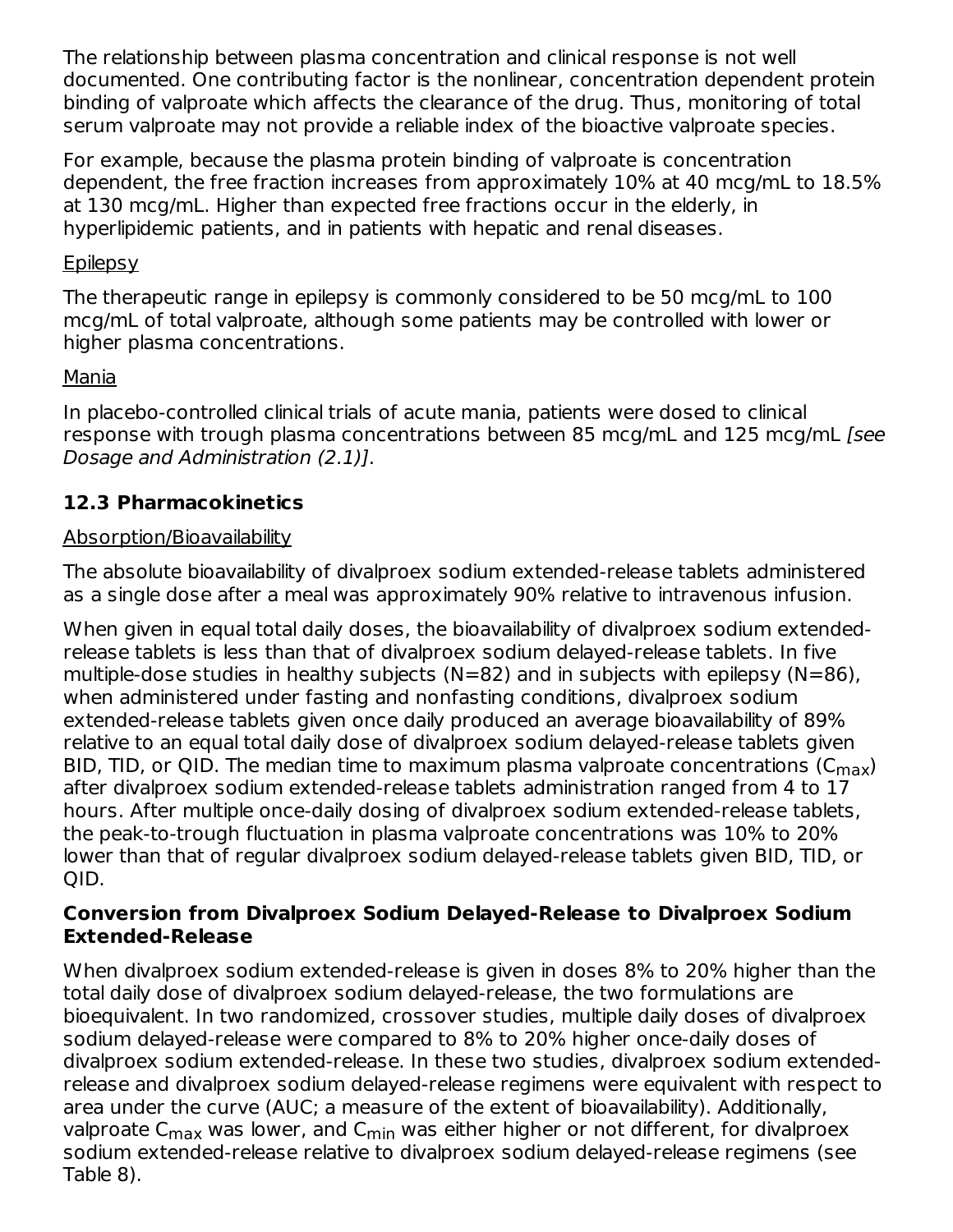**Table 8. Bioavailability of Divalproex Sodium Extended-Release Tablets Relative to Divalproex Sodium Delayed-Release When Divalproex Sodium Extended-Release Dose is 8% to 20% Higher**

| <b>Study</b><br>Population                                                                                                                    |                                                                                                                                                                |                    | RegimensRelative Bioavailability |                     |
|-----------------------------------------------------------------------------------------------------------------------------------------------|----------------------------------------------------------------------------------------------------------------------------------------------------------------|--------------------|----------------------------------|---------------------|
|                                                                                                                                               | <b>Divalproex</b><br>Sodium<br>Extended-<br>Release<br>VS.<br>Divalproex<br>Sodium<br>Delayed-<br>Release                                                      | $AUC_{24} C_{max}$ |                                  | ${\sf C}_{\sf min}$ |
| <b>Healthy</b><br><b>Volunteers</b><br>$(N=35)$                                                                                               | 1,000 mg<br>& 1,500<br>mg<br>Divalproex<br>Sodium<br>Extended-<br>Release<br>VS.<br>875 mg &<br>1,250 mg<br><b>Divalproex</b><br>Sodium<br>Delayed-<br>Release | 1.059 0.882        |                                  | 1.173               |
| Patients<br>with<br>epilepsy on<br>epliepsy on Extended-<br>concomitant Release<br>enzyme-<br>inducing<br>antiepilepsy<br>drugs $(N =$<br>64) | 1,000 mg<br>to 5,000<br>mg<br>Divalproex<br>Sodium<br>VS.<br>875 mg to<br>4,250 mg<br>Divalproex<br>Sodium<br>Delayed-<br>Release                              | 1.008 0.899        |                                  | 1.022               |

Concomitant antiepilepsy drugs (topiramate, phenobarbital, carbamazepine, phenytoin, and lamotrigine were evaluated) that induce the cytochrome P450 isozyme system did not significantly alter valproate bioavailability when converting between divalproex sodium delayed-release and divalproex sodium extended-release.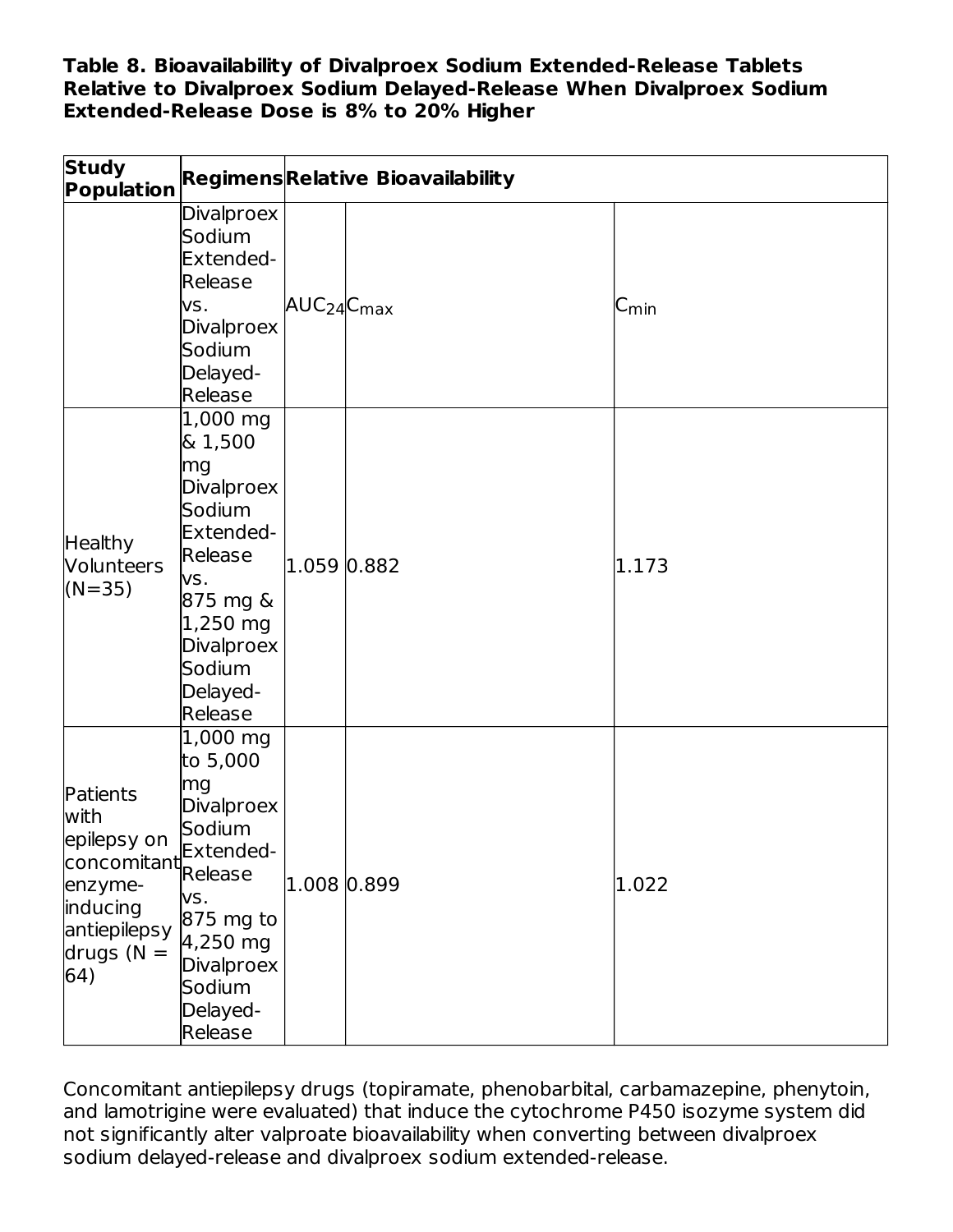### **Distribution**

## Protein Binding

The plasma protein binding of valproate is concentration dependent and the free fraction increases from approximately 10% at 40 mcg/mL to 18.5% at 130 mcg/mL. Protein binding of valproate is reduced in the elderly, in patients with chronic hepatic diseases, in patients with renal impairment, and in the presence of other drugs (e.g., aspirin). Conversely, valproate may displace certain protein-bound drugs (e.g., phenytoin, carbamazepine, warfarin, and tolbutamide) [see Drug Interactions (7.2) for more detailed information on the pharmacokinetic interactions of valproate with other drugs].

## CNS Distribution

Valproate concentrations in cerebrospinal fluid (CSF) approximate unbound concentrations in plasma (about 10% of total concentration).

## Metabolism

Valproate is metabolized almost entirely by the liver. In adult patients on monotherapy, 30% to 50% of an administered dose appears in urine as a glucuronide conjugate. Mitochondrial β-oxidation is the other major metabolic pathway, typically accounting for over 40% of the dose. Usually, less than 15% to 20% of the dose is eliminated by other oxidative mechanisms. Less than 3% of an administered dose is excreted unchanged in urine.

The relationship between dose and total valproate concentration is nonlinear; concentration does not increase proportionally with the dose, but rather, increases to a lesser extent due to saturable plasma protein binding. The kinetics of unbound drug are linear.

## **Elimination**

Mean plasma clearance and volume of distribution for total valproate are 0.56 L/hr/1.73  $m<sup>2</sup>$  and 11 L/1.73 m<sup>2</sup>, respectively. Mean plasma clearance and volume of distribution for free valproate are 4.6 L/hr/1.73 m<sup>2</sup> and 92 L/1.73 m<sup>2</sup>. Mean terminal half-life for valproate monotherapy ranged from 9 to 16 hours following oral dosing regimens of 250 mg to 1,000 mg.

The estimates cited apply primarily to patients who are not taking drugs that affect hepatic metabolizing enzyme systems. For example, patients taking enzyme-inducing antiepileptic drugs (carbamazepine, phenytoin, and phenobarbital) will clear valproate more rapidly. Because of these changes in valproate clearance, monitoring of antiepileptic concentrations should be intensified whenever concomitant antiepileptics are introduced or withdrawn.

## Special Populations

## Effect of Age

# Pediatric

The valproate pharmacokinetic profile following administration of divalproex sodium extended-release was characterized in a multiple-dose, non-fasting, open label, multicenter study in children and adolescents. Divalproex sodium extended-release once daily doses ranged from 250 mg to 1,750 mg. Once daily administration of divalproex sodium extended-release in pediatric patients (10 to 17 years) produced plasma VPA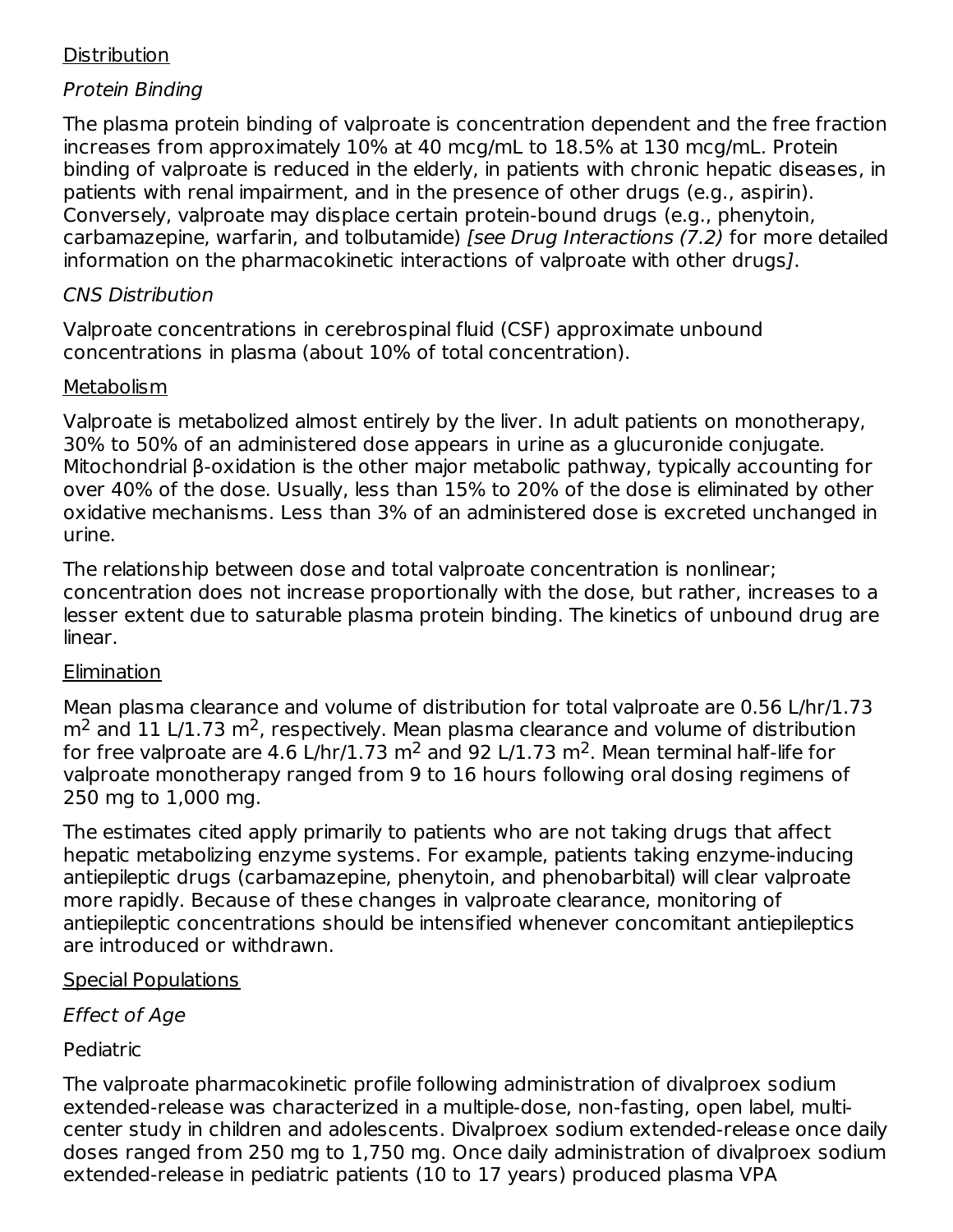concentration-time profiles similar to those that have been observed in adults.

### **Elderly**

The capacity of elderly patients (age range: 68 to 89 years) to eliminate valproate has been shown to be reduced compared to younger adults (age range: 22 to 26 years). Intrinsic clearance is reduced by 39%; the free fraction is increased by 44%. Accordingly, the initial dosage should be reduced in the elderly (see Dosage and Administration (2.4)].

### Effect of Sex

There are no differences in the body surface area adjusted unbound clearance between males and females  $(4.8 \pm 0.17$  and  $4.7 \pm 0.07$  L/hr per 1.73 m<sup>2</sup>, respectively).

## Effect of Race

The effects of race on the kinetics of valproate have not been studied.

### Effect of Disease

## Liver Disease

Liver disease impairs the capacity to eliminate valproate. In one study, the clearance of free valproate was decreased by 50% in 7 patients with cirrhosis and by 16% in 4 patients with acute hepatitis, compared with 6 healthy subjects. In that study, the halflife of valproate was increased from 12 to 18 hours. Liver disease is also associated with decreased albumin concentrations and larger unbound fractions (2 to 2.6 fold increase) of valproate. Accordingly, monitoring of total concentrations may be misleading since free concentrations may be substantially elevated in patients with hepatic disease whereas total concentrations may appear to be normal [see Boxed] Warning, Contraindications (4), and Warnings and Precautions (5.1)].

### Renal Disease

A slight reduction (27%) in the unbound clearance of valproate has been reported in patients with renal failure (creatinine clearance < 10 mL/minute); however, hemodialysis typically reduces valproate concentrations by about 20%. Therefore, no dosage adjustment appears to be necessary in patients with renal failure. Protein binding in these patients is substantially reduced; thus, monitoring total concentrations may be misleading.

# **13 NONCLINICAL TOXICOLOGY**

# **13.1 Carcinogenesis, Mutagenesis, and Impairment of Fertility**

## Carcinogenesis

Valproate was administered orally to rats and mice at doses of 80 mg/kg/day and 170 mg/kg/day (less than the maximum recommended human dose on a mg/m<sup>2</sup> basis) for two years. The primary findings were an increase in the incidence of subcutaneous fibrosarcomas in high-dose male rats receiving valproate and a dose-related trend for benign pulmonary adenomas in male mice receiving valproate.

## **Mutagenesis**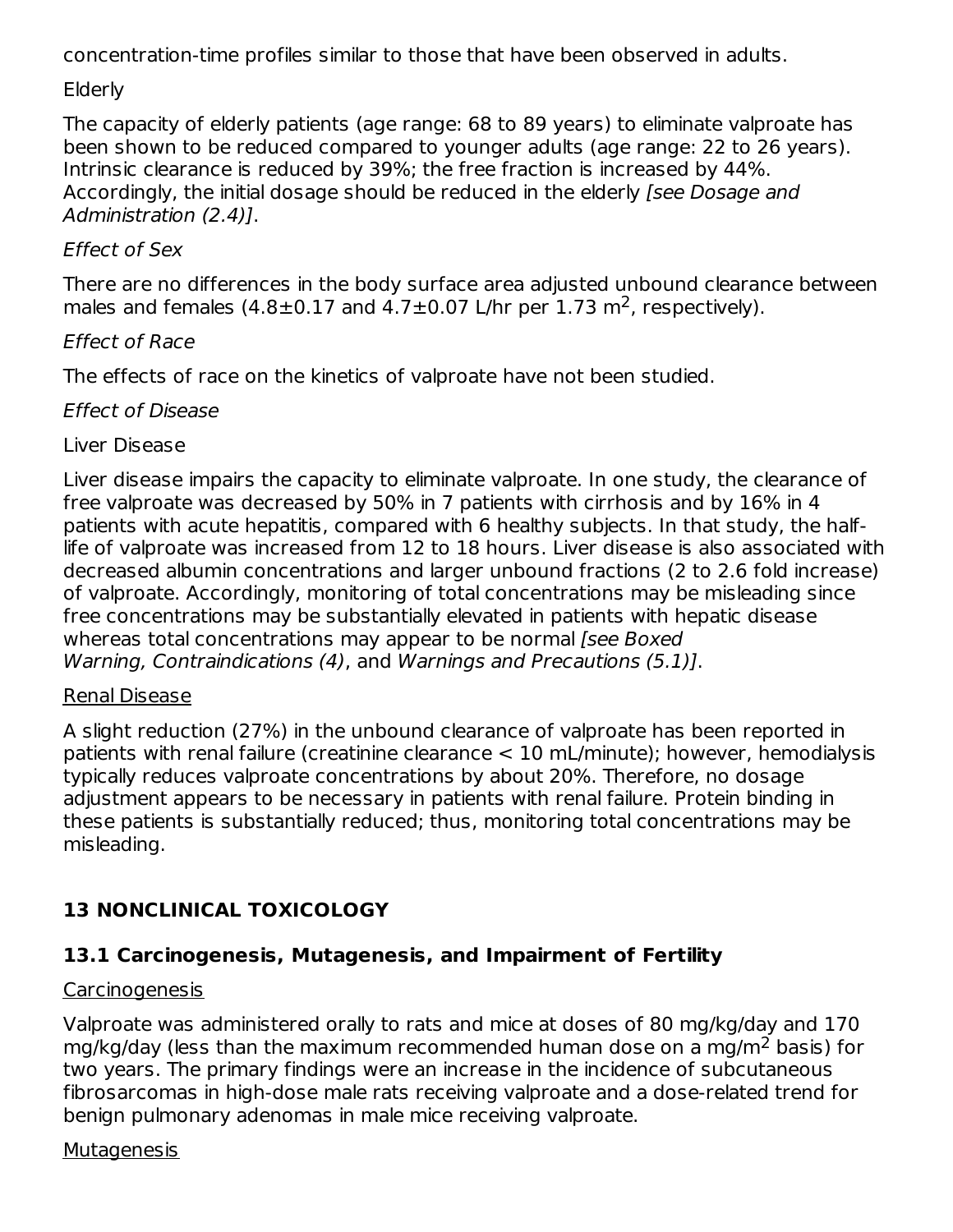Valproate was not mutagenic in an in vitro bacterial assay (Ames test), did not produce dominant lethal effects in mice, and did not increase chromosome aberration frequency in an in vivo cytogenetic study in rats. Increased frequencies of sister chromatid exchange (SCE) have been reported in a study of epileptic children taking valproate; this association was not observed in another study conducted in adults.

### Impairment of Fertility

In chronic toxicity studies in juvenile and adult rats and dogs, administration of valproate resulted in testicular atrophy and reduced spermatogenesis at oral doses of 400 mg/kg/day or greater in rats (approximately equal to or greater than the maximum recommended human dose (MRHD) on a mg/m<sup>2</sup> basis) and 150 mg/kg/day or greater in dogs (approximately equal to or greater than the MRHD on a mg/m<sup>2</sup> basis). Fertility studies in rats have shown no effect on fertility at oral doses of valproate up to 350 mg/kg/day (approximately equal to the MRHD on a mg/m<sup>2</sup> basis) for 60 days.

# **14 CLINICAL STUDIES**

## **14.1 Mania**

The effectiveness of divalproex sodium extended-release for the treatment of acute mania is based in part on studies establishing the effectiveness of divalproex sodium delayed-release tablets for this indication. Divalproex sodium extended-release's effectiveness was confirmed in one randomized, double-blind, placebo-controlled, parallel group, 3-week, multicenter study. The study was designed to evaluate the safety and efficacy of divalproex sodium extended-release in the treatment of bipolar I disorder, manic or mixed type, in adults. Adult male and female patients who had a current DSM-IV TR primary diagnosis of bipolar I disorder, manic or mixed type, and who were hospitalized for acute mania, were enrolled into this study. Divalproex sodium extended-release was initiated at a dose of 25 mg/kg/day given once daily, increased by 500 mg/day on Day 3, then adjusted to achieve plasma valproate concentrations in the range of 85 mcg/mL to 125 mcg/mL. Mean daily divalproex sodium extended-release doses for observed cases were 2,362 mg (range: 500 to 4,000), 2,874 mg (range: 1,500 to 4,500), 2,993 mg (range: 1,500 to 4,500), 3,181 mg (range: 1,500 to 5,000) and 3,353 mg (range: 1,500 to 5,500) at Days 1, 5, 10, 15 and 21, respectively. Mean valproate concentrations were 96.5 mcg/mL, 102.1 mcg/mL, 98.5 mcg/mL, 89.5 mcg/mL at Days 5, 10, 15, and 21, respectively. Patients were assessed on the Mania Rating Scale (MRS; score ranges from 0 to 52).

Divalproex sodium extended-release was significantly more effective than placebo in reduction of the MRS total score.

## **14.2 Epilepsy**

The efficacy of valproate in reducing the incidence of complex partial seizures (CPS) that occur in isolation or in association with other seizure types was established in two controlled trials.

In one, multi-clinic, placebo controlled study employing an add-on design (adjunctive therapy), 144 patients who continued to suffer eight or more CPS per 8 weeks during an 8 week period of monotherapy with doses of either carbamazepine or phenytoin sufficient to assure plasma concentrations within the "therapeutic range" were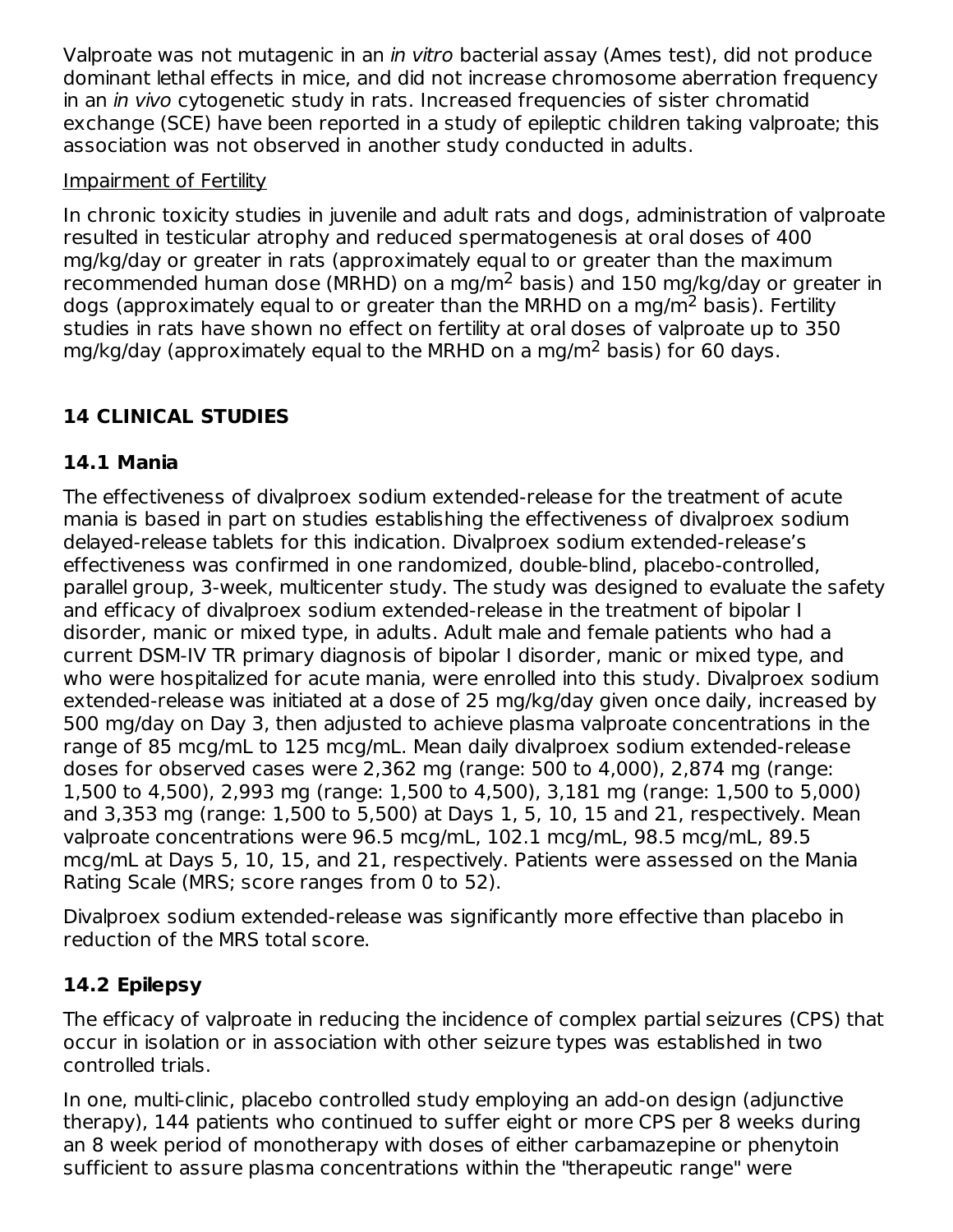randomized to receive, in addition to their original antiepilepsy drug (AED), either divalproex sodium delayed-release or placebo. Randomized patients were to be followed for a total of 16 weeks. The following table presents the findings.

| <b>Add-on Treatment</b>                                                                                              | Number<br>of Patients | <b>Baseline</b><br><b>Incidence</b> | <b>Experimental</b><br><b>Incidence</b> |  |
|----------------------------------------------------------------------------------------------------------------------|-----------------------|-------------------------------------|-----------------------------------------|--|
| Divalproex Sodium<br>Delayed-release                                                                                 | 75                    | 16.0                                | $8.9*$                                  |  |
| Placebo                                                                                                              | 69                    | 14.5                                | 11.5                                    |  |
| $*$ Reduction from baseline statistically significantly greater for valproate than placebo at<br>$p \le 0.05$ level. |                       |                                     |                                         |  |

**Table 9. Adjunctive Therapy Study Median Incidence of CPS per 8 Weeks**

Figure 1 presents the proportion of patients (X axis) whose percentage reduction from baseline in complex partial seizure rates was at least as great as that indicated on the Y axis in the adjunctive therapy study. A positive percent reduction indicates an improvement (i.e., a decrease in seizure frequency), while a negative percent reduction indicates worsening. Thus, in a display of this type, the curve for an effective treatment is shifted to the left of the curve for placebo. This figure shows that the proportion of patients achieving any particular level of improvement was consistently higher for valproate than for placebo. For example, 45% of patients treated with valproate had a  $\geq$ 50% reduction in complex partial seizure rate compared to 23% of patients treated with placebo.

### **Figure 1:**



The second study assessed the capacity of valproate to reduce the incidence of CPS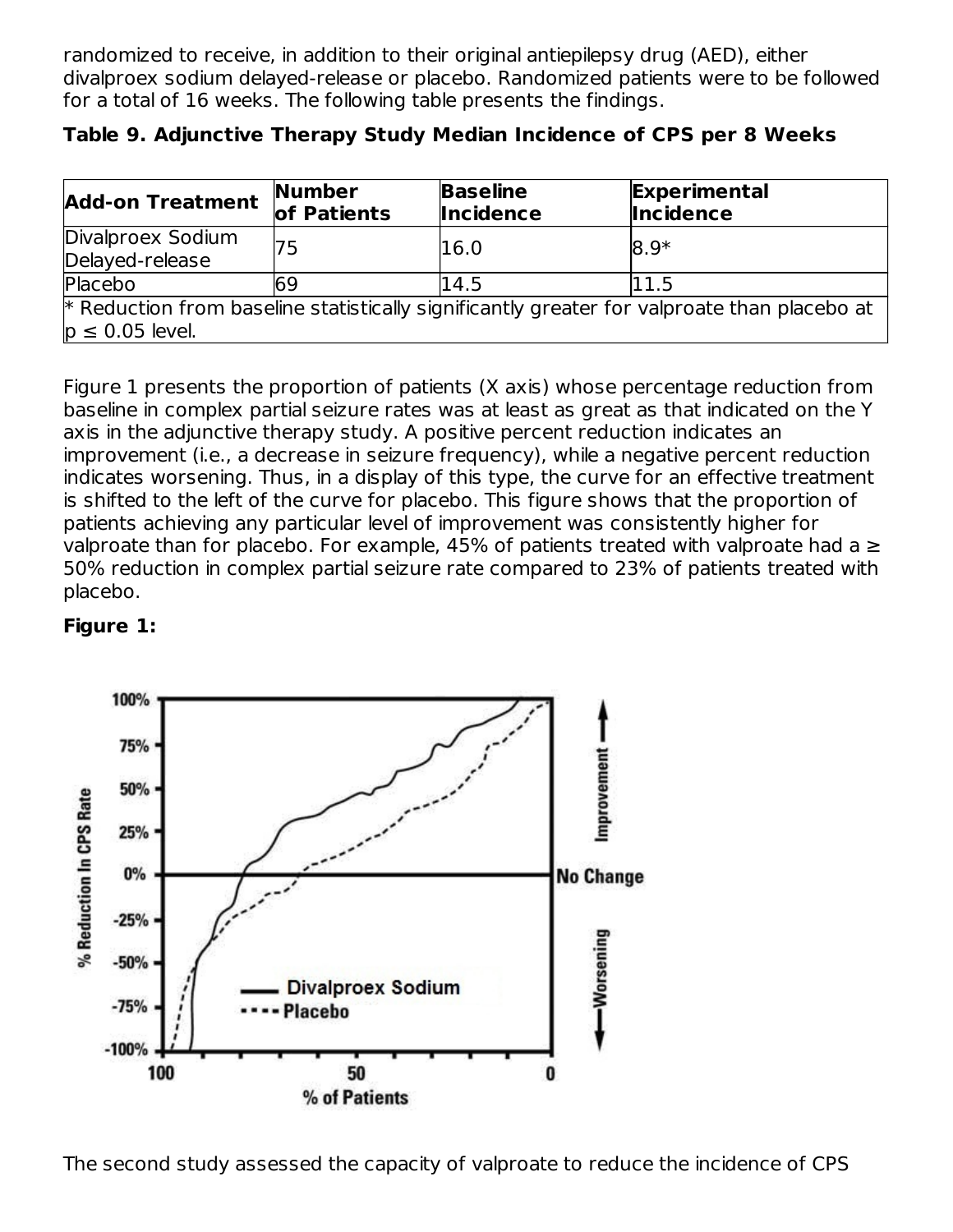when administered as the sole AED. The study compared the incidence of CPS among patients randomized to either a high or low dose treatment arm. Patients qualified for entry into the randomized comparison phase of this study only if 1) they continued to experience 2 or more CPS per 4 weeks during an 8 to 12 week long period of monotherapy with adequate doses of an AED (i.e., phenytoin, carbamazepine, phenobarbital, or primidone) and 2) they made a successful transition over a two week interval to valproate. Patients entering the randomized phase were then brought to their assigned target dose, gradually tapered off their concomitant AED and followed for an interval as long as 22 weeks. Less than 50% of the patients randomized, however, completed the study. In patients converted to divalproex sodium delayed-release monotherapy, the mean total valproate concentrations during monotherapy were 71 mcg/mL and 123 mcg/mL in the low dose and high dose groups, respectively.

The following table presents the findings for all patients randomized who had at least one post-randomization assessment.

| <b>Treatment</b>                                                                                                       | Number of<br><b>Patients</b> | <b>Baseline</b><br><b>Incidence</b> | <b>Randomized Phase</b><br><b>Incidence</b> |  |  |
|------------------------------------------------------------------------------------------------------------------------|------------------------------|-------------------------------------|---------------------------------------------|--|--|
| High dose Valproate                                                                                                    | 131                          | 13.2                                | $10.7*$                                     |  |  |
| Low dose Valproate                                                                                                     | 134                          | 14.2                                | 13.8                                        |  |  |
| $*$ Reduction from baseline statistically significantly greater for high dose than low dose<br>at $p \leq 0.05$ level. |                              |                                     |                                             |  |  |

### **Table 10. Monotherapy Study Median Incidence of CPS per 8-Weeks**

Figure 2 presents the proportion of patients (X axis) whose percentage reduction from baseline in complex partial seizure rates was at least as great as that indicated on the Y axis in the monotherapy study. A positive percent reduction indicates an improvement (i.e., a decrease in seizure frequency), while a negative percent reduction indicates worsening. Thus, in a display of this type, the curve for a more effective treatment is shifted to the left of the curve for a less effective treatment. This figure shows that the proportion of patients achieving any particular level of reduction was consistently higher for high dose valproate than for low dose valproate. For example, when switching from carbamazepine, phenytoin, phenobarbital or primidone monotherapy to high dose valproate monotherapy, 63% of patients experienced no change or a reduction in complex partial seizure rates compared to 54% of patients receiving low dose valproate.

## **Figure 2:**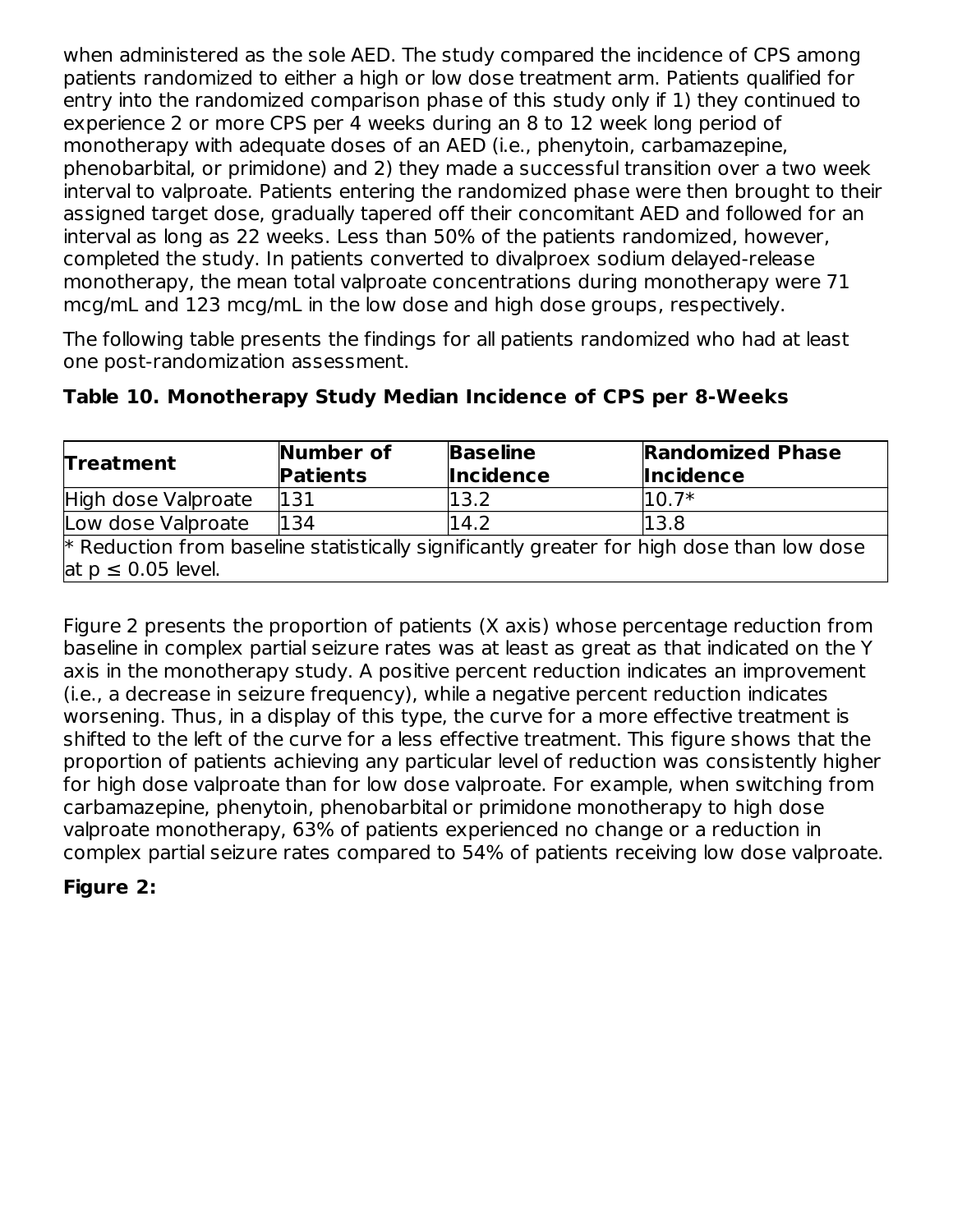

Information on pediatric studies is presented in section 8.

### **14.3 Migraine**

The results of a multicenter, randomized, double-blind, placebo-controlled, parallel-group clinical trial demonstrated the effectiveness of divalproex sodium extended-release in the prophylactic treatment of migraine headache. This trial recruited patients with a history of migraine headaches with or without aura occurring on average twice or more a month for the preceding three months. Patients with cluster or chronic daily headaches were excluded. Women of childbearing potential were allowed in the trial if they were deemed to be practicing an effective method of contraception.

Patients who experienced  $\geq 2$  migraine headaches in the 4-week baseline period were randomized in a 1:1 ratio to divalproex sodium extended-release or placebo and treated for 12 weeks. Patients initiated treatment on 500 mg once daily for one week, and were then increased to 1,000 mg once daily with an option to permanently decrease the dose back to 500 mg once daily during the second week of treatment if intolerance occurred. Ninety-eight of 114 divalproex sodium extended-release-treated patients (86%) and 100 of 110 placebo-treated patients (91%) treated at least two weeks maintained the 1,000 mg once daily dose for the duration of their treatment periods. Treatment outcome was assessed on the basis of reduction in 4-week migraine headache rate in the treatment period compared to the baseline period.

Patients (50 male, 187 female) ranging in age from 16 to 69 were treated with divalproex sodium extended-release (N=122) or placebo (N=115). Four patients were below the age of 18 and 3 were above the age of 65. Two hundred and two patients (101 in each treatment group) completed the treatment period. The mean reduction in 4-week migraine headache rate was 1.2 from a baseline mean of 4.4 in the divalproex sodium extended-release group, versus 0.6 from a baseline mean of 4.2 in the placebo group. The treatment difference was statistically significant (see Figure 3).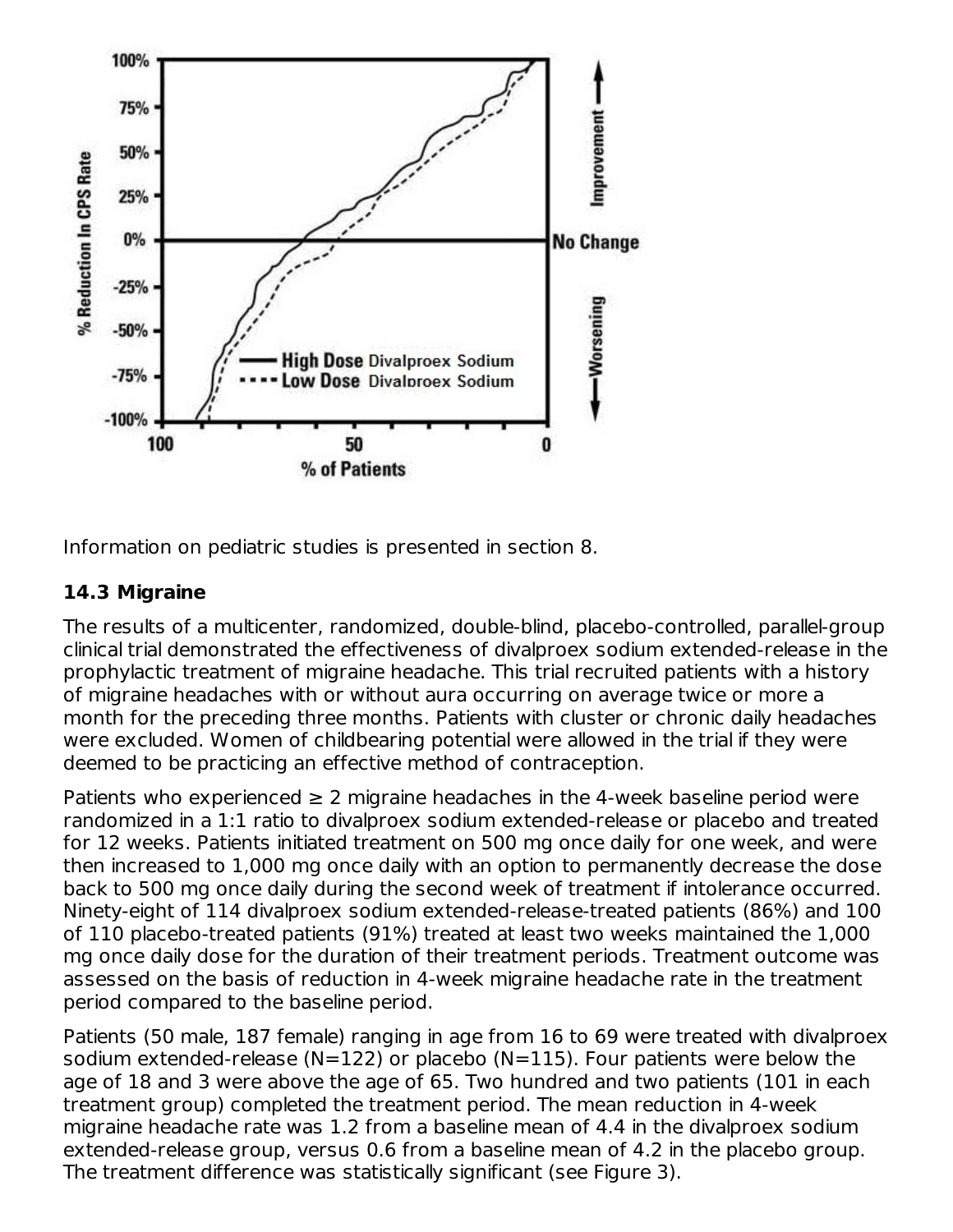#### **Figure 3: Mean Reduction In 4-Week Migraine Headache Rates**



#### **15 REFERENCES**

1. Meador KJ, Baker GA, Browning N, et al. Fetal antiepileptic drug exposure and cognitive outcomes at age 6 years (NEAD study): a prospective observational study. Lancet Neurology 2013; 12 (3):244-252.

### **16 HOW SUPPLIED/STORAGE AND HANDLING**

Divalproex sodium extended-release tablets USP, **250 mg** are available as white to offwhite, round, coated tablets with imprinting "AN 755" on one side and plain on the other side. Each divalproex sodium extended-release tablet, USP contains divalproex sodium, USP equivalent to 250 mg of valproic acid in the following package sizes:

| Bottles of 100: | NDC 65162-755-10 |
|-----------------|------------------|
| Bottles of 500: | NDC 65162-755-50 |

Divalproex sodium extended-release tablets USP, **500 mg** are available as white to offwhite, capsule shaped, coated tablets with imprinting "AN 757" on one side and plain on the other side. Each divalproex sodium extended-release tablet, USP contains divalproex sodium, USP equivalent to 500 mg of valproic acid in the following packaging sizes:

Bottles of 100: NDC 65162-757-10 Bottles of 500: NDC 65162-757-50

Recommended Storage:

Store tablets at 20° to 25°C (68° to 77°F); excursions permitted between 15° to 30°C (59° to 86°F) [see USP Controlled Room Temperature].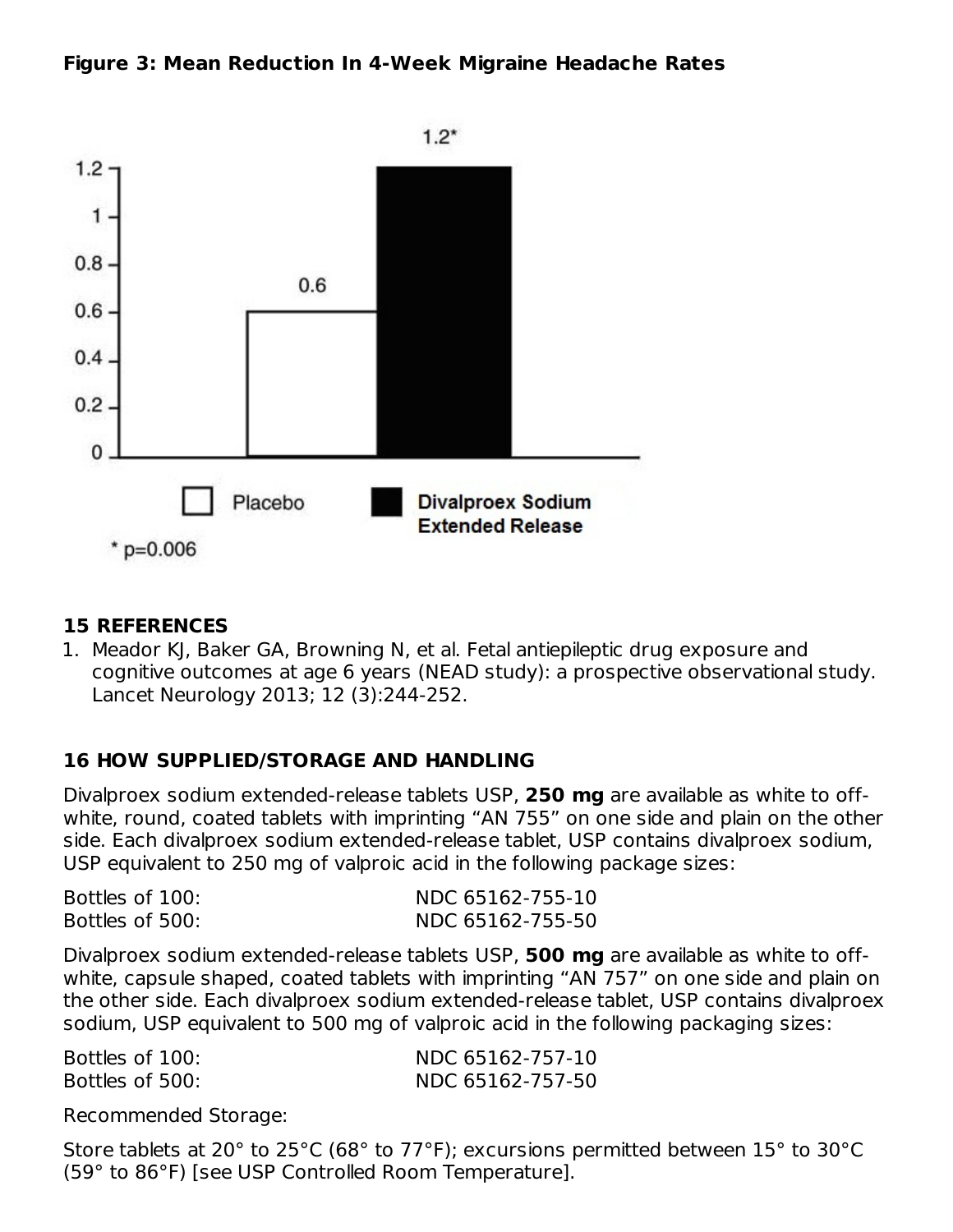## **17 PATIENT COUNSELING INFORMATION**

Advise the patient to read the FDA-approved patient labeling (Medication Guide).

### **Hepatotoxicity**

Warn patients and guardians that nausea, vomiting, abdominal pain, anorexia, diarrhea, asthenia, and/or jaundice can be symptoms of hepatotoxicity and, therefore, require further medical evaluation promptly [see Warnings and Precautions (5.1)].

### **Pancreatitis**

Warn patients and guardians that abdominal pain, nausea, vomiting, and/or anorexia can be symptoms of pancreatitis and, therefore, require further medical evaluation promptly [see Warnings and Precautions (5.5)].

### Birth Defects and Decreased IQ

Inform pregnant women and women of childbearing potential (including girls beginning the onset of puberty) that use of valproate during pregnancy increases the risk of birth defects, decreased IQ, and neurodevelopmental disorders in children who were exposed in utero. Advise women to use effective contraception while taking valproate. When appropriate, counsel these patients about alternative therapeutic options. This is particularly important when valproate use is considered for a condition not usually associated with permanent injury or death such as prophylaxis of migraine headache [see Contraindications (4)]. Advise patients to read the Medication Guide, which appears as the last section of the labeling [see Warnings and Precautions (5.2, 5.3, 5.4) and Use in Specific Populations (8.1)].

### Pregnancy Registry

Advise women of childbearing potential to discuss pregnancy planning with their doctor and to contact their doctor immediately if they think they are pregnant.

Encourage women who are taking divalproex sodium extended-release to enroll in the North American Antiepileptic Drug (NAAED) Pregnancy Registry if they become pregnant. This registry is collecting information about the safety of antiepileptic drugs during pregnancy. To enroll, patients can call the toll free number 1-888-233-2334 or visit the website, http://www.aedpregnancyregistry.org/ [see Use in Specific Populations  $(8.1)$ .

### Suicidal Thinking and Behavior

Counsel patients, their caregivers, and families that AEDs, including divalproex sodium extended-release, may increase the risk of suicidal thoughts and behavior and to be alert for the emergence or worsening of symptoms of depression, any unusual changes in mood or behavior, or the emergence of suicidal thoughts, behavior, or thoughts about self-harm. Instruct patients, caregivers, and families to report behaviors of concern immediately to the healthcare providers [see Warnings and Precautions (5.7)].

### Hyperammonemia

Inform patients of the signs and symptoms associated with hyperammonemic encephalopathy and to notify the prescriber if any of these symptoms occur [see Warnings and Precautions (5.9, 5.10)].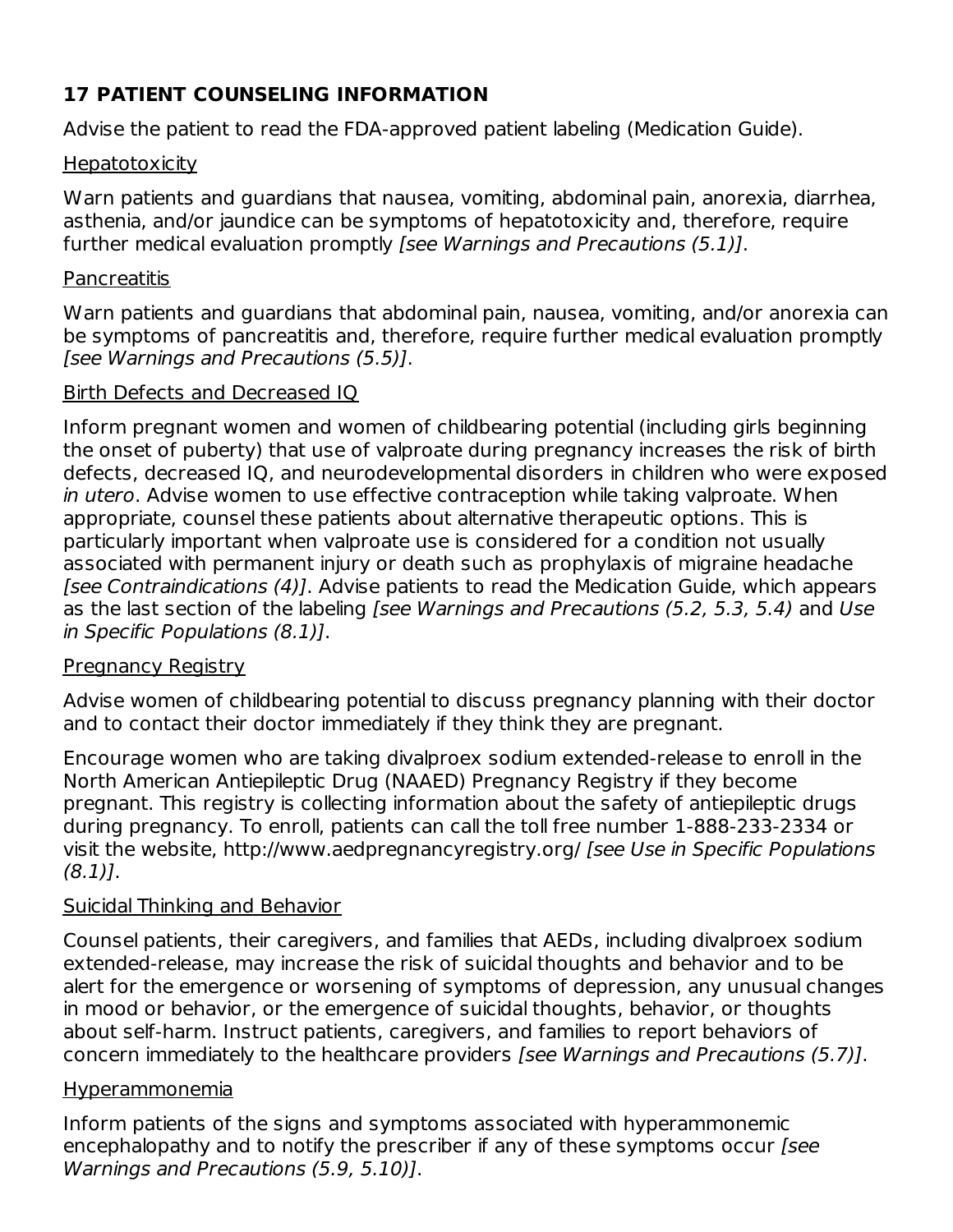#### CNS Depression

Since valproate products may produce CNS depression, especially when combined with another CNS depressant (e.g., alcohol), advise patients not to engage in hazardous activities, such as driving an automobile or operating dangerous machinery, until it is known that they do not become drowsy from the drug.

#### Multiorgan Hypersensitivity Reactions

Instruct patients that a fever associated with other organ system involvement (rash, lymphadenopathy, etc.) may be drug-related and should be reported to the physician immediately [see Warnings and Precautions (5.12)].

#### Medication Residue in the Stool

Instruct patients to notify their healthcare provider if they notice a medication residue in the stool *[see Warnings and Precautions (5.18)]*.

Manufactured by: **Amneal Pharmaceuticals Pvt. Ltd.** Ahmedabad 382220, INDIA

Distributed by: **Amneal Pharmaceuticals LLC** Bridgewater, NJ 08807

Rev. 03-2022-11

### **MEDICATION GUIDE Divalproex (dye val' proe ex) Sodium Extended-Release Tablets, USP**

Read this Medication Guide before you start taking divalproex sodium extended-release tablets and each time you get a refill. There may be new information. This information does not take the place of talking to your healthcare provider about your medical condition or treatment.

#### **What is the most important information I should know about divalproex sodium extended-release tablets?**

### **Do not stop taking divalproex sodium extended-release tablets without first talking to your healthcare provider.**

Stopping divalproex sodium extended-release tablets suddenly can cause serious problems.

#### **Divalproex sodium extended-release tablets can cause serious side effects, including:**

1. **Serious liver damage that can cause death, especially in children younger than 2 years old.** The risk of getting this serious liver damage is more likely to happen within the first 6 months of treatment.

**Call your healthcare provider right away if you get any of the following symptoms:**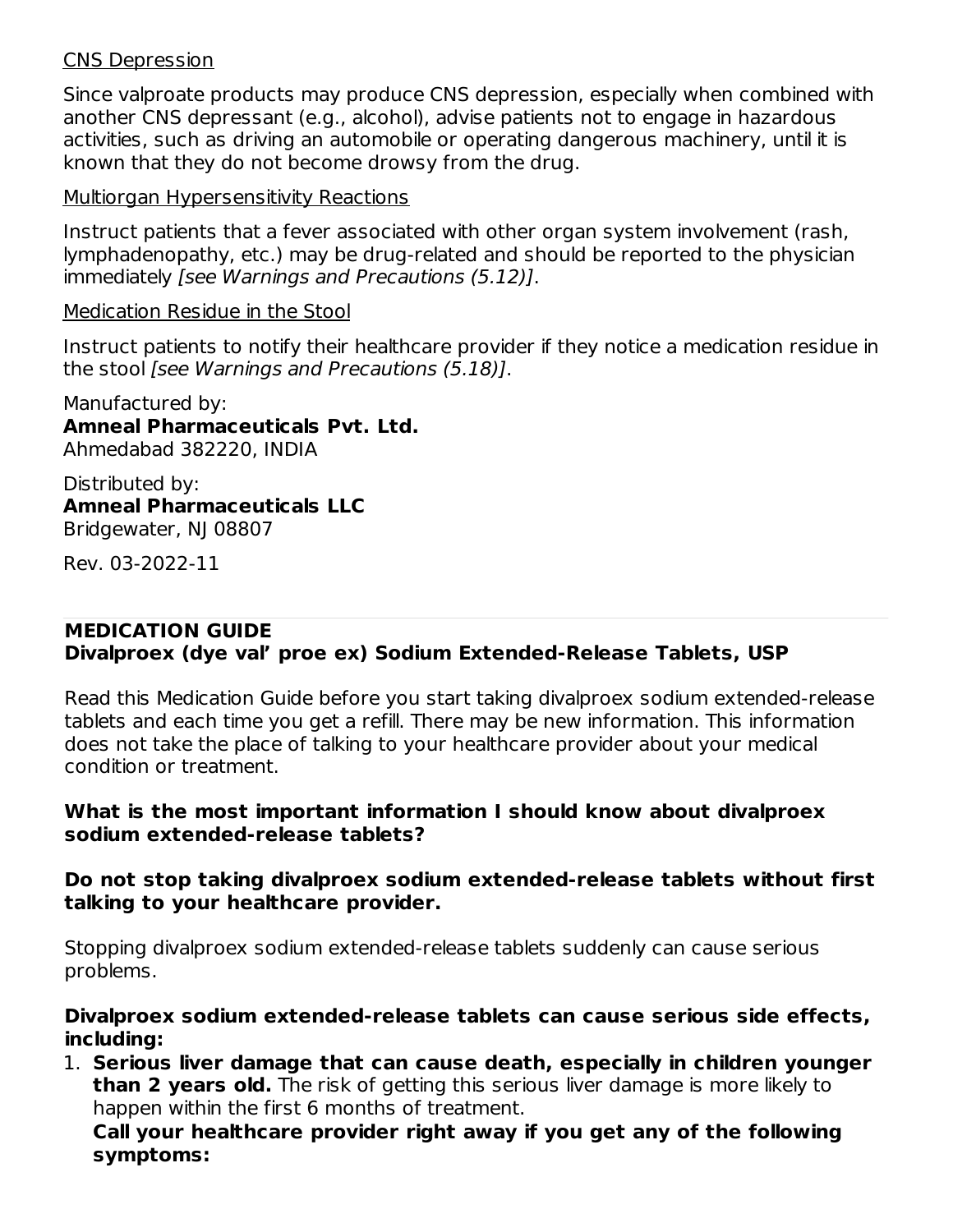- nausea or vomiting that does not go away
- loss of appetite
- pain on the right side of your stomach (abdomen)
- dark urine
- swelling of your face
- yellowing of your skin or the whites of your eyes

In some cases, liver damage may continue despite stopping the drug.

## 2. **Divalproex sodium extended-release tablets may harm your unborn baby.**

- If you take divalproex sodium extended-release tablets during pregnancy for any medical condition, your baby is at risk for serious birth defects that affect the brain and spinal cord and are called spina bifida or neural tube defects. These defects occur in 1 to 2 out of every 100 babies born to mothers who use this medicine during pregnancy. These defects can begin in the first month, even before you know you are pregnant. Other birth defects that affect the structures of the heart, head, arms, legs, and the opening where the urine comes out (urethra) on the bottom of the penis can also happen. Decreased hearing or hearing loss can also happen.
- Birth defects may occur even in children born to women who are not taking any medicines and do not have other risk factors.
- Taking folic acid supplements before getting pregnant and during early pregnancy can lower the chance of having a baby with a neural tube defect.
- If you take divalproex sodium extended-release tablets during pregnancy for any medical condition, your child is at risk for having lower IQ and may be at risk for developing autism or attention deficit/hyperactivity disorder.
- There may be other medicines to treat your condition that have a lower chance of causing birth defects, decreased IQ, or other disorders in your child.
- Women who are pregnant must not take divalproex sodium extended-release tablets to prevent migraine headaches.
- **All women of childbearing age (including girls from the start of puberty) should talk to their healthcare provider about using other possible treatments instead of divalproex sodium extended-release tablets. If the decision is made to use divalproex sodium extended-release tablets, you should use effective birth control (contraception).**
- Tell your healthcare provider right away if you become pregnant while taking divalproex sodium extended-release tablets. You and your healthcare provider should decide if you will continue to take divalproex sodium extended-release tablets while you are pregnant.
- **Pregnancy Registry:** If you become pregnant while taking divalproex sodium extended-release tablets, talk to your healthcare provider about registering with the North American Antiepileptic Drug Pregnancy Registry. You can enroll in this registry by calling toll-free 1-888-233-2334 or by visiting the website, http://www.aedpregnancyregistry.org/. The purpose of this registry is to collect information about the safety of antiepileptic drugs during pregnancy.

# 3. **Inflammation of your pancreas that can cause death.**

### **Call your healthcare provider right away if you have any of these symptoms:**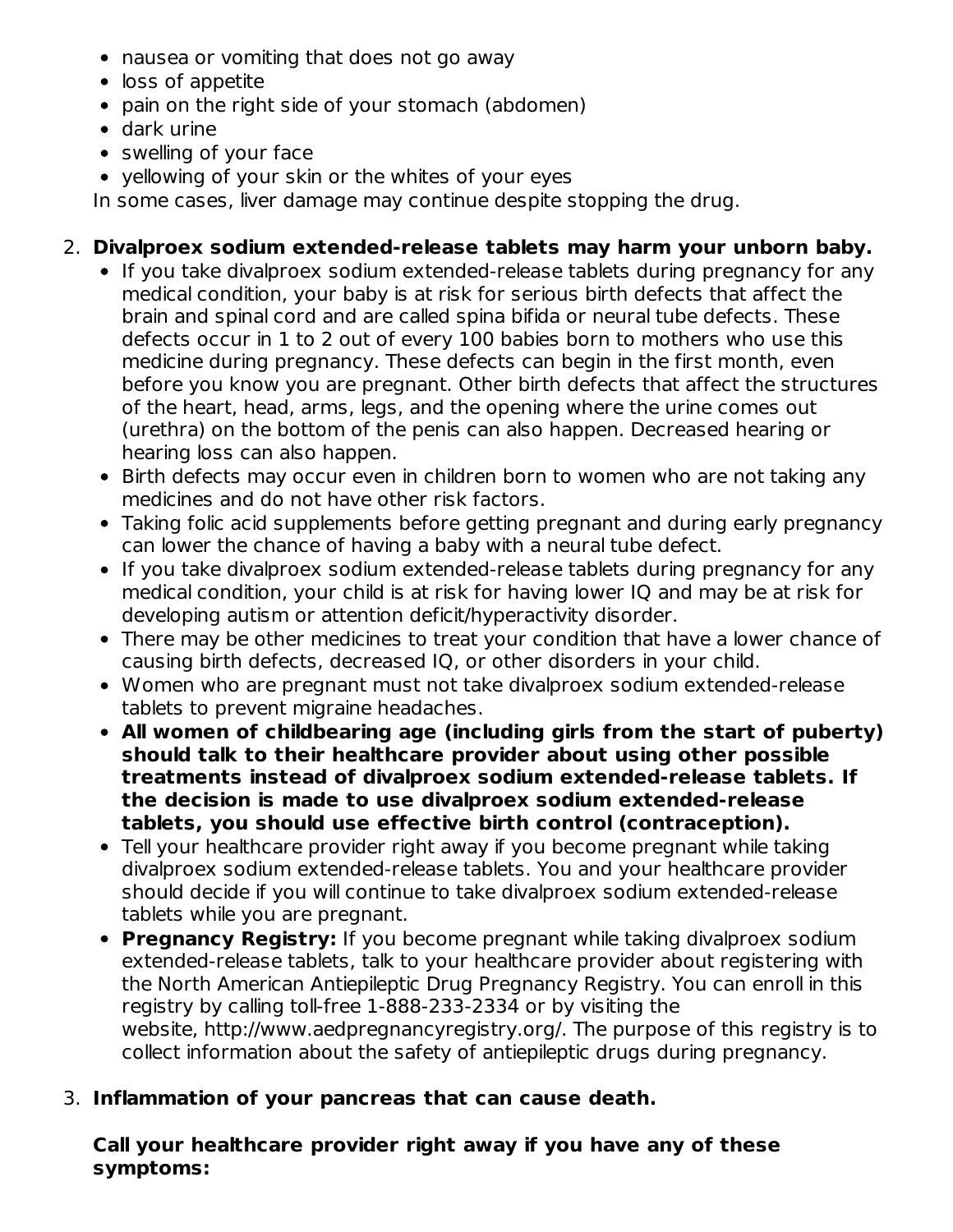- severe stomach pain that you may also feel in your back
- nausea or vomiting that does not go away
- 4. **Like other antiepileptic drugs, divalproex sodium extended-release tablets may cause suicidal thoughts or actions in a very small number of people, about 1 in 500.**

### **Call a healthcare provider right away if you have any of these symptoms, especially if they are new, worse, or worry you:**

- thoughts about suicide or dying
- attempts to commit suicide
- new or worse depression
- new or worse anxiety
- feeling agitated or restless
- panic attacks
- trouble sleeping (insomnia)
- new or worse irritability
- acting aggressive, being angry, or violent
- acting on dangerous impulses
- an extreme increase in activity and talking (mania)
- other unusual changes in behavior or mood

## **How can I watch for early symptoms of suicidal thoughts and actions?**

- Pay attention to any changes, especially sudden changes in mood, behaviors, thoughts, or feelings.
- Keep all follow-up visits with your healthcare provider as scheduled.

Call your healthcare provider between visits as needed, especially if you are worried about symptoms.

#### **Do not stop divalproex sodium extended-release tablets without first talking to a healthcare provider.**

Stopping divalproex sodium extended-release tablets suddenly can cause serious problems. Stopping a seizure medicine suddenly in a patient who has epilepsy can cause seizures that will not stop (status epilepticus).

Suicidal thoughts or actions can be caused by things other than medicines. If you have suicidal thoughts or actions, your healthcare provider may check for other causes.

## **What are divalproex sodium extended-release tablets?**

Divalproex Sodium Extended-release Tablets are prescription medicines used:

- to treat manic episodes associated with bipolar disorder
- alone or with other medicines to treat: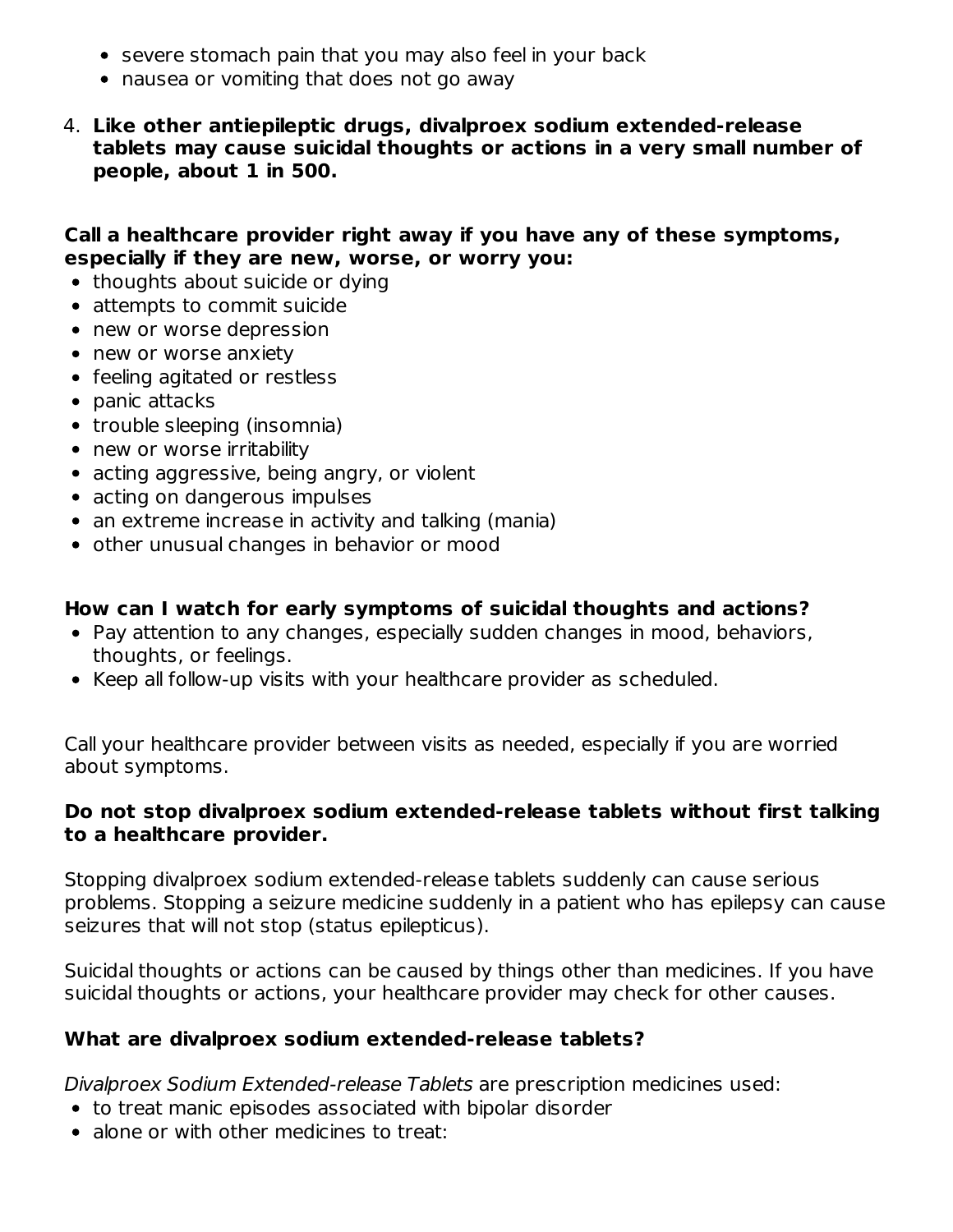- complex partial seizures in adults and children 10 years of age and older
- simple and complex absence seizures, with or without other seizure types
- to prevent migraine headaches

## **Who should not take divalproex sodium extended-release tablets?**

Do not take divalproex sodium extended-release tablets if you:

- have liver problems
- have or think you have a genetic liver problem caused by a mitochondrial disorder (e.g., Alpers-Huttenlocher syndrome)
- are allergic to divalproex sodium, valproic acid, sodium valproate, or any of the ingredients in divalproex sodium extended-release tablets. See the end of this leaflet for a complete list of ingredients in divalproex sodium extended-release tablets.
- have a genetic problem called urea cycle disorder
- are taking it to prevent migraine headaches and are either pregnant or may become pregnant because you are not using effective birth control (contraception)

#### **What should I tell my healthcare provider before taking divalproex sodium extended-release tablets?**

Before you take divalproex sodium extended-release tablets, tell your healthcare provider if you:

- have a genetic liver problem caused by a mitochondrial disorder (e.g., Alpers-Huttenlocher syndrome)
- drink alcohol
- are pregnant or breastfeeding. Divalproex sodium can pass into breast milk. Talk to your healthcare provider about the best way to feed your baby if you take divalproex sodium extended-release tablets.
- have or have had depression, mood problems, or suicidal thoughts or behavior
- have any other medical conditions

**Tell your healthcare provider about all the medicines you take,** including prescription and non-prescription medicines, vitamins, herbal supplements and medicines that you take for a short period of time.

Taking divalproex sodium extended-release tablets with certain other medicines can cause side effects or affect how well they work. Do not start or stop other medicines without talking to your healthcare provider.

Know the medicines you take. Keep a list of them and show it to your healthcare provider and pharmacist each time you get a new medicine.

## **How should I take divalproex sodium extended-release tablets?**

Take divalproex sodium extended-release tablets exactly as your healthcare provider tells you. Your healthcare provider will tell you how much divalproex sodium extended-release tablets to take and when to take it.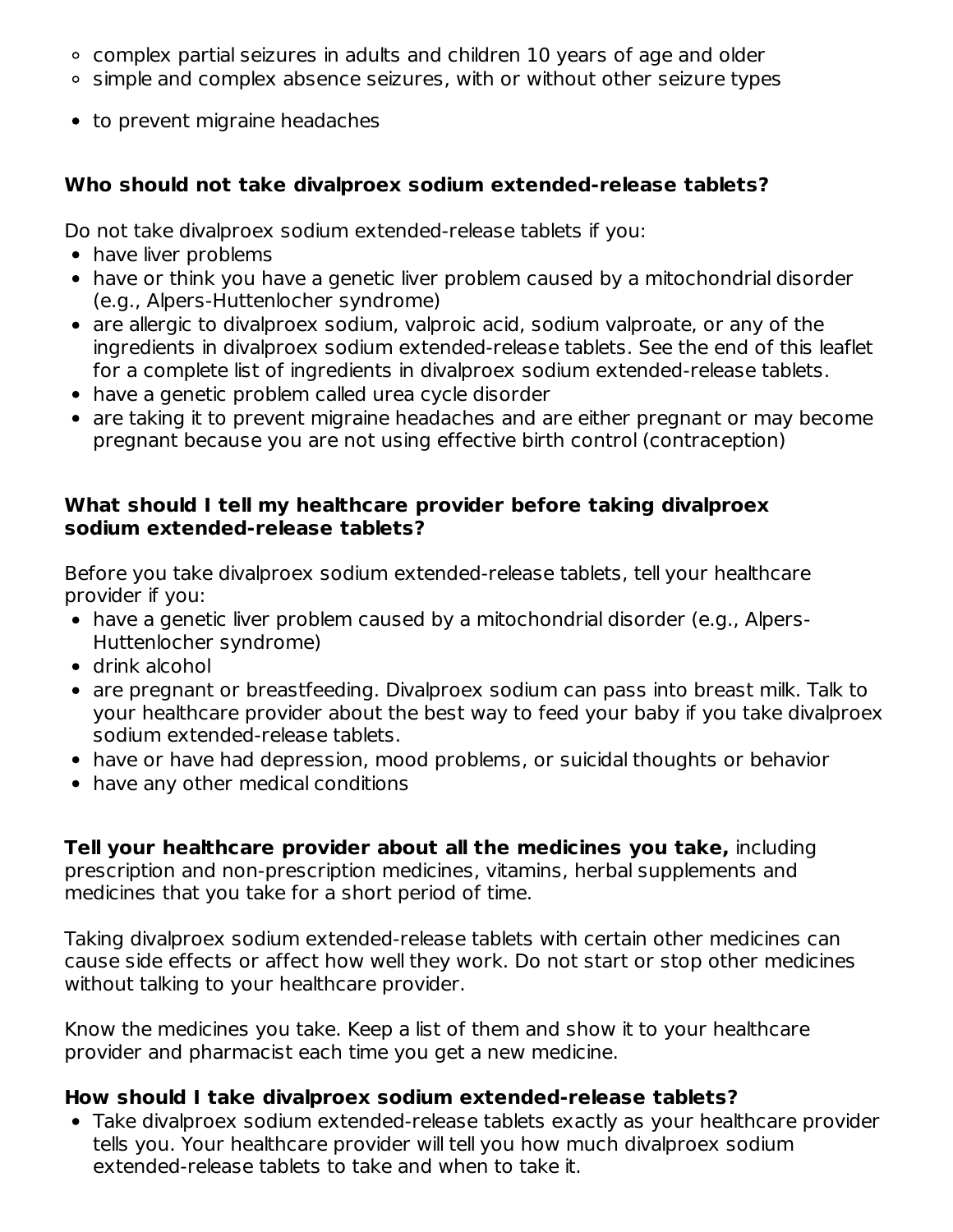- Your healthcare provider may change your dose.
- Do not change your dose of divalproex sodium extended-release tablets without talking to your healthcare provider.
- **Do not stop taking divalproex sodium extended-release tablets without first talking to your healthcare provider.** Stopping divalproex sodium extendedrelease tablets suddenly can cause serious problems.
- Swallow divalproex sodium extended-release tablets whole. Do not crush or chew divalproex sodium extended-release tablets. Tell your healthcare provider if you cannot swallow divalproex sodium extended-release tablets whole. You may need a different medicine.
- If you take too much divalproex sodium extended-release tablets, call your healthcare provider or local Poison Control Center right away.

### **What should I avoid while taking divalproex sodium extended-release tablets?**

- Divalproex sodium extended-release tablets can cause drowsiness and dizziness. Do not drink alcohol or take other medicines that make you sleepy or dizzy while taking divalproex sodium extended-release tablets, until you talk with your doctor. Taking divalproex sodium extended-release tablets with alcohol or drugs that cause sleepiness or dizziness may make your sleepiness or dizziness worse.
- Do not drive a car or operate dangerous machinery until you know how divalproex sodium extended-release tablets affect you. Divalproex sodium extended-release tablets can slow your thinking and motor skills.

### **What are the possible side effects of divalproex sodium extended-release tablets?**

See **"What is the most important information I should know about divalproex sodium extended-release tablets?"**

Divalproex sodium extended-release tablets can cause serious side effects including:

- **Bleeding problems:** red or purple spots on your skin, bruising, pain and swelling into your joints due to bleeding or bleeding from your mouth or nose.
- **High ammonia levels in your blood:** feeling tired, vomiting, changes in mental status.
- **Low body temperature (hypothermia):** drop in your body temperature to less than 95°F, feeling tired, confusion, coma.
- **Allergic (hypersensitivity) reactions:** fever, skin rash, hives, sores in your mouth, blistering and peeling of your skin, swelling of your lymph nodes, swelling of your face, eyes, lips, tongue, or throat, trouble swallowing or breathing.
- **Drowsiness or sleepiness in the elderly.** This extreme drowsiness may cause you to eat or drink less than you normally would. Tell your doctor if you are not able to eat or drink as you normally do. Your doctor may start you at a lower dose of divalproex sodium extended-release tablets.

### **Call your healthcare provider right away, if you have any of the symptoms listed above.**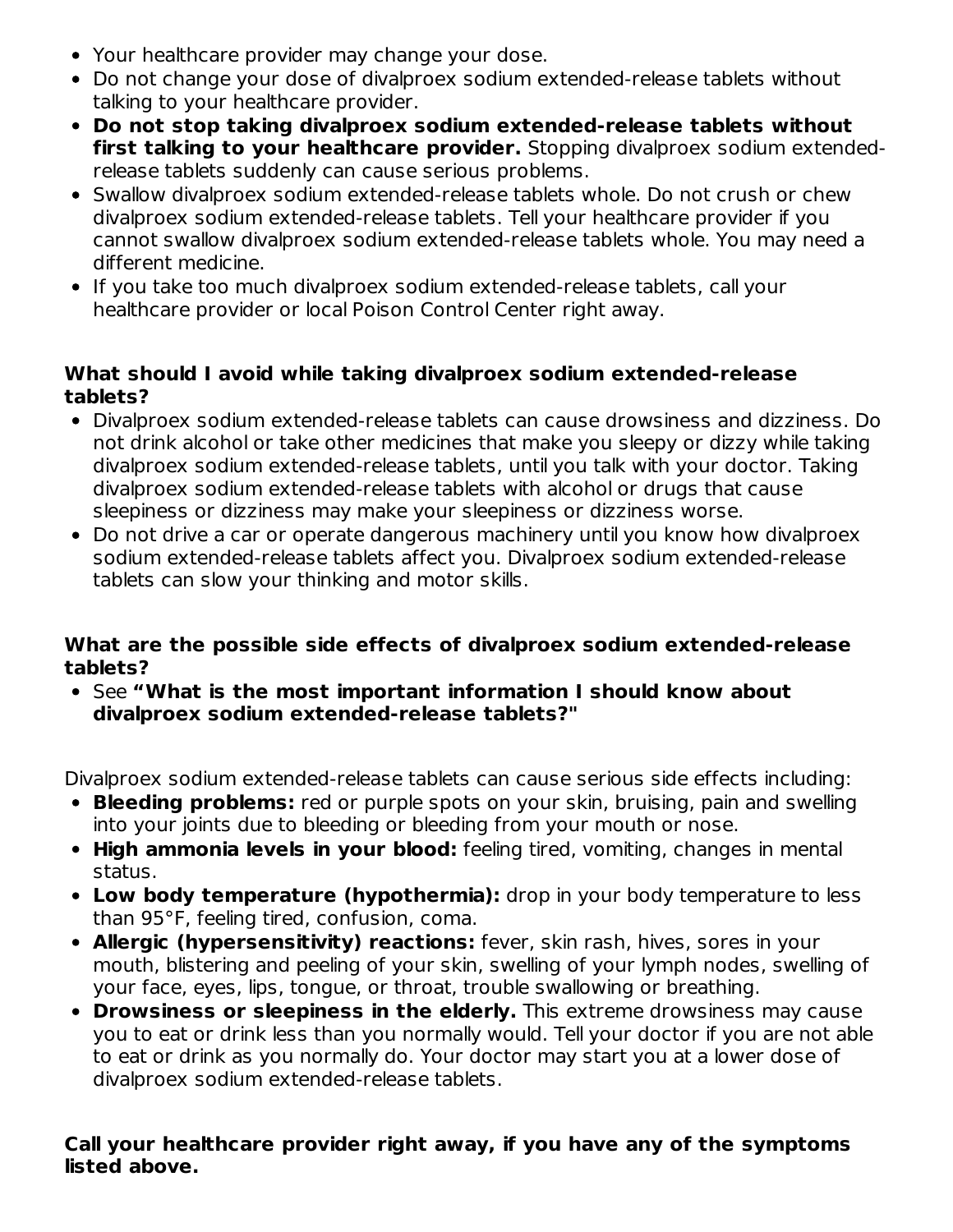#### **The common side effects of divalproex sodium extended-release tablets include:**

- nausea
- headache
- sleepiness
- vomiting
- weakness
- tremor
- dizziness
- stomach pain
- blurry vision
- double vision
- diarrhea
- increased appetite
- weight gain
- hair loss
- loss of appetite
- problems with walking or coordination

These are not all of the possible side effects of **divalproex sodium extended-release tablets**. For more information, ask your healthcare provider or pharmacist.

Tell your healthcare provider if you have any side effect that bothers you or that does not go away.

#### **Call your doctor for medical advice about side effects. You may report side effects to FDA at 1-800-FDA-1088.**

### **How should I store divalproex sodium extended-release tablets?**

• Store divalproex sodium extended-release tablets at 20° to 25°C (68° to 77°F); excursions permitted between 15° to 30°C (59° to 86°F).

#### **Keep divalproex sodium extended-release tablets and all medicines out of the reach of children.**

#### **General information about the safe and effective use of divalproex sodium extended-release tablets.**

Medicines are sometimes prescribed for purposes other than those listed in a Medication Guide. Do not use divalproex sodium extended-release tablets for a condition for which it was not prescribed. Do not give divalproex sodium extended-release tablets to other people, even if they have the same symptoms that you have. It may harm them.

This Medication Guide summarizes the most important information about divalproex sodium extended-release tablets. If you would like more information, talk with your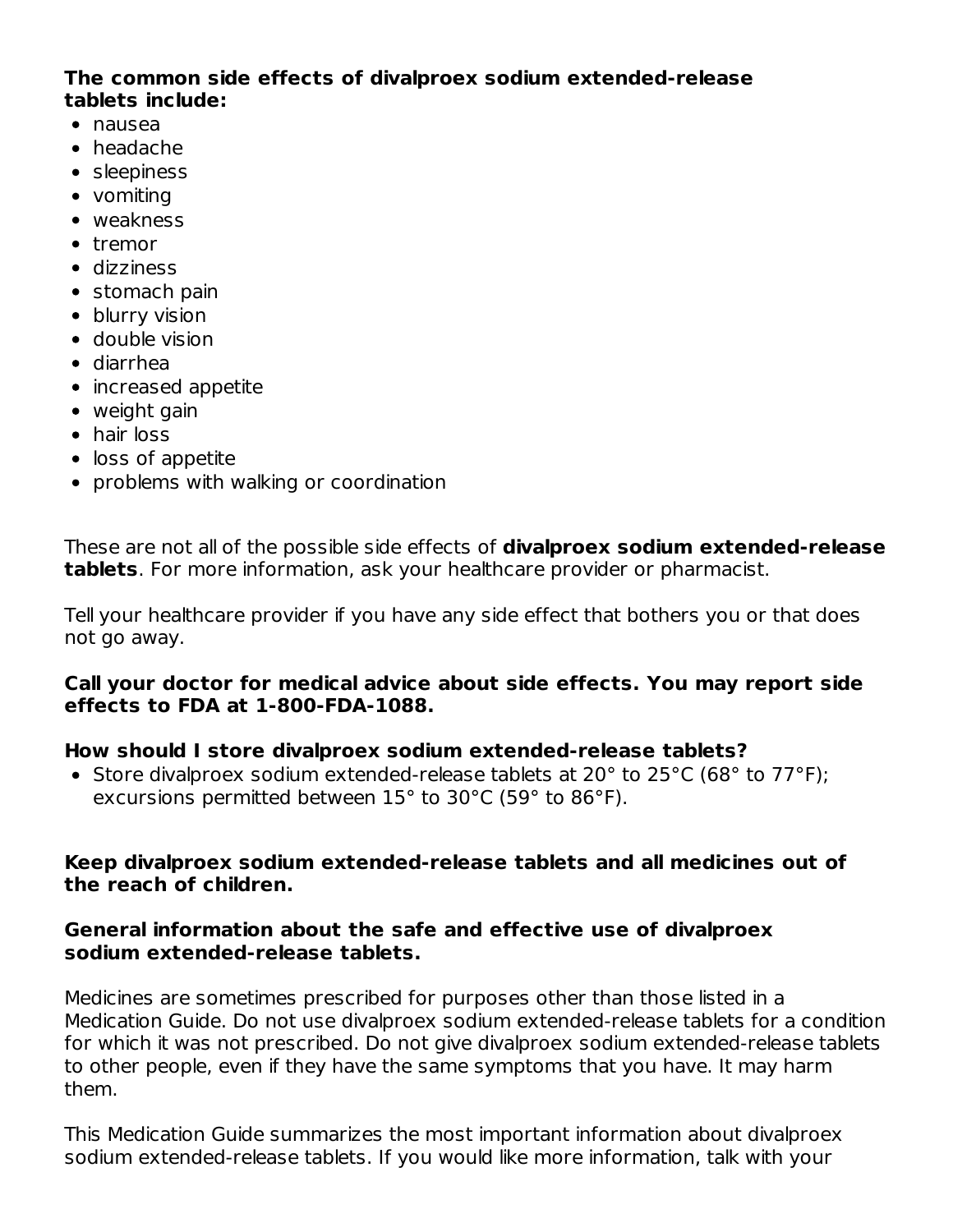healthcare provider. You can ask your pharmacist or healthcare provider for information about divalproex sodium extended-release tablets that is written for health professionals.

For more information, go to www.amneal.com or call 1-877-835-5472.

## **What are the ingredients in divalproex sodium extended-release tablets?**

Active Ingredient: divalproex sodium, USP.

Inactive Ingredients:

ammonium hydroxide, ethyl acrylate and methyl methacrylate co-polymer dispersion, hypromellose, iron oxide, isopropyl alcohol, lactose monohydrate, macrogol, magnesium stearate, microcrystalline cellulose, n-butyl alcohol, polyvinyl alcohol, propylene glycol, shellac, silicon dioxide, talc, and titanium dioxide.

This Medication Guide has been approved by the U.S. Food and Drug Administration.

Manufactured by: **Amneal Pharmaceuticals Pvt. Ltd.** Ahmedabad 382220, INDIA

Distributed by: **Amneal Pharmaceuticals LLC** Bridgewater, NJ 08807

Rev. 12-2021-09

Dispense with Medication Guide available at: documents.amneal.com/mg/divalproex-sodium-er.pdf

## **PACKAGE LABEL.PRINCIPAL DISPLAY PANEL**

**NDC 65162-755-10**

**Divalproex Sodium Extended-release Tablets USP, 250 mg**

**100 Tablets**

**Amneal Pharmaceuticals LLC**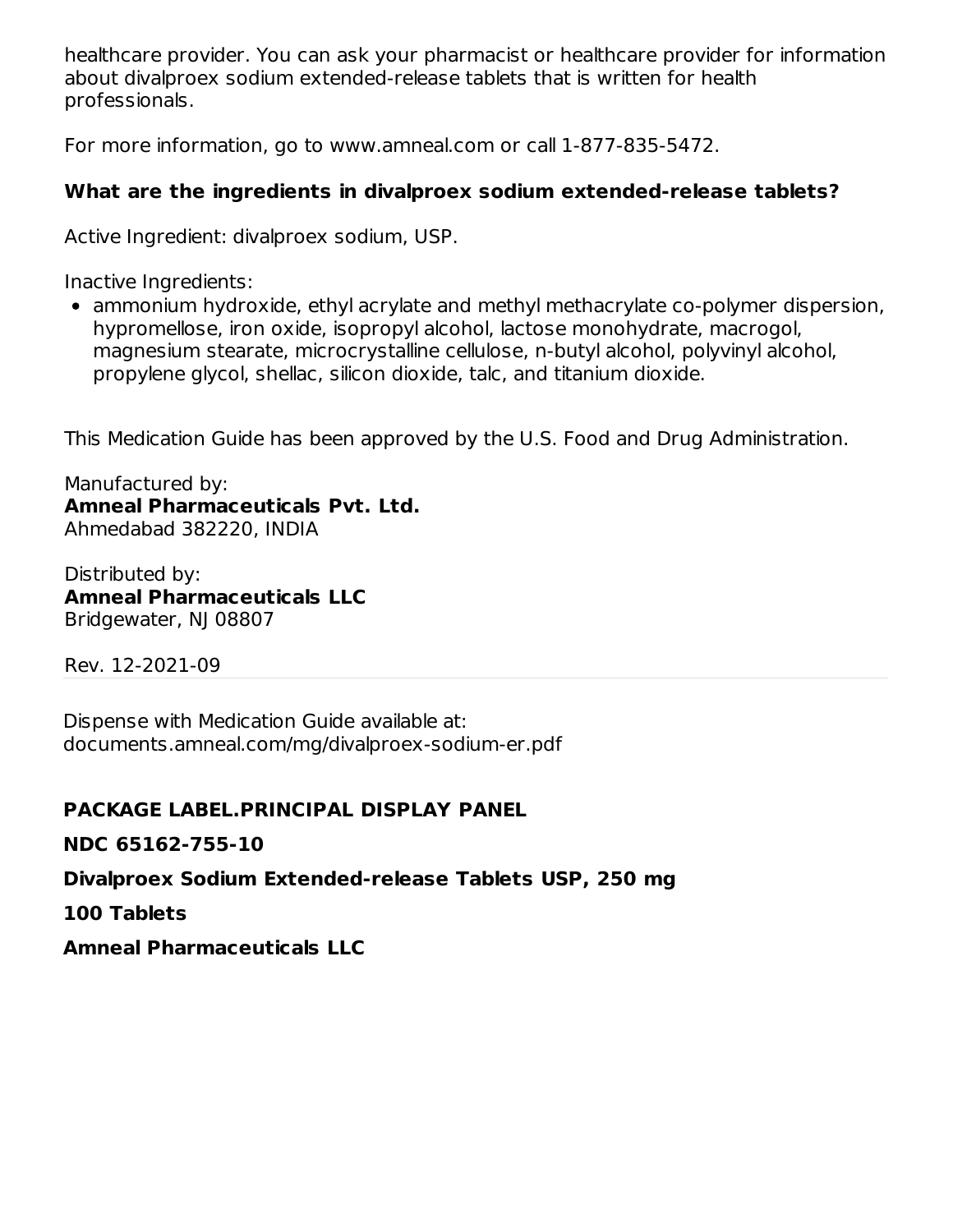

## **NDC 65162-757-10**

## **Divalproex Sodium Extended-release Tablets USP, 500 mg**

### **100 Tablets**

## **Amneal Pharmaceuticals LLC**



| <b>DIVALPROEX SODIUM</b><br>divalproex sodium tablet, extended release       |                         |  |                           |  |               |  |  |
|------------------------------------------------------------------------------|-------------------------|--|---------------------------|--|---------------|--|--|
|                                                                              |                         |  |                           |  |               |  |  |
| <b>Product Information</b>                                                   |                         |  |                           |  |               |  |  |
| <b>Product Type</b>                                                          | HUMAN PRESCRIPTION DRUG |  | <b>Item Code (Source)</b> |  | NDC:65162-755 |  |  |
| <b>Route of Administration</b>                                               | ORAL                    |  |                           |  |               |  |  |
|                                                                              |                         |  |                           |  |               |  |  |
|                                                                              |                         |  |                           |  |               |  |  |
| <b>Active Ingredient/Active Moiety</b>                                       |                         |  |                           |  |               |  |  |
| <b>Basis of Strength Strength</b><br><b>Ingredient Name</b>                  |                         |  |                           |  |               |  |  |
| <b>DIVALPROEX SODIUM (UNII: 644VL95AO6) (VALPROIC ACID - UNII:614OI1Z5M)</b> |                         |  | <b>VALPROIC ACID</b>      |  | $250$ mg      |  |  |
|                                                                              |                         |  |                           |  |               |  |  |
|                                                                              |                         |  |                           |  |               |  |  |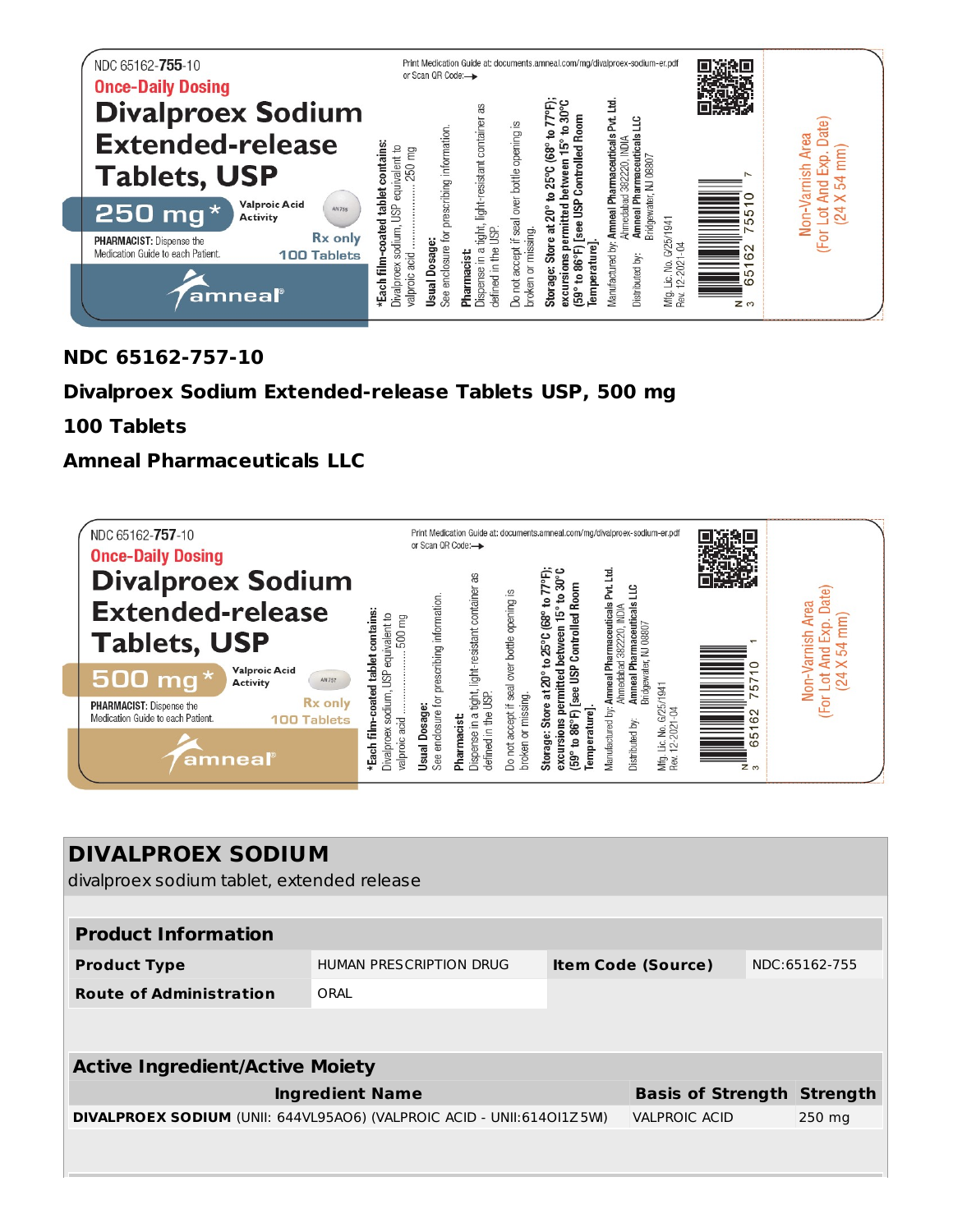| <b>Inactive Ingredients</b>                                                      |                 |
|----------------------------------------------------------------------------------|-----------------|
| <b>Ingredient Name</b>                                                           | <b>Strength</b> |
| <b>AMMONIA</b> (UNII: 5138Q19F1X)                                                |                 |
| <b>ETHYL ACRYLATE (UNII: 71E6178C9T)</b>                                         |                 |
| <b>METHACRYLIC ACID - METHYL METHACRYLATE COPOLYMER (1:1) (UNII: 74G4R6TH13)</b> |                 |
| HYPROMELLOSES (UNII: 3NXW29V3WO)                                                 |                 |
| FERROSOFERRIC OXIDE (UNII: XM0M87F357)                                           |                 |
| ISOPROPYL ALCOHOL (UNII: ND2M416302)                                             |                 |
| <b>LACTOSE MONOHYDRATE (UNII: EWQ57Q8I5X)</b>                                    |                 |
| <b>POLYETHYLENE GLYCOL, UNSPECIFIED (UNII: 3WQ0SDWIA)</b>                        |                 |
| <b>MAGNESIUM STEARATE (UNII: 70097M6I30)</b>                                     |                 |
| <b>CELLULOSE, MICROCRYSTALLINE (UNII: OP1R32D61U)</b>                            |                 |
| <b>BUTYL ALCOHOL (UNII: 8PJ61P6TS3)</b>                                          |                 |
| POLYVINYL ALCOHOL, UNSPECIFIED (UNII: 532B59J990)                                |                 |
| PROPYLENE GLYCOL (UNII: 6DC9Q167V3)                                              |                 |
| <b>SHELLAC</b> (UNII: 46N107B71O)                                                |                 |
| <b>SILICON DIOXIDE (UNII: ETJ7Z6XBU4)</b>                                        |                 |
| <b>TALC</b> (UNII: 7SEV7J4R1U)                                                   |                 |
| <b>TITANIUM DIOXIDE (UNII: 15FIX9V2JP)</b>                                       |                 |

| <b>Product Characteristics</b> |              |                     |          |  |  |
|--------------------------------|--------------|---------------------|----------|--|--|
| Color                          | white        | <b>Score</b>        | no score |  |  |
| <b>Shape</b>                   | <b>ROUND</b> | <b>Size</b>         | 11mm     |  |  |
| <b>Flavor</b>                  |              | <b>Imprint Code</b> | AN:755   |  |  |
| <b>Contains</b>                |              |                     |          |  |  |

# **Packaging**

L

| 1 NDC:65162-755- 100 in 1 BOTTLE; Type 0: Not a Combination<br>06/01/2015<br>Product<br>$\vert$ 10 | <b>Marketing Start</b><br><b>Package Description</b><br><b>Date</b> | <b>Marketing End</b><br><b>Date</b> |
|----------------------------------------------------------------------------------------------------|---------------------------------------------------------------------|-------------------------------------|
|                                                                                                    |                                                                     |                                     |
| 2 NDC:65162-755- 500 in 1 BOTTLE; Type 0: Not a Combination<br>06/01/2015<br>Product<br>50         |                                                                     |                                     |

# **Marketing Information**

| Marketing   | <b>Application Number or Monograph</b> | <b>Marketing Start</b> | <b>Marketing End</b> |
|-------------|----------------------------------------|------------------------|----------------------|
| Category    | <b>Citation</b>                        | Date                   | Date                 |
| <b>ANDA</b> | ANDA203730                             | 06/01/2015             |                      |

| <b>DIVALPROEX SODIUM</b><br>divalproex sodium tablet, extended release |                         |                           |               |  |  |
|------------------------------------------------------------------------|-------------------------|---------------------------|---------------|--|--|
| <b>Product Information</b>                                             |                         |                           |               |  |  |
| <b>Product Type</b>                                                    | HUMAN PRESCRIPTION DRUG | <b>Item Code (Source)</b> | NDC:65162-757 |  |  |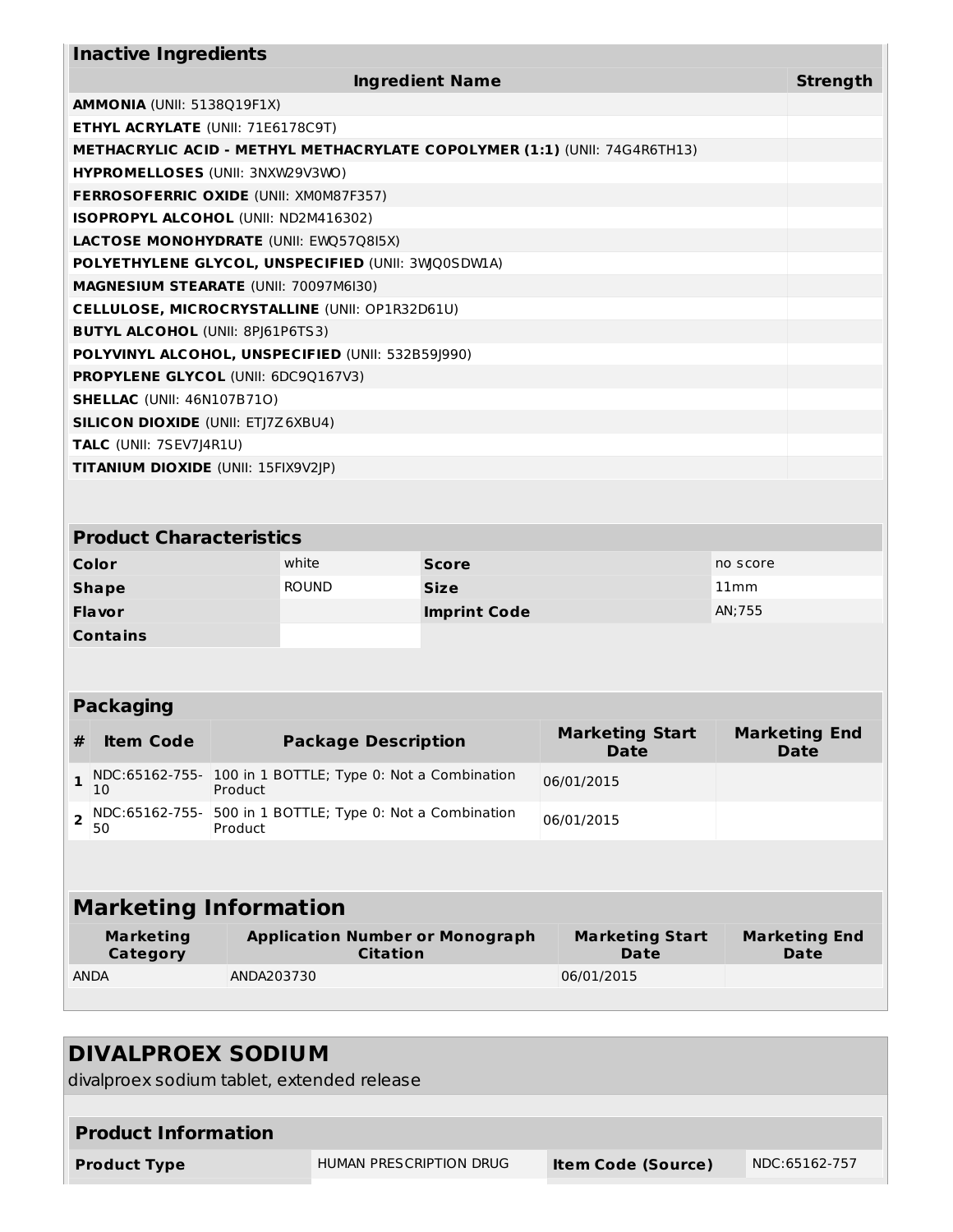| <b>Route of Administration</b> | ORAL |
|--------------------------------|------|
|--------------------------------|------|

| <b>Active Ingredient/Active Moiety</b>                                    |                                   |                 |
|---------------------------------------------------------------------------|-----------------------------------|-----------------|
| <b>Ingredient Name</b>                                                    | <b>Basis of Strength Strength</b> |                 |
| DIVALPROEX SODIUM (UNII: 644VL95AO6) (VALPROIC ACID - UNII:6140I1Z5W)     | <b>VALPROIC ACID</b>              | 500 mg          |
|                                                                           |                                   |                 |
| <b>Inactive Ingredients</b>                                               |                                   |                 |
| <b>Ingredient Name</b>                                                    |                                   | <b>Strength</b> |
| <b>AMMONIA (UNII: 5138019F1X)</b>                                         |                                   |                 |
| <b>ETHYL ACRYLATE (UNII: 71E6178C9T)</b>                                  |                                   |                 |
| METHACRYLIC ACID - METHYL METHACRYLATE COPOLYMER (1:1) (UNII: 74G4R6TH13) |                                   |                 |
| HYPROMELLOSES (UNII: 3NXW29V3WO)                                          |                                   |                 |
| <b>FERROSOFERRIC OXIDE (UNII: XMOM87F357)</b>                             |                                   |                 |
| <b>ISOPROPYL ALCOHOL (UNII: ND2M416302)</b>                               |                                   |                 |
| <b>LACTOSE MONOHYDRATE (UNII: EWQ57Q8I5X)</b>                             |                                   |                 |
| POLYETHYLENE GLYCOL, UNSPECIFIED (UNII: 3WO0SDW1A)                        |                                   |                 |
| <b>MAGNESIUM STEARATE (UNII: 70097M6I30)</b>                              |                                   |                 |
| <b>CELLULOSE, MICROCRYSTALLINE (UNII: OP1R32D61U)</b>                     |                                   |                 |
| <b>BUTYL ALCOHOL (UNII: 8PJ61P6TS3)</b>                                   |                                   |                 |
| POLYVINYL ALCOHOL, UNSPECIFIED (UNII: 532B59J990)                         |                                   |                 |
| <b>PROPYLENE GLYCOL (UNII: 6DC9Q167V3)</b>                                |                                   |                 |
| <b>SHELLAC (UNII: 46N107B710)</b>                                         |                                   |                 |
| <b>SILICON DIOXIDE (UNII: ETJ7Z6XBU4)</b>                                 |                                   |                 |
| TALC (UNII: 7SEV7J4R1U)                                                   |                                   |                 |
| <b>TITANIUM DIOXIDE (UNII: 15FIX9V2IP)</b>                                |                                   |                 |

## **Product Characteristics**

| Color           | white          | <b>Score</b>        | no score |
|-----------------|----------------|---------------------|----------|
| <b>Shape</b>    | <b>CAPSULE</b> | <b>Size</b>         | 21mm     |
| <b>Flavor</b>   |                | <b>Imprint Code</b> | AN; 757  |
| <b>Contains</b> |                |                     |          |

## **Packaging**

| <b>Item Code</b> | <b>Package Description</b>                                             | <b>Marketing Start</b><br>Date | <b>Marketing End</b><br><b>Date</b> |
|------------------|------------------------------------------------------------------------|--------------------------------|-------------------------------------|
| 10               | 1 NDC:65162-757- 100 in 1 BOTTLE; Type 0: Not a Combination<br>Product | 06/01/2015                     |                                     |
| 50               | NDC:65162-757- 500 in 1 BOTTLE; Type 0: Not a Combination<br>Product   | 06/01/2015                     |                                     |

| <b>Marketing Information</b> |                                                           |                                |                              |  |  |  |
|------------------------------|-----------------------------------------------------------|--------------------------------|------------------------------|--|--|--|
| <b>Marketing</b><br>Category | <b>Application Number or Monograph</b><br><b>Citation</b> | <b>Marketing Start</b><br>Date | <b>Marketing End</b><br>Date |  |  |  |
| <b>ANDA</b>                  | ANDA203730                                                | 06/01/2015                     |                              |  |  |  |